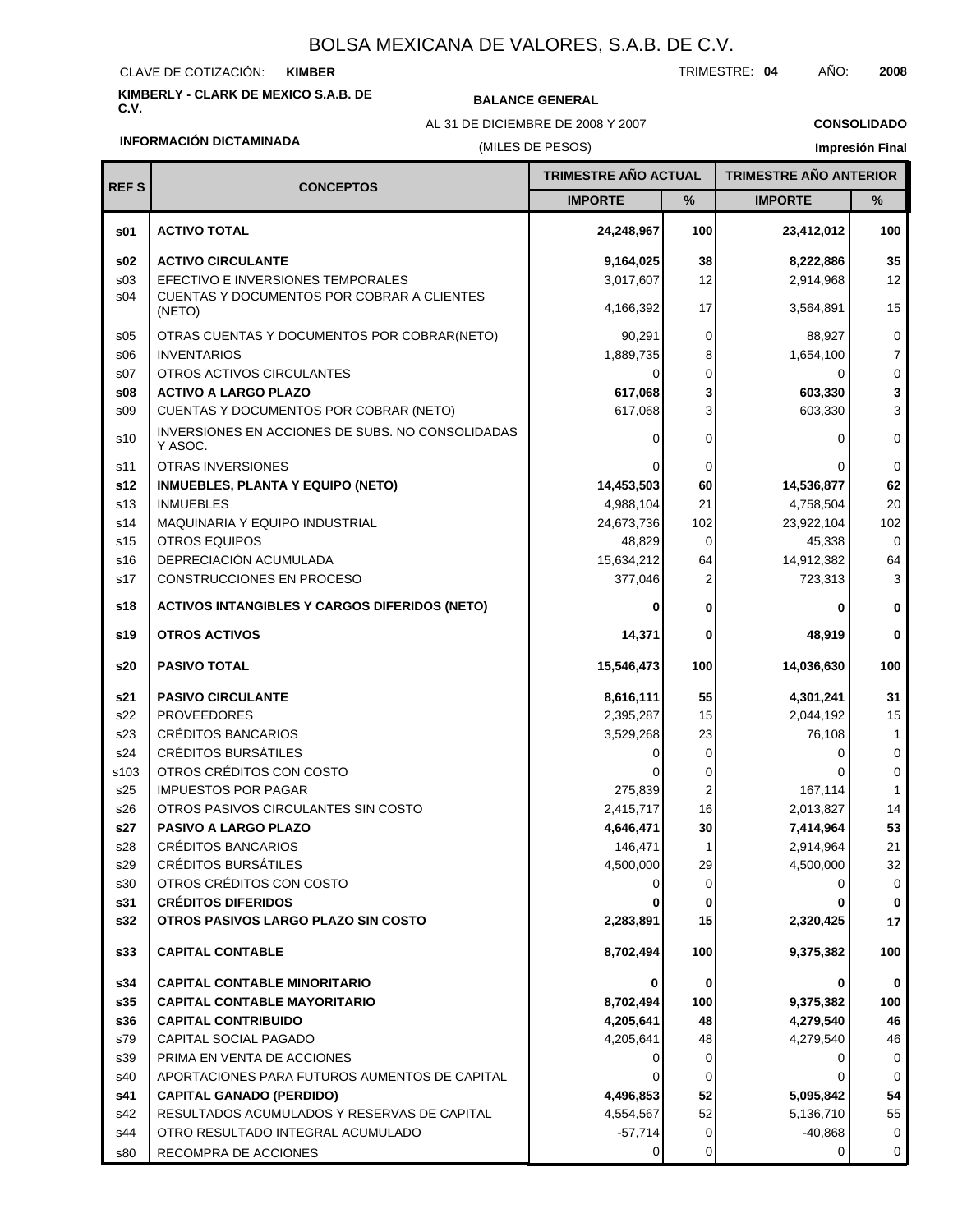## **KIMBERLY - CLARK DE MEXICO S.A.B.** CLAVE DE COTIZACIÓN: **KIMBER**

**REF S CONCEPTOS**

**EFECTIVO E INVERSIONES TEMPORALES**

### **BALANCE GENERAL**

TRIMESTRE: **04** AÑO: **2008**

**CONSOLIDADO**

DESGLOSE DE PRINCIPALES CONCEPTOS

#### **INFORMACIÓN DICTAMINADA**

**s03**

### (MILES DE

| FESOS)<br><b>Impresión Final</b> |                     |     |                               |         |
|----------------------------------|---------------------|-----|-------------------------------|---------|
| <b>TRIMESTRE AÑO ACTUAL</b>      |                     |     | <b>TRIMESTRE AÑO ANTERIOR</b> |         |
|                                  | <b>IMPORTE</b>      | %   | <b>IMPORTE</b>                | %       |
|                                  | 3,017,607           | 100 | 2,914,968                     | 100     |
|                                  | 21,446<br>2,996,161 | 99  | 274,268<br>2,640,700          | 9<br>91 |
|                                  | 0                   | 100 | 0                             | 100     |

| s46<br>s47      | <b>EFECTIVO</b><br><b>INVERSIONES TEMPORALES</b>     | 21,446<br>2,996,161 | $\mathbf{1}$<br>99 | 274,268<br>2,640,700 | 9<br>91        |
|-----------------|------------------------------------------------------|---------------------|--------------------|----------------------|----------------|
| \$07            | <b>OTROS ACTIVOS CIRCULANTES</b>                     | 0                   | 100                | $\mathbf 0$          | 100            |
| s81             | INSTRUMENTOS FINANCIEROS DERIVADOS                   | 0                   | 0                  | 0                    | 0              |
| s82             | OPERACIONES DISCONTINUADAS                           | 0                   | $\mathbf 0$        | 0                    | 0              |
| s83             | <b>OTROS</b>                                         | $\Omega$            | $\Omega$           | $\mathbf{0}$         | $\Omega$       |
| s18             | <b>ACTIVOS INTANGIBLES Y CARGOS DIFERIDOS (NETO)</b> | 0                   | 100                | 0                    | 100            |
| s48             | <b>GASTOS AMORTIZABLES (NETO)</b>                    | 0                   | 0                  | 0                    | $\pmb{0}$      |
| s49             | <b>CRÉDITO MERCANTIL</b>                             | 0                   | $\mathbf 0$        | 0                    | 0              |
| s51             | <b>OTROS</b>                                         | 0                   | $\Omega$           | $\Omega$             | 0              |
| s19             | <b>OTROS ACTIVOS</b>                                 | 14,371              | 100                | 48,919               | 100            |
| s85             | INSTRUMENTOS FINANCIEROS DERIVADOS                   | 14,371              | 100                | 48,919               | 100            |
| s50             | <b>IMPUESTOS DIFERIDOS</b>                           | 0                   | 0                  | 0                    | $\mathbf 0$    |
| s104            | BENEFICIOS A LOS EMPLEADOS                           | $\Omega$            | $\mathbf 0$        | $\mathbf 0$          | 0              |
| s86             | OPERACIONES DISCONTINUADAS                           | 0                   | 0                  | 0                    | 0              |
| s87             | <b>OTROS</b>                                         | $\Omega$            | 0                  | $\Omega$             | $\mathbf 0$    |
| s21             | <b>PASIVO CIRCULANTE</b>                             | 8,616,111           | 100                | 4,301,241            | 100            |
| s <sub>52</sub> | PASIVO EN MONEDA EXTRANJERA                          | 4,974,289           | 58                 | 1,334,184            | 31             |
| s53             | PASIVO EN MONEDA NACIONAL                            | 3,641,822           | 42                 | 2,967,057            | 69             |
| s26             | OTROS PASIVOS CIRCULANTES SIN COSTO                  | 2,415,717           | 100                | 2,013,827            | 100            |
| s88             | <b>INSTRUMENTOS FINANCIEROS DERIVADOS</b>            | 150,930             | 6                  | 80,591               | $\overline{4}$ |
| s89             | <b>INTERESES POR PAGAR</b>                           | 152,968             | 6                  | 123,245              | 6              |
| s68             | <b>PROVISIONES</b>                                   | 1,515,168           | 63                 | 1,241,114            | 62             |
| s90             | OPERACIONES DISCONTINUADAS                           | 0                   | $\mathbf 0$        | 0                    | 0              |
| s58             | OTROS PASIVOS CIRCULANTES                            | 20,179              | $\mathbf{1}$       | 17,173               | $\mathbf{1}$   |
| s105            | BENEFICIOS A LOS EMPLEADOS                           | 576,472             | 24                 | 551,704              | 27             |
| s27             | <b>PASIVO A LARGO PLAZO</b>                          | 4,646,471           | 100                | 7,414,964            | 100            |
| s <sub>59</sub> | PASIVO EN MONEDA EXTRANJERA                          | 146,471             | 3                  | 2,914,964            | 39             |
| s60             | PASIVO EN MONEDA NACIONAL                            | 4,500,000           | 97                 | 4,500,000            | 61             |
| s31             | <b>CRÉDITOS DIFERIDOS</b>                            | 0                   | 100                | 0                    | 100            |
| s65             | CRÉDITO MERCANTIL                                    | 0                   | 0                  | 0                    | 0              |
| s67             | <b>OTROS</b>                                         | $\Omega$            | $\Omega$           | $\Omega$             | $\mathbf 0$    |
| s32             | OTROS PASIVOS LARGO PLAZO SIN COSTO                  | 2,283,891           | 100                | 2,320,425            | 100            |
| s66             | <b>IMPUESTOS DIFERIDOS</b>                           | 1,944,328           | 85                 | 2,219,126            | 96             |
| s91             | BENEFICIOS A LOS EMPLEADOS                           | 111,589             | 5                  | 101,299              | 4              |
| s92             | OPERACIONES DISCONTINUADAS                           | $\Omega$            | 0                  | 0                    | 0              |
| s69             | <b>OTROS PASIVOS</b>                                 | 227,974             | 10                 | 0                    | $\mathbf 0$    |
| s79             | <b>CAPITAL SOCIAL PAGADO</b>                         | 4,205,641           | 100                | 4,279,540            | 100            |
| s37             | <b>NOMINAL</b>                                       | 9,009               | 0                  | 9,167                | 0              |
| s38             | ACTUALIZACIÓN                                        | 4,196,632           | 100                | 4,270,373            | 100            |
|                 |                                                      |                     |                    |                      |                |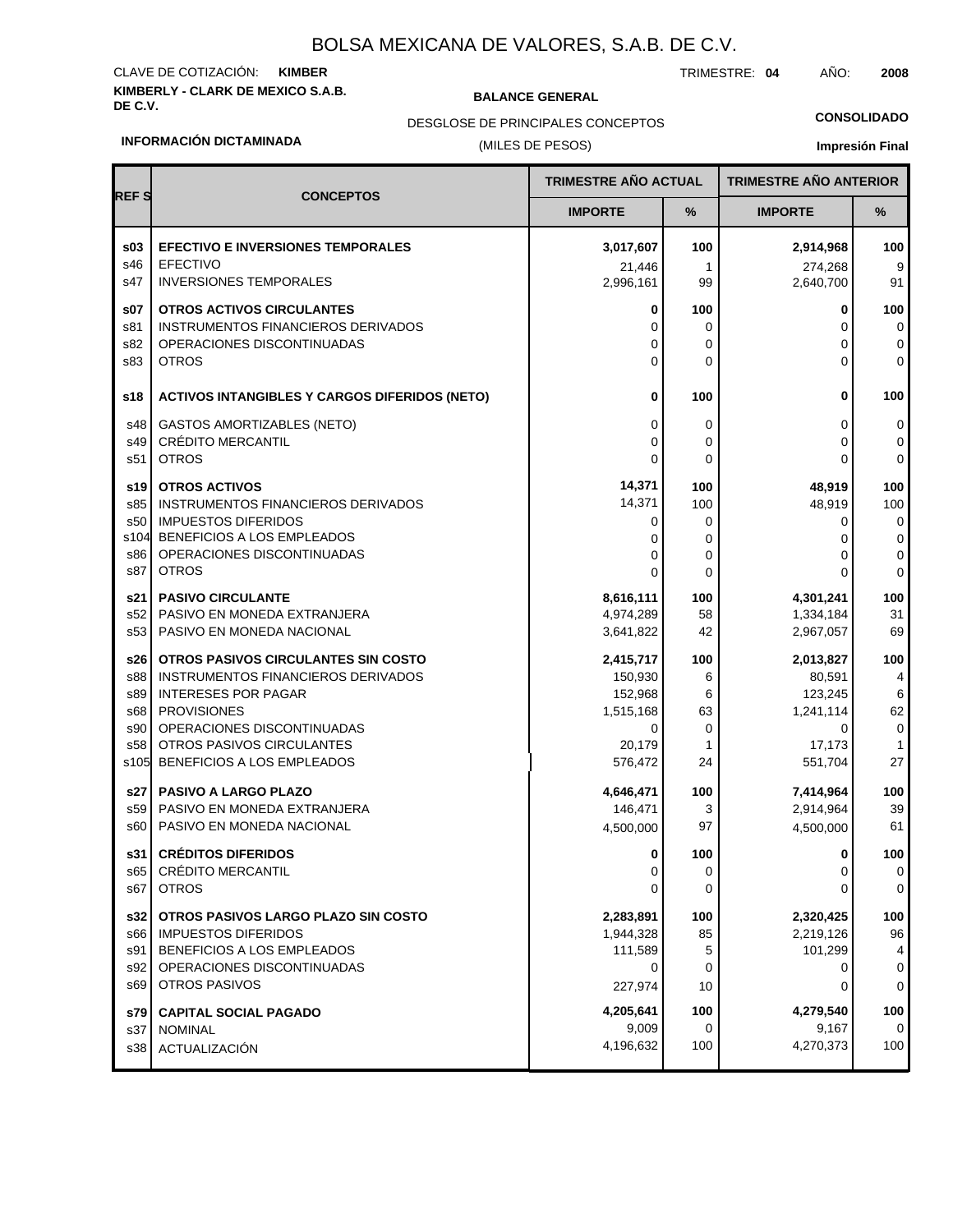## **KIMBERLY - CLARK DE MEXICO S.A.B.** CLAVE DE COTIZACIÓN: **KIMBER**

#### **BALANCE GENERAL**

TRIMESTRE: **04** AÑO: **2008**

## **CONSOLIDADO**

#### **INFORMACIÓN DICTAMINADA**

## DESGLOSE DE PRINCIPALES CONCEPTOS

### (MILES DE PESOS)

### **Impresión Final**

| <b>REF S</b> | <b>CONCEPTOS</b>                                                 | <b>TRIMESTRE AÑO ACTUAL</b> |               | <b>TRIMESTRE AÑO ANTERIOR</b> |              |
|--------------|------------------------------------------------------------------|-----------------------------|---------------|-------------------------------|--------------|
|              |                                                                  | <b>IMPORTE</b>              | $\frac{9}{6}$ | <b>IMPORTE</b>                | $\%$         |
| s42          | <b>RESULTADOS ACUMULADOS Y RESERVAS DE CAPITAL</b>               | 4,554,567                   | 100           | 5,136,710                     | 100          |
| s93          | RESERVA LEGAL                                                    | 645,822                     | 14            | 645,822                       | 13           |
| s43          | RESERVA PARA RECOMPRA DE ACCIONES                                |                             |               |                               | $\mathbf{0}$ |
| s94          | OTRAS RESERVAS                                                   |                             | 0             |                               | $\mathbf 0$  |
| s95          | <b>RESULTADO DE EJERCICIOS ANTERIORES</b>                        | 596,606                     | 13            | 762,913                       | 15           |
| s45          | RESULTADO DEL EJERCICIO                                          | 3,312,139                   | 73            | 3,727,975                     | 73           |
| s44          | OTRO RESULTADO INTEGRAL ACUMULADO                                | -57,714                     | 100           | $-40,868$                     | 100          |
| s70          | RESULTADO ACUMULADO POR POSICIÓN MONETARIA                       |                             | 0             |                               | $\Omega$     |
| s71          | RESULTADO POR TENENCIA DE ACTIVOS NO MONETARIOS                  |                             | 0             | $-76,090$                     | 186          |
| s96          | EFECTO ACUMULADO POR CONVERSIÓN                                  | 40,608                      | $-70$         |                               | $\Omega$     |
| s97          | EFECTO ACUMULADO POR VALUACIÓN DE INST. FIN.<br><b>DERIVADOS</b> | $-98,322$                   | 170           | 35,222                        | $-86$        |
| s98          | RESULTADO POR IMPUESTOS DIFERIDOS                                |                             | 0             |                               | 0            |
| s100         | <b>OTROS</b>                                                     |                             | 0             |                               | $\mathbf 0$  |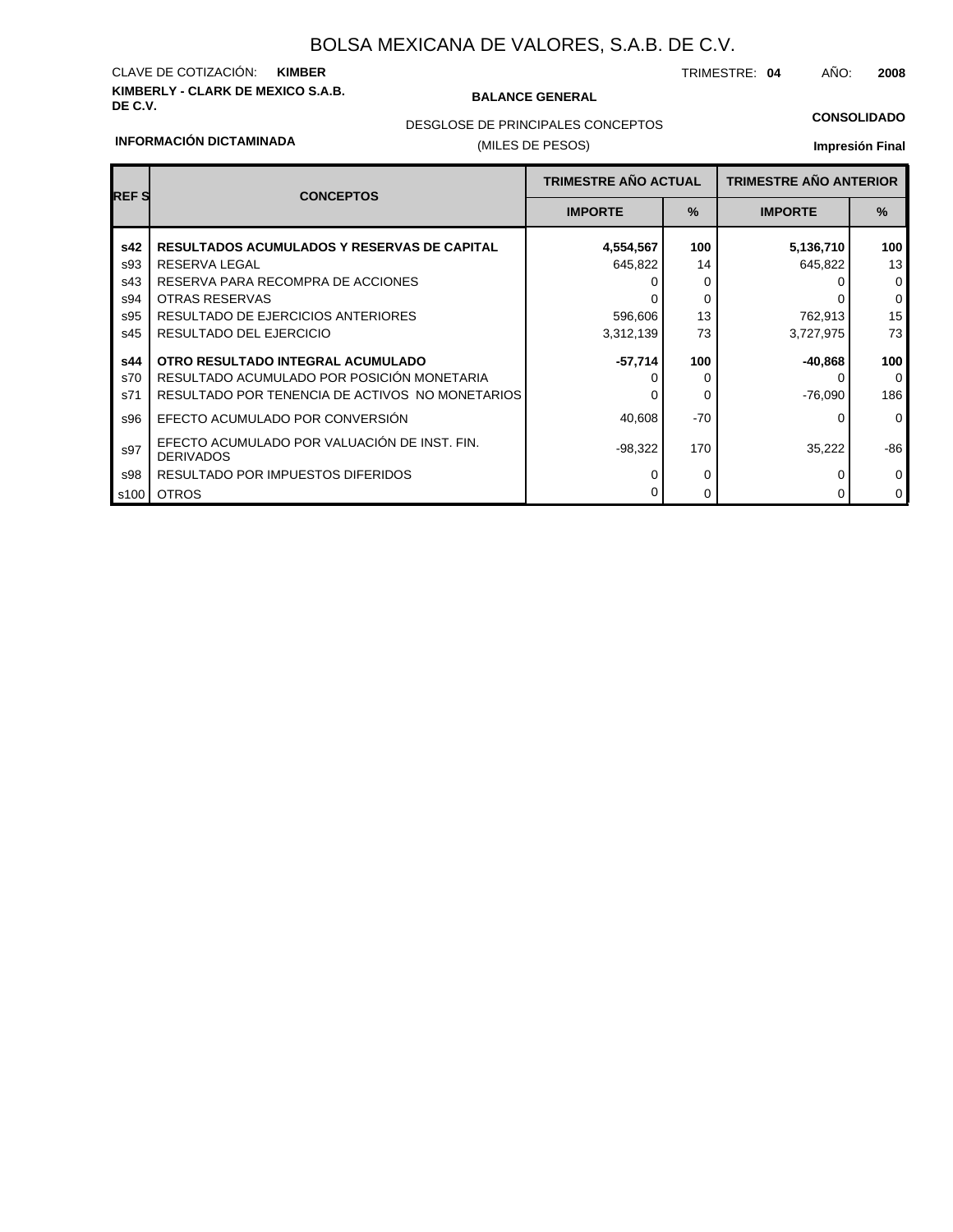## **KIMBERLY - CLARK DE MEXICO S.A.B.** CLAVE DE COTIZACIÓN: **KIMBER**

#### **BALANCE GENERAL**

TRIMESTRE: **04** AÑO: **2008**

(MILES DE PESOS) DATOS INFORMATIVOS

#### **CONSOLIDADO**

**Impresión Final**

| <b>INFORMACION DICTAMINADA</b> |  |
|--------------------------------|--|
|                                |  |

| <b>REFS</b> | <b>CONCEPTOS</b>                             | <b>TRIMESTRE AÑO ACTUAL</b> | <b>TRIMESTRE AÑO ANTERIOR</b> |
|-------------|----------------------------------------------|-----------------------------|-------------------------------|
|             |                                              | <b>IMPORTE</b>              | <b>IMPORTE</b>                |
| s72         | CAPITAL DE TRABAJO                           | 547,914                     | 3,921,645                     |
| s73         | FONDO PARA PENSIONES Y PRIMA DE ANTIGÜEDAD   | 234.295                     | 285.159                       |
| s74         | NUMERO DE FUNCIONARIOS (*)                   |                             | $\overline{0}$                |
| s75         | NUMERO DE EMPLEADOS (*)                      | 2,392                       | 2,348                         |
| s76         | NUMERO DE OBREROS (*)                        | 4.250                       | 4,233                         |
| s77         | NUMERO DE ACCIONES EN CIRCULACIÓN (*)        | 1,098,846,615               | 1,118,154,915                 |
| s78         | NUMERO DE ACCIONES RECOMPRADAS (*)           | 40,245,300                  | 38,849,300                    |
| s101        | <b>EFECTIVO RESTRINGIDO</b>                  |                             | $\overline{0}$                |
| s102        | DEUDA CON COSTO DE ASOCIADAS NO CONSOLIDADAS |                             | $\overline{0}$                |

(\*) DATOS EN UNIDADES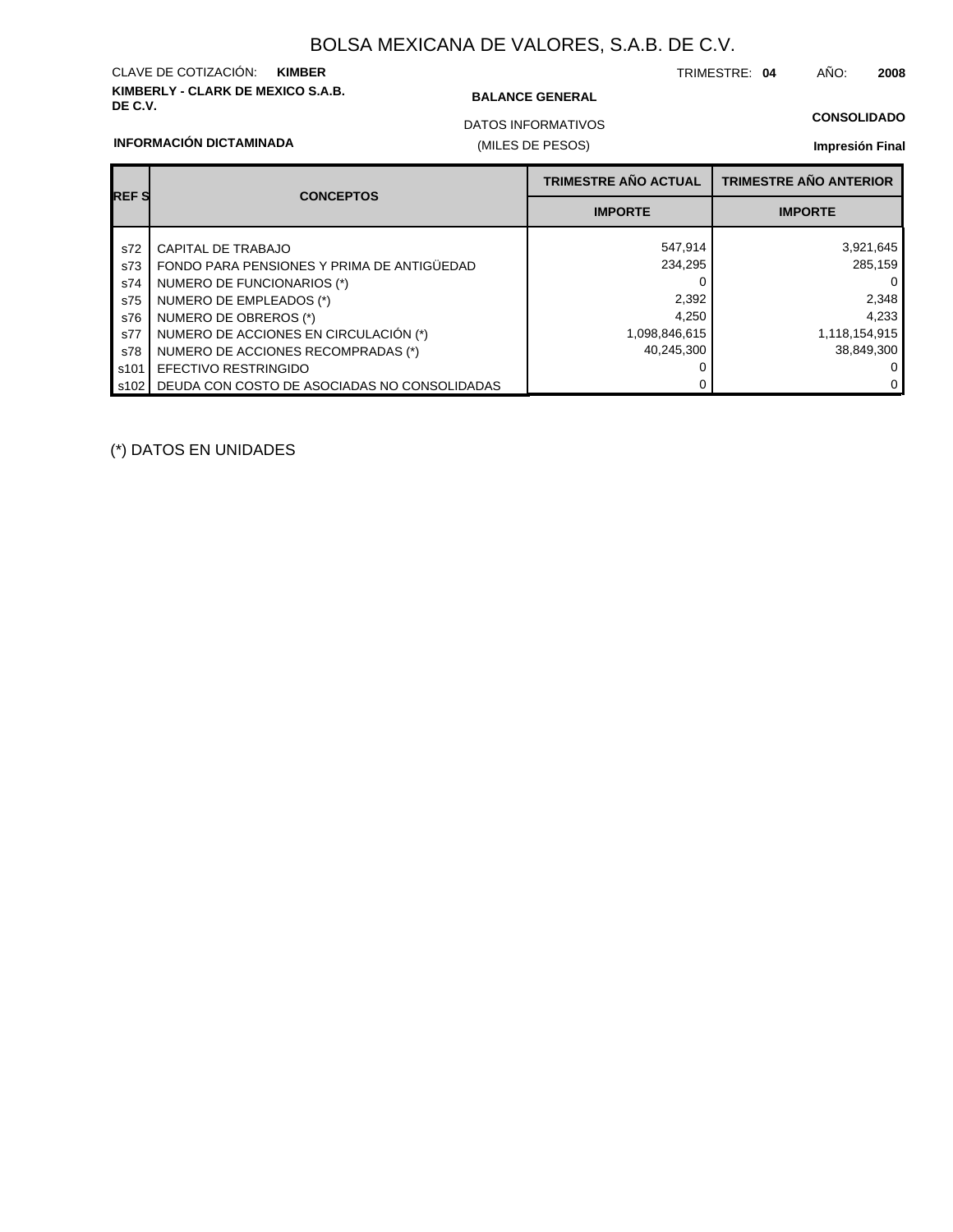## **KIMBERLY - CLARK DE MEXICO S.A.B.** CLAVE DE COTIZACIÓN: KIMBER

## **DE C.V. ESTADO DE RESULTADOS**

TRIMESTRE: AÑO: **KIMBER 04 2008**

## DEL 1 DE ENERO AL 31 DE DICIEMBRE DE 2008 Y 2007 **CONSOLIDADO**

## **Impresión Final**

**17**

|       | <b>INFORMACIÓN DICTAMINADA</b><br>(MILES DE PESOS)                             |                             |                               | Impresión Fin  |                          |
|-------|--------------------------------------------------------------------------------|-----------------------------|-------------------------------|----------------|--------------------------|
|       |                                                                                | <b>TRIMESTRE AÑO ACTUAL</b> | <b>TRIMESTRE AÑO ANTERIOR</b> |                |                          |
| REF R | <b>CONCEPTOS</b>                                                               | <b>IMPORTE</b>              | %                             | <b>IMPORTE</b> | %                        |
| r01   | <b>VENTAS NETAS</b>                                                            | 23,051,522                  | 100                           | 21,480,233     | 100                      |
| r02   | <b>COSTO DE VENTAS</b>                                                         | 13,833,201                  | 60                            | 12,683,071     | 59                       |
| r03   | UTILIDAD (PÉRDIDA) BRUTA                                                       | 9,218,321                   | 40                            | 8,797,162      | 4 <sup>1</sup>           |
| r04   | <b>GASTOS GENERALES</b>                                                        | 3,267,238                   | 14                            | 3,169,131      | 15                       |
| r05   | UTILIDAD (PÉRDIDA) DESPUÉS DE GTOS. GRALES.                                    | 5,951,083                   | 26                            | 5,628,031      | 26                       |
| r08   | OTROS INGRESOS Y (GASTOS), NETO.                                               | $-375,647$                  | $-2$                          | $-461,175$     | ÷,                       |
| r06   | RESULTADO INTEGRAL DE FINANCIAMIENTO                                           | $-1,431,959$                | -6                            | $-224,534$     | $\overline{\phantom{a}}$ |
| r12   | PARTICIPACIÓN EN LOS RESULTADOS DE SUBS. NO<br>CONSOLIDADAS Y ASOC.            |                             | 0                             | 0              |                          |
| r48   | PARTIDAS NO ORDINARIAS                                                         |                             | $\Omega$                      | 0              |                          |
| r09   | UTILIDAD (PÉRDIDA) ANTES DE IMPUESTOS A LA UTILIDAD                            | 4,143,477                   | 18                            | 4,942,322      | 23                       |
| r10   | <b>IMPUESTOS A LA UTILIDAD</b>                                                 | 831,338                     | 4                             | 1,214,347      |                          |
| r11   | UTILIDAD (PÉRDIDA) ANTES DE LAS OPERACIONES<br><b>DISCONTINUADAS</b>           | 3,312,139                   | 14                            | 3,727,975      | 17                       |
| r14   | OPERACIONES DISCONTINUADAS                                                     |                             | $\Omega$                      | 0              |                          |
| r18   | UTILIDAD (PÉRDIDA) NETA CONSOLIDADA                                            | 3,312,139                   | 14                            | 3,727,975      | 17                       |
| r19   | PARTICIPACIÓN DE LOS ACCIONISTAS MINORITARIOS EN LA<br>UTILIDAD (PÉRDIDA) NETA |                             |                               | 0              |                          |
| r20   | PARTICIPACIÓN DE LOS ACCIONISTAS MAYORITARIOS EN<br>LA UTILIDAD (PÉRDIDA) NETA | 3,312,139                   | 14                            | 3,727,975      | 11                       |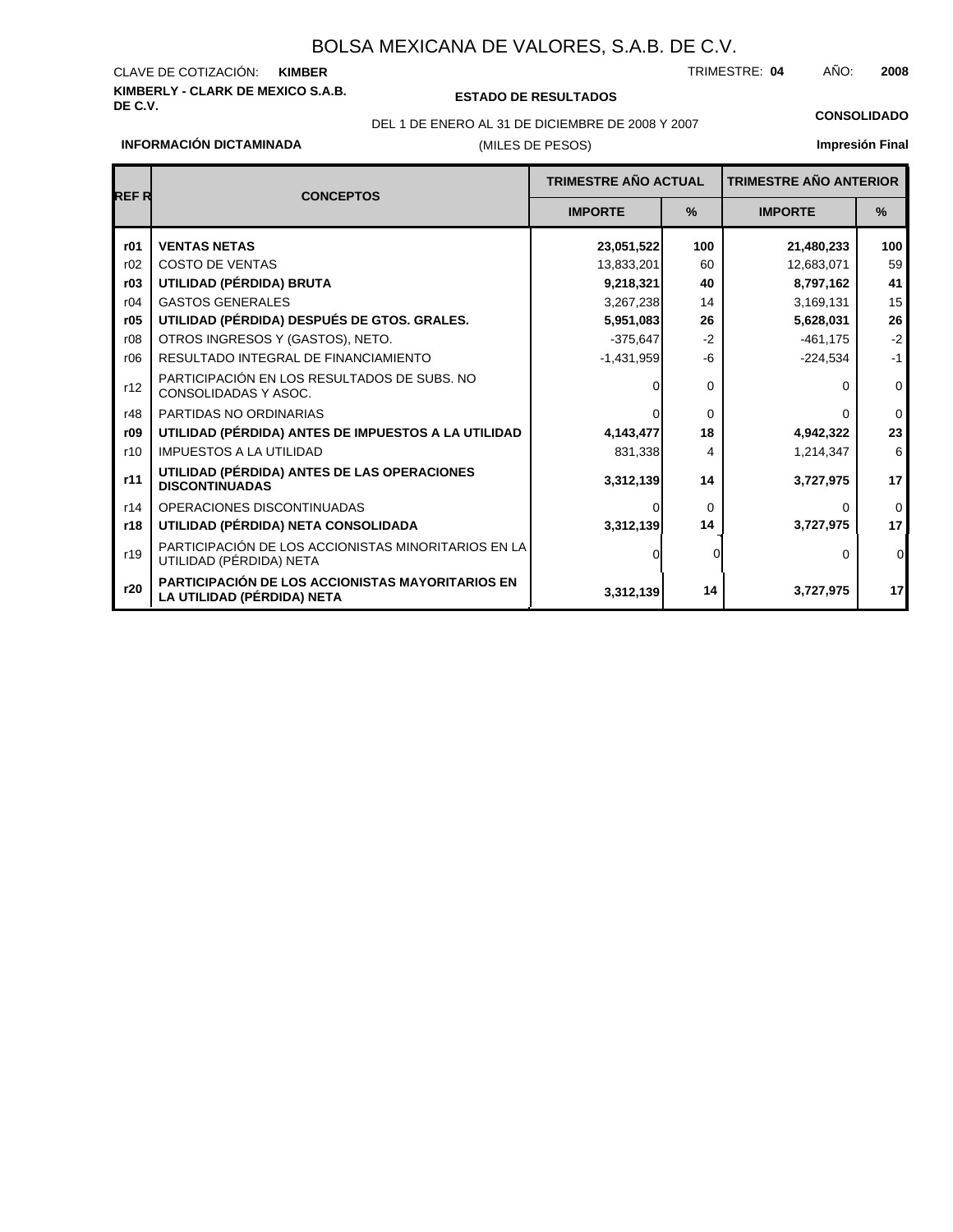## **KIMBERLY - CLARK DE MEXICO S.A.B.** CLAVE DE COTIZACIÓN:

### **DE C.V. ESTADO DE RESULTADOS**

TRIMESTRE: AÑO: **KIMBER 04 2008**

**CONSOLIDADO**

#### **INFORMACIÓN DICTAMINADA**

## DESGLOSE DE PRINCIPALES CONCEPTOS

## (MILES DE PESOS)

## **Impresión Final**

|             |                                             | <b>TRIMESTRE AÑO ACTUAL</b> |               | <b>TRIMESTRE AÑO ANTERIOR</b> |                |
|-------------|---------------------------------------------|-----------------------------|---------------|-------------------------------|----------------|
| <b>REFR</b> | <b>CONCEPTOS</b>                            | <b>IMPORTE</b>              | $\frac{9}{6}$ | <b>IMPORTE</b>                | $\%$           |
| r01         | <b>VENTAS NETAS</b>                         | 23,051,522                  | 100           | 21,480,233                    | 100            |
| r21         | <b>NACIONALES</b>                           | 21,548,511                  | 93            | 20,005,013                    | 93             |
| r22         | <b>EXTRANJERAS</b>                          | 1,503,011                   | 7             | 1,475,220                     | $\overline{7}$ |
| r23         | CONVERSIÓN EN DÓLARES (***)                 | 135,456                     | 1             | 131,634                       | 1              |
| r08         | OTROS INGRESOS Y (GASTOS), NETO.            | $-375,647$                  | 100           | $-461, 175$                   | 100            |
| r49         | OTROS INGRESOS Y (GASTOS), NETO.            | 15,509                      | $-4$          | 7,477                         | $-2$           |
| r34         | P.T.U. CAUSADA                              | 398,157                     | $-106$        | 403,110                       | $-87$          |
| r35         | P.T.U. DIFERIDA                             | $-7,001$                    | 2             | 65,542                        | $-14$          |
| r06         | <b>RESULTADO INTEGRAL DE FINANCIAMIENTO</b> | $-1,431,959$                | 100           | $-224,534$                    | 100            |
| r24         | <b>INTERESES PAGADOS</b>                    | 632,884                     | $-44$         | 546,480                       | $-243$         |
| r42         | UTILIDAD (PÉRDIDA) EN ACTUALIZACIÓN DE UDIS |                             | 0             | n                             | $\Omega$       |
| r45         | OTROS GASTOS FINANCIEROS                    |                             | $\Omega$      |                               | $\Omega$       |
| r26         | <b>INTERESES GANADOS</b>                    | 206,737                     | $-14$         | 198,181                       | $-88$          |
| r46         | OTROS PRODUCTOS FINANCIEROS                 | $\Omega$                    | $\Omega$      | 0                             | $\Omega$       |
| r25         | UTILIDAD (PÉRDIDA) EN CAMBIOS NETO          | $-1,005,812$                | 70            | $-66,616$                     | 30             |
| r28         | RESULTADO POR POSICIÓN MONETARIA            | $\Omega$                    | $\Omega$      | 190,381                       | $-85$          |
| r10         | <b>IMPUESTOS A LA UTILIDAD</b>              | 831,338                     | 100           | 1,214,347                     | 100            |
| r32         | <b>IMPUESTO CAUSADO</b>                     | 1,054,202                   | 127           | 1,021,394                     | 84             |
| r33         | <b>IMPUESTO DIFERIDO</b>                    | $-222,864$                  | $-27$         | 192,953                       | 16             |

(\*\*\*) DATOS EN MILES DE DOLARES AL TIPO DE CAMBIO DE CIERRE DEL TRIMESTRE QUE SE REPORTA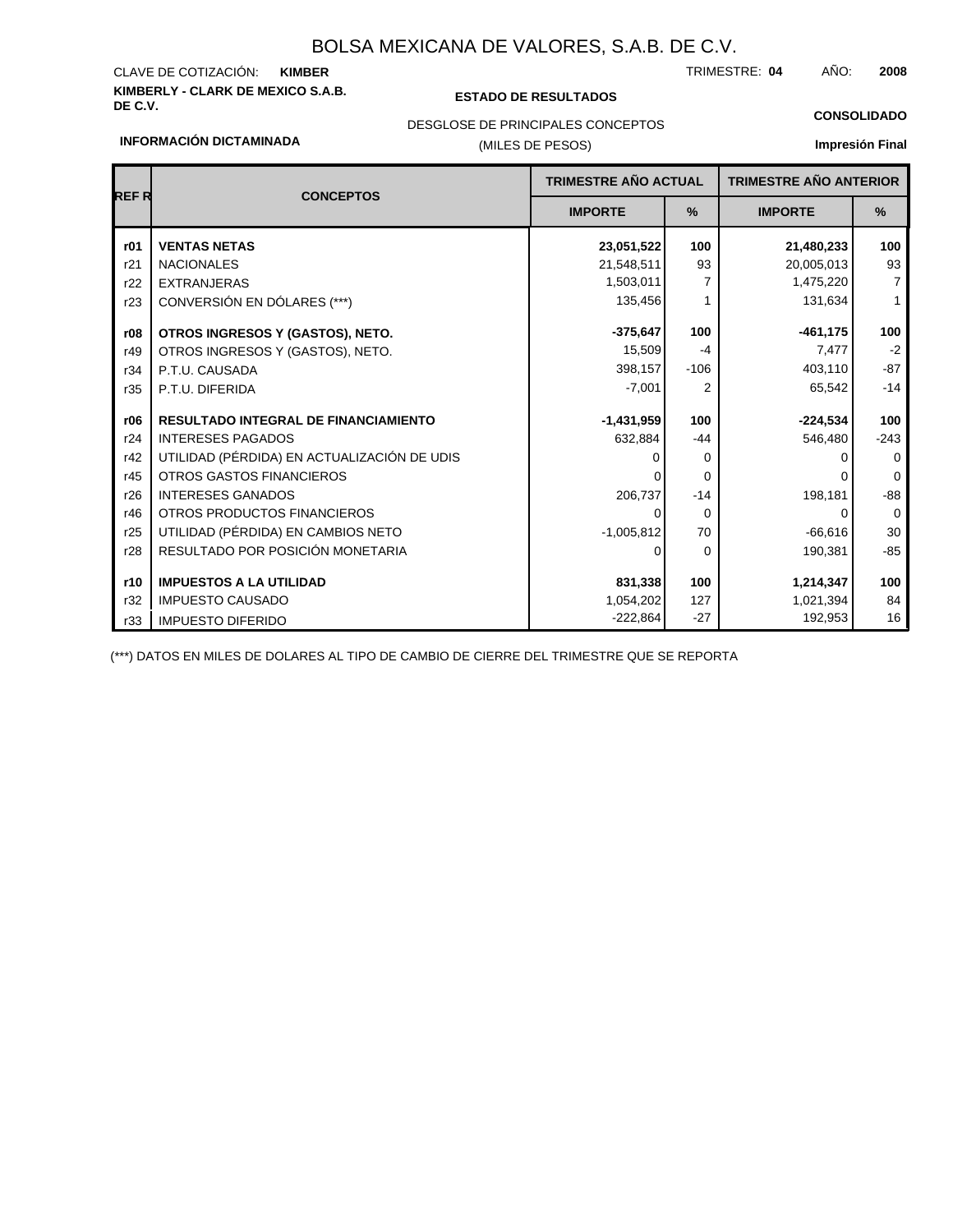## **KIMBERLY - CLARK DE MEXICO S.A.B.** CLAVE DE COTIZACIÓN:

### **DE C.V. ESTADO DE RESULTADOS**

TRIMESTRE: AÑO: **KIMBER 04 2008**

### **CONSOLIDADO**

#### **INFORMACIÓN DICTAMINADA**

## (MILES DE PESOS) OTROS CONCEPTOS DE RESULTADOS

## **Impresión Final**

| REF R | <b>CONCEPTOS</b>                                                                    | <b>TRIMESTRE AÑO ACTUAL</b> | <b>TRIMESTRE AÑO ANTERIOR</b> |
|-------|-------------------------------------------------------------------------------------|-----------------------------|-------------------------------|
|       |                                                                                     | <b>IMPORTE</b>              | <b>IMPORTE</b>                |
| r36   | <b>VENTAS TOTALES</b>                                                               | 34,528,435                  | 33,461,984                    |
| r37   | RESULTADO FISCAL DEL EJERCICIO                                                      | 4,356,068                   | 4,630,924                     |
| r38   | <b>VENTAS NETAS (**)</b>                                                            | 23,051,522                  | 21,480,233                    |
| r39   | RESULTADO DE OPERACIÓN (**)                                                         | 5,951,083                   | 5,628,031                     |
| r40   | PARTICIPACIÓN DE LOS ACCIONISTAS MAYORITARIOS EN<br>LA UTILIDAD (PÉRDIDA) NETA (**) | 3,312,139                   | 3,727,975                     |
| r41   | UTILIDAD (PÉRDIDA) NETA CONSOLIDADA (**)                                            | 3,312,139                   | 3,727,975                     |
| r47   | DEPRECIACIÓN Y AMORTIZACIÓN OPERATIVA                                               | 1,154,993                   | 1,045,505                     |

(\*\*) INFORMACIÓN ÚLTIMOS DOCE MESES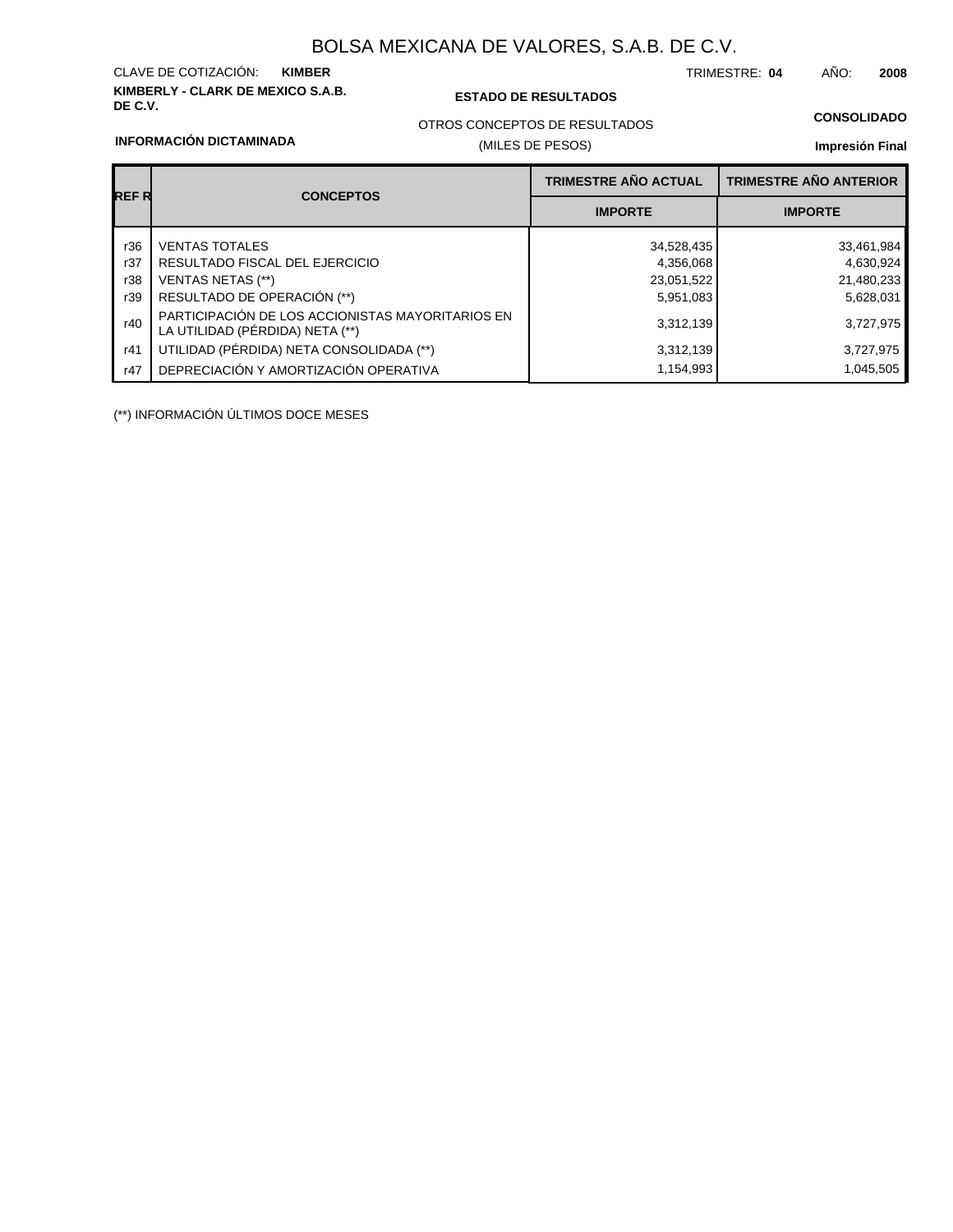#### **KIMBERLY - CLARK DE MEXICO S.A.B.** CLAVE DE COTIZACIÓN: TRIMESTRE: AÑO: **KIMBER 04 2008**

**INFORMACIÓN DICTAMINADA**

#### **ESTADO DE RESULTADOS TRIMESTRAL**

(MILES DE PESOS) DEL 1 DE OCTUBRE AL 31 DE DICIEMBRE DE 2008 **CONSOLIDADO**

**Impresión Final**

| <b>REF</b>       |                                                                                       | <b>TRIMESTRE AÑO ACTUAL</b> |          | <b>TRIMESTRE AÑO ANTERIOR</b> |             |
|------------------|---------------------------------------------------------------------------------------|-----------------------------|----------|-------------------------------|-------------|
| <b>RT</b>        | <b>CONCEPTOS</b>                                                                      | <b>IMPORTE</b>              | $\%$     | <b>IMPORTE</b>                | $\%$        |
| rt01             | <b>VENTAS NETAS</b>                                                                   | 6,107,655                   | 100      | 5,383,139                     | 100         |
| rt02             | <b>COSTO DE VENTAS</b>                                                                | 3,531,366                   | 58       | 3,196,714                     | 59          |
| rt <sub>03</sub> | UTILIDAD (PÉRDIDA) BRUTA                                                              | 2,576,289                   | 42       | 2,186,425                     | 41          |
| rt04             | <b>GASTOS GENERALES</b>                                                               | 848,383                     | 14       | 747,147                       | 14          |
| rt05             | UTILIDAD (PÉRDIDA) DESPUÉS DE GTOS. GRALES.                                           | 1,727,906                   | 28       | 1,439,278                     | 27          |
| rt08             | OTROS INGRESOS Y (GASTOS), NETO.                                                      | $-44,266$                   | $\Omega$ | $-91,620$                     | $-2$        |
| rt06             | RESULTADO INTEGRAL DE FINANCIAMIENTO                                                  | $-1,066,076$                | $-17$    | $-33,262$                     | $\Omega$    |
| rt12             | PARTICIPACIÓN EN LOS RESULTADOS DE SUBS. NO<br>CONSOLIDADAS Y ASOC.                   | $\Omega$                    | 0        | O                             | $\mathbf 0$ |
| rt48             | PARTIDAS NO ORDINARIAS                                                                | $\Omega$                    | 0        | ∩                             | $\mathbf 0$ |
| rt <sub>09</sub> | UTILIDAD (PÉRDIDA) ANTES DE IMPUESTOS A LA UTILIDAD                                   | 617,564                     | 10       | 1,314,396                     | 24          |
| rt10             | <b>IMPUESTOS A LA UTILIDAD</b>                                                        | $-33,324$                   | 0        | 287,498                       | 5           |
| rt11             | UTILIDAD (PÉRDIDA) ANTES DE LAS OPERACIONES<br><b>DISCONTINUADAS</b>                  | 650,888                     | 11       | 1,026,898                     | 19          |
| rt14             | OPERACIONES DISCONTINUADAS                                                            | ∩                           | 0        | 0                             | $\Omega$    |
| rt18             | UTILIDAD (PÉRDIDA) NETA CONSOLIDADA                                                   | 650,888                     | 11       | 1,026,898                     | 19          |
| rt19             | PARTICIPACIÓN DE LOS ACCIONISTAS MINORITARIOS EN LA<br>UTILIDAD (PÉRDIDA) NETA        | $\Omega$                    | 0        |                               | $\Omega$    |
| rt20             | <b>PARTICIPACIÓN DE LOS ACCIONISTAS MAYORITARIOS EN</b><br>LA UTILIDAD (PÉRDIDA) NETA | 650,888                     | 11       | 1,026,898                     | 19          |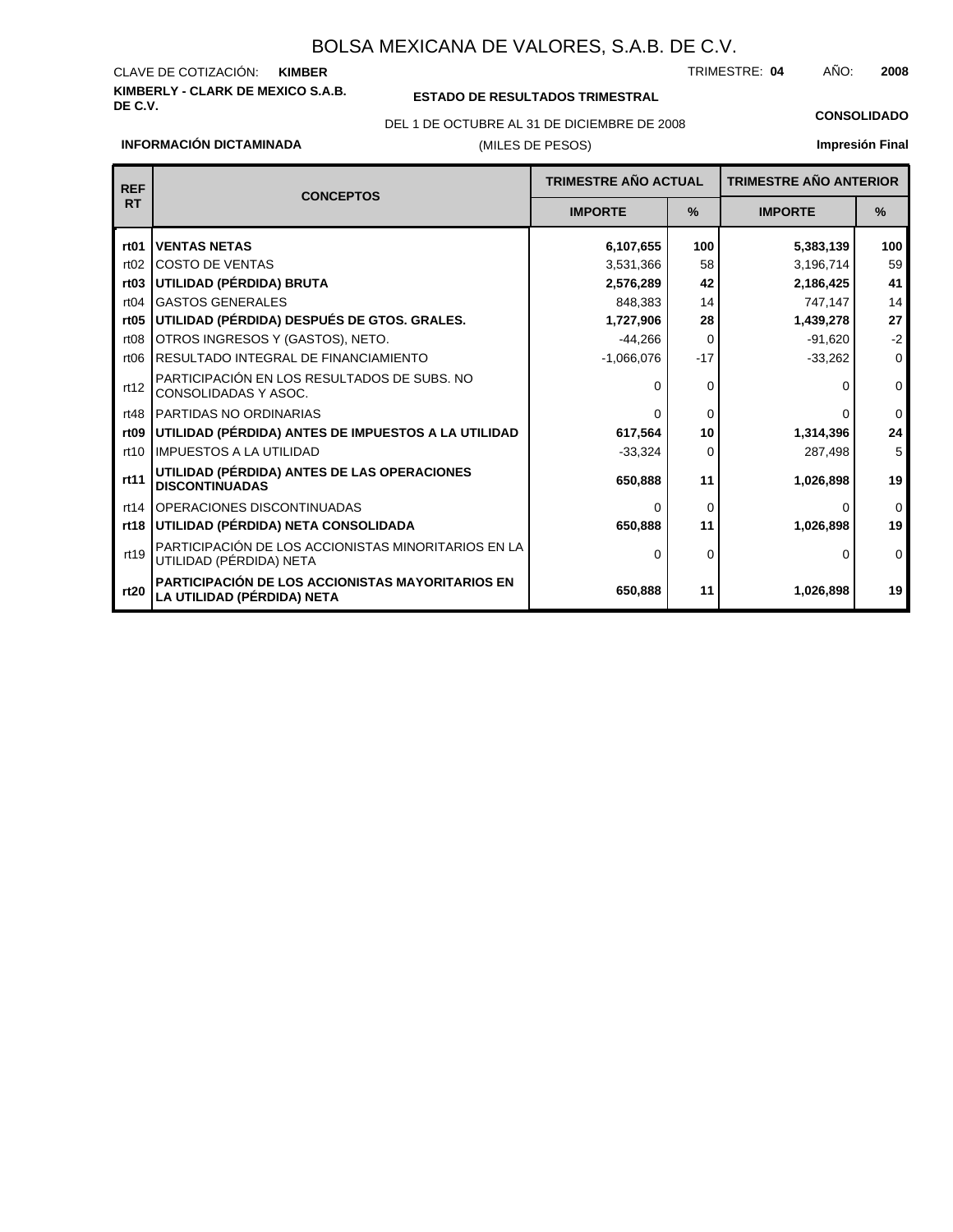## **KIMBERLY - CLARK DE MEXICO S.A.B.** CLAVE DE COTIZACIÓN:

**INFORMACIÓN DICTAMINADA**

### **ESTADO DE RESULTADOS TRIMESTRAL**

TRIMESTRE: AÑO: **KIMBER 04 2008**

### DESGLOSE DE PRINCIPALES CONCEPTOS

### (MILES DE PESOS)

## **CONSOLIDADO Impresión Final**

| <b>REF</b>       |                                             | <b>TRIMESTRE AÑO ACTUAL</b> |               | <b>TRIMESTRE AÑO ANTERIOR</b> |                |
|------------------|---------------------------------------------|-----------------------------|---------------|-------------------------------|----------------|
| <b>RT</b>        | <b>CONCEPTOS</b>                            | <b>IMPORTE</b>              | $\frac{9}{6}$ | <b>IMPORTE</b>                | %              |
| rt <sub>01</sub> | <b>VENTAS NETAS</b>                         | 6,107,655                   | 100           | 5,383,139                     | 100            |
| rt21             | <b>NACIONALES</b>                           | 5,714,834                   | 94            | 5,024,514                     | 93             |
| rt22             | <b>EXTRANJERAS</b>                          | 392,821                     | 6             | 358,625                       | $\overline{7}$ |
| rt23             | CONVERSIÓN EN DÓLARES (***)                 | 29,892                      | $\Omega$      | 32,573                        | $\mathbf{1}$   |
| rt <sub>08</sub> | OTROS INGRESOS Y (GASTOS), NETO.            | $-44,266$                   | 100           | $-91,620$                     | 100            |
| rt49             | OTROS INGRESOS Y (GASTOS), NETO.            | 1.787                       | $-4$          | 3,018                         | $-3$           |
| rt34             | P.T.U. CAUSADA                              | 73,054                      | $-165$        | 42,506                        | $-46$          |
| rt35             | P.T.U. DIFERIDA                             | $-27,001$                   | 61            | 52,132                        | $-57$          |
| rt <sub>06</sub> | <b>RESULTADO INTEGRAL DE FINANCIAMIENTO</b> | $-1,066,076$                | 100           | $-33,262$                     | 100            |
| rt24             | <b>INTERESES PAGADOS</b>                    | 157,180                     | $-15$         | 144,662                       | $-435$         |
| rt42             | UTILIDAD (PÉRDIDA) EN ACTUALIZACIÓN DE UDIS |                             | $\Omega$      | O                             | $\Omega$       |
| rt45             | OTROS GASTOS FINANCIEROS                    |                             | $\Omega$      |                               | $\Omega$       |
| rt26             | <b>INTERESES GANADOS</b>                    | 54,674                      | $-5$          | 56,550                        | $-170$         |
| rt46             | OTROS PRODUCTOS FINANCIEROS                 | 0                           | $\Omega$      | 0                             | $\mathbf 0$    |
| rt25             | UTILIDAD (PÉRDIDA) EN CAMBIOS NETO          | $-963,570$                  | 90            | $-27,863$                     | 84             |
| rt28             | RESULTADO POR POSICIÓN MONETARIA            | 0                           | $\Omega$      | 82,713                        | $-249$         |
| rt10             | <b>IMPUESTOS A LA UTILIDAD</b>              | $-33,324$                   | 100           | 287,498                       | 100            |
| rt32             | <b>IMPUESTO CAUSADO</b>                     | 100,420                     | $-301$        | 151,976                       | 53             |
| rt33             | <b>IMPUESTO DIFERIDO</b>                    | $-133,744$                  | 401           | 135,522                       | 47             |

(\*\*\*) DATOS EN MILES DE DOLARES AL TIPO DE CAMBIO DE CIERRE DEL TRIMESTRE QUE SE REPORTA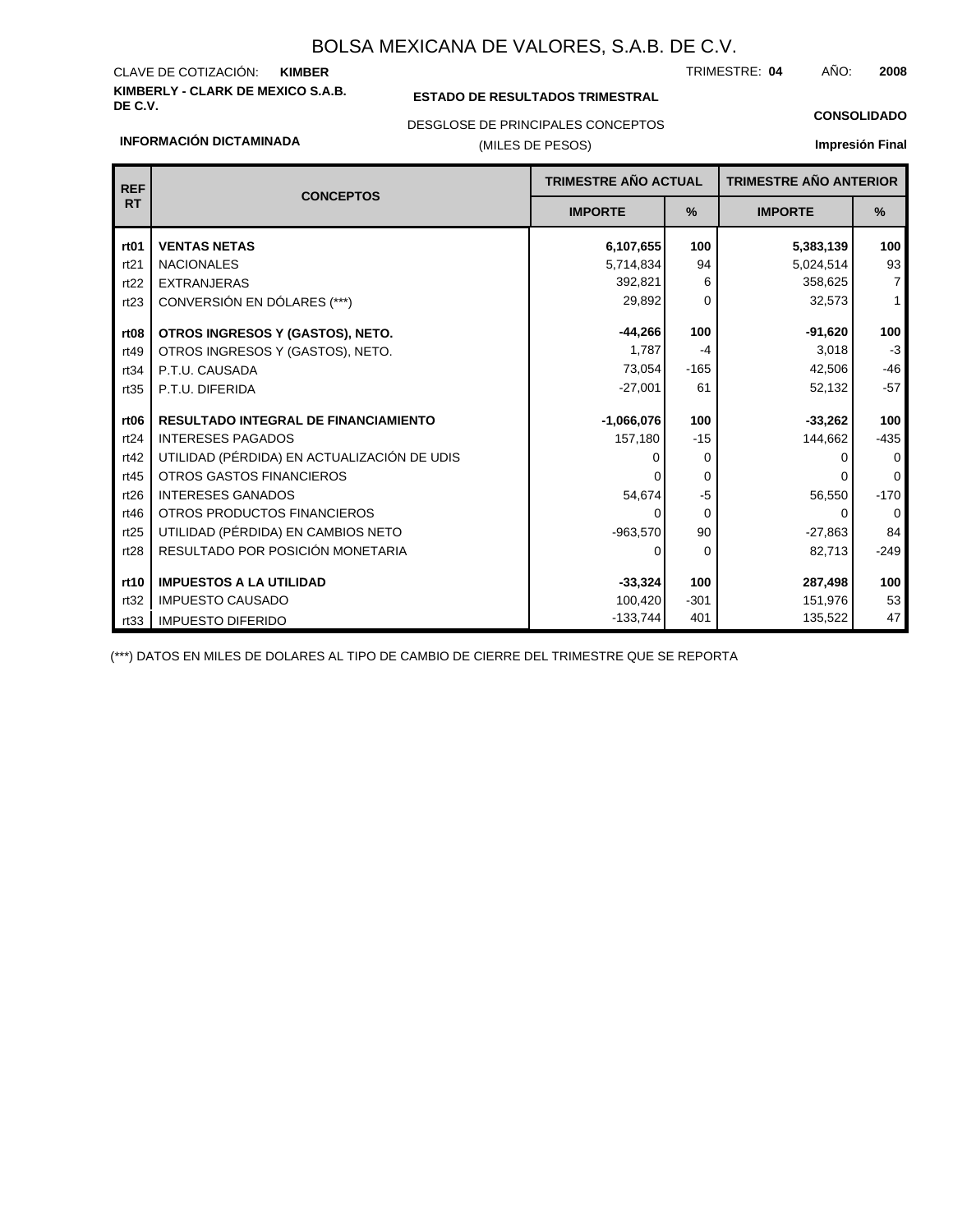**KIMBERLY - CLARK DE MEXICO S.A.B.** CLAVE DE COTIZACIÓN: **KIMBER**

## **ESTADO DE RESULTADOS TRIMESTRAL**

#### **CONSOLIDADO**

TRIMESTRE: **04** AÑO: **2008**

**INFORMACIÓN DICTAMINADA**

## OTROS CONCEPTOS DE RESULTADOS

## (MILES DE PESOS)

## **Impresión Final**

| <b>REF</b> | <b>CONCEPTOS</b>                      | <b>TRIMESTRE AÑO ACTUAL</b> | <b>TRIMESTRE AÑO ANTERIOR</b> |  |
|------------|---------------------------------------|-----------------------------|-------------------------------|--|
| <b>RT</b>  |                                       | <b>IMPORTE</b>              | <b>IMPORTE</b>                |  |
| rt47       | DEPRECIACIÓN Y AMORTIZACIÓN OPERATIVA | 289,182                     | 239,098                       |  |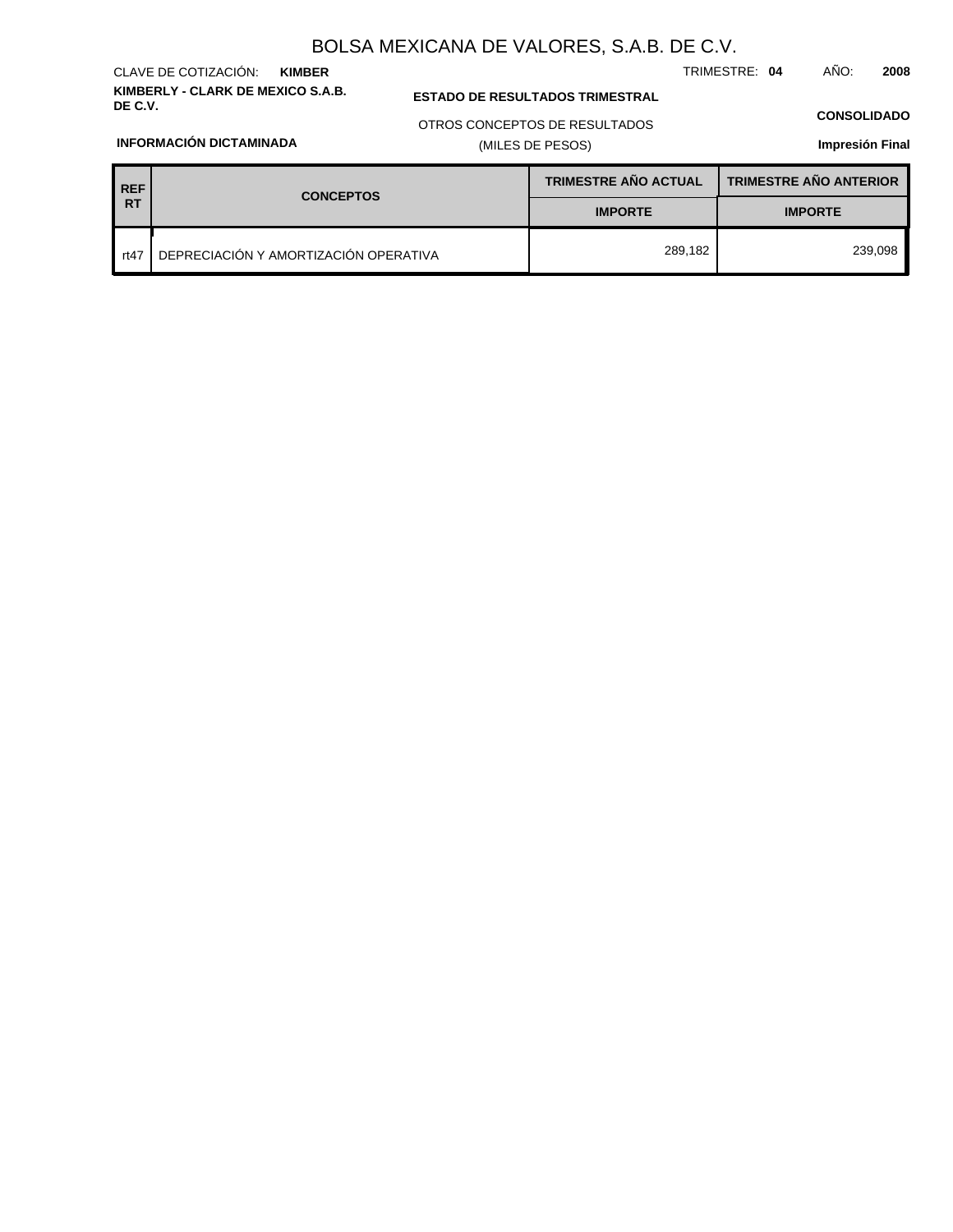CLAVE DE COTIZACIÓN: **KIMBER**

**KIMBERLY - CLARK DE MEXICO S.A.B. DE C.V.**

**ESTADO DE CAMBIOS EN LA SITUACIÓN FINANCIERA**

TRIMESTRE: **04** AÑO: **2008**

**CONSOLIDADO**

DEL 1 DE ENERO AL 31 DE DICIEMBRE DE 2008 Y 2007

**Impresión Final**

**INFORMACIÓN DICTAMINADA**

## (MILES DE PESOS)

| REF C           | <b>CONCEPTOS</b>                                                                 | <b>TRIMESTRE AÑO ACTUAL</b> | <b>TRIMESTRE AÑO ANTERIOR</b> |
|-----------------|----------------------------------------------------------------------------------|-----------------------------|-------------------------------|
|                 |                                                                                  | <b>IMPORTE</b>              | <b>IMPORTE</b>                |
| c <sub>01</sub> | UTILIDAD (PÉRDIDA) NETA CONSOLIDADA                                              | 0                           | 3,727,975                     |
| c02             | +(-) PARTIDAS APLICADAS A RESULTADOS QUE NO<br>REQUIEREN UTILIZACIÓN DE RECURSOS | 0                           | 1,304,000                     |
| c03             | <b>FLUJO DERIVADO DEL RESULTADO NETO DEL EJERCICIO</b>                           | 0                           | 5,031,975                     |
| C <sub>04</sub> | RECURSOS GENERADOS O UTILIZADOS EN LA OPERACIÓN                                  | 0                           | 442,995                       |
| c05             | <b>RECURSOS GENERADOS POR (UTILIZADOS EN)</b><br><b>ACTIVIDADES DE OPERACIÓN</b> | 0                           | 5,474,970                     |
| c06             | RECURSOS GENERADOS O UTILIZADOS POR<br><b>FINANCIAMIENTO AJENO</b>               | 0                           | 1,726,122                     |
| c07             | RECURSOS GENERADOS O UTILIZADOS POR<br><b>FINANCIAMIENTO PROPIO</b>              | 0                           | $-4,037,604$                  |
| c08             | <b>RECURSOS GENERADOS (UTILIZADOS) MEDIANTE</b><br><b>FINANCIAMIENTO</b>         | 0                           | $-2,311,482$                  |
| c09             | <b>RECURSOS GEN. (UTIL.) EN ACTIVIDADES DE INVERSIÓN</b>                         | 0                           | $-2,091,996$                  |
| c10             | INCREMENTO (DECREMENTO) NETO EN EFECTIVO E<br><b>INVERSIONES TEMPORALES</b>      | 0                           | 1,071,492                     |
| c11             | EFECTIVO E INVERSIONES TEMPORALES AL INICIO DEL<br><b>PERIODO</b>                | 0                           | 1,843,476                     |
| c12             | EFECTIVO E INVERSIONES TEMPORALES AL FINAL DEL<br><b>PERIODO</b>                 | 0                           | 2,914,968                     |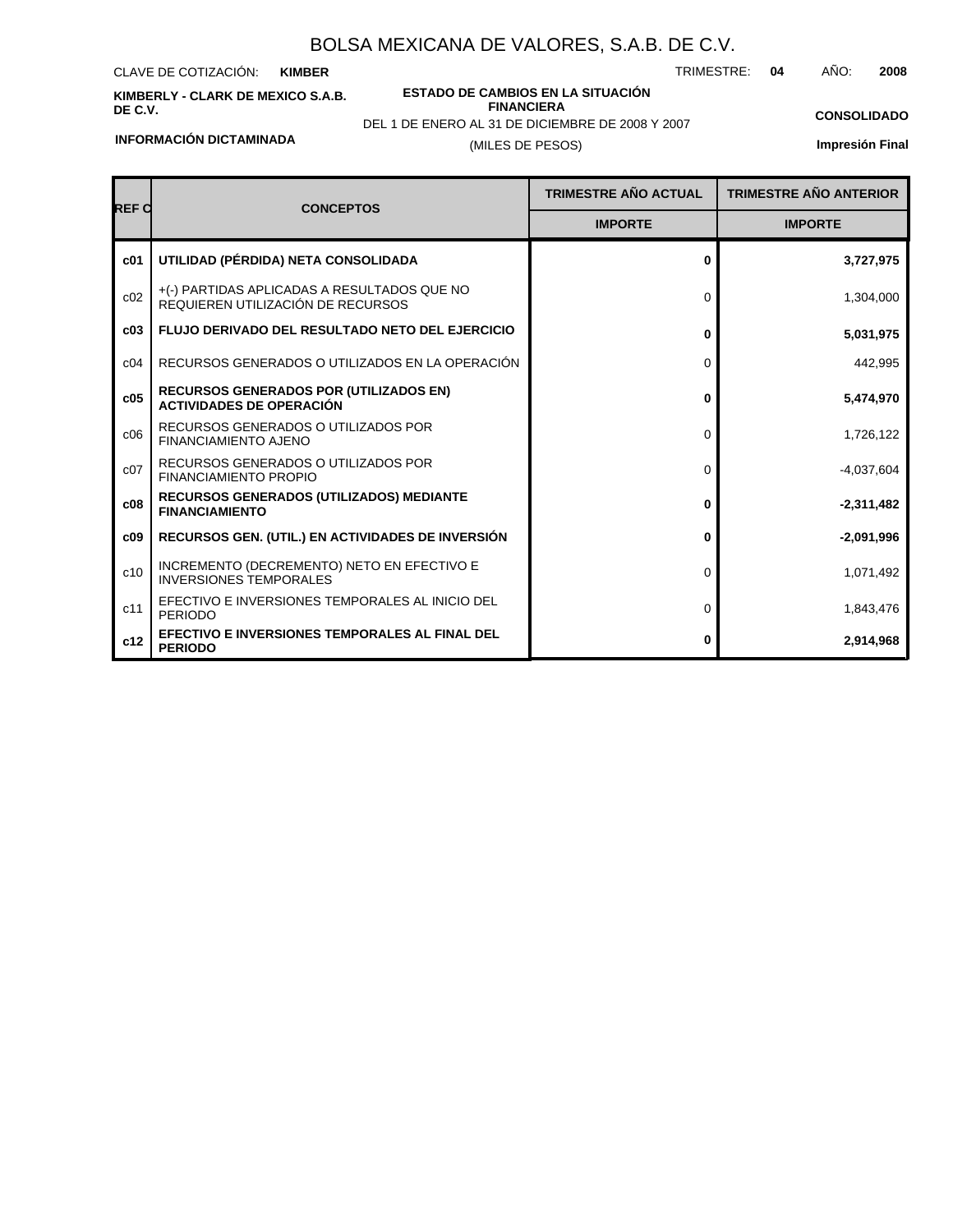CLAVE DE COTIZACIÓN: **KIMBER**

**KIMBERLY - CLARK DE MEXICO S.A.B. DE C.V.**

#### **ESTADO DE CAMBIOS EN LA SITUACIÓN FINANCIERA**

TRIMESTRE: **04** AÑO: **2008**

## **CONSOLIDADO**

**INFORMACIÓN DICTAMINADA**

(MILES DE PESOS) DESGLOSE DE PRINCIPALES CONCEPTOS

**Impresión Final**

|                   |                                                                                                                                                         | <b>TRIMESTRE AÑO ACTUAL</b> | <b>TRIMESTRE AÑO ANTERIOR</b>     |
|-------------------|---------------------------------------------------------------------------------------------------------------------------------------------------------|-----------------------------|-----------------------------------|
| <b>REF C</b>      | <b>CONCEPTOS</b>                                                                                                                                        | <b>IMPORTE</b>              | <b>IMPORTE</b>                    |
| c02<br>c13<br>c41 | +(-) PARTIDAS APLICADAS A RESULTADOS QUE NO<br>REQUIEREN UTILIZACIÓN DE RECURSOS<br>+ DEPRECIACIÓN Y AMORTIZACIÓN DEL EJERCICIO<br>+ (-) OTRAS PARTIDAS | 0<br>0<br>0                 | 1,304,000<br>1,045,505<br>258,495 |
| c04               | <b>RECURSOS GENERADOS O UTILIZADOS EN LA OPERACIÓN</b>                                                                                                  | 0                           | 442,995                           |
| c18               | + (-) DECREMENTO (INCREMENTO) EN CUENTAS POR<br><b>COBRAR</b>                                                                                           | 0                           | 600.144                           |
| c19               | + (-) DECREMENTO (INCREMENTO) EN INVENTARIOS                                                                                                            | 0                           | $-84,502$                         |
| c20               | + (-) DECREMENTO (INCREMENTO) EN OTRAS CUENTAS POR<br><b>COBRAR Y OTROS ACTIVOS</b>                                                                     | 0                           | 722,537                           |
| c21               | + (-) INCREMENTO (DECREMENTO) EN PROVEEDORES                                                                                                            | 0                           | $-713,714$                        |
| c22               | + (-) INCREMENTO (DECREMENTO) EN OTROS PASIVOS                                                                                                          | 0                           | -81,470                           |
| c06               | <b>RECURSOS GENERADOS O UTILIZADOS POR</b><br><b>FINANCIAMIENTO AJENO</b>                                                                               | 0                           | 1,726,122                         |
| c23               | + FINANCIAMIENTOS BANCARIOS                                                                                                                             | 0                           | $\Omega$                          |
| c24               | + FINANCIAMIENTOS BURSÁTILES                                                                                                                            | 0                           | 2,500,000                         |
| c25<br>c26        | + DIVIDENDOS COBRADOS<br>+ OTROS FINANCIAMIENTOS                                                                                                        | 0<br>0                      | $\Omega$<br>0                     |
| c27               | (-) AMORTIZACIÓN DE FINANCIAMIENTOS BANCARIOS                                                                                                           | 0                           | $-268,222$                        |
| c28               | (-) AMORTIZACIÓN DE FINANCIAMIENTOS BURSÁTILES                                                                                                          | 0                           | $\Omega$                          |
| c29               | (-) AMORTIZACIÓN DE OTROS FINANCIAMIENTOS                                                                                                               | 0                           | $-505,656$                        |
| c42               | + (-) OTRAS PARTIDAS                                                                                                                                    | 0                           | $\Omega$                          |
| c07               | <b>RECURSOS GENERADOS O UTILIZADOS POR</b><br><b>FINANCIAMIENTO PROPIO</b>                                                                              | 0                           | -4,037,604                        |
| c30               | + (-) INCREMENTO (DECREMENTO) EN EL CAPITAL SOCIAL                                                                                                      | 0                           | $-1,009,688$                      |
| c31               | (-) DIVIDENDOS PAGADOS                                                                                                                                  | 0                           | $-3,027,916$                      |
| c32               | + PRIMA EN VENTA DE ACCIONES                                                                                                                            | 0                           | 0                                 |
| c33               | + APORTACIONES PARA FUTUROS AUMENTOS DE CAPITAL                                                                                                         | 0                           | 0                                 |
| c43               | + (-) OTRAS PARTIDAS                                                                                                                                    | 0                           | 0                                 |
| c09               | RECURSOS GEN. (UTIL.) EN ACTIVIDADES DE INVERSIÓN                                                                                                       | 0                           | -2,091,996                        |
| c34               | + (-) DECREMENTO (INCREMENTO) EN INVERSIONES DE<br>ACCS. CON CARACTER PERMANENTE                                                                        | 0                           | 0                                 |
| c35<br>c36        | (-) ADQUISICIÓN DE INMUEBLES, PLANTA Y EQUIPO<br>(-) INCREMENTO EN CONSTRUCCIONES EN PROCESO                                                            | 0<br>0                      | 0<br>$-1,490,404$                 |
| c37               | + VENTAS DE OTRAS INVERSIONES CON CARÁCTER<br><b>PERMANENTE</b>                                                                                         | 0                           | 0                                 |
| c38               | + VENTAS DE ACTIVOS FIJOS TANGIBLES                                                                                                                     | 0                           | $\Omega$                          |
| c39               | + (-) OTRAS PARTIDAS                                                                                                                                    | 0                           | $-601,592$                        |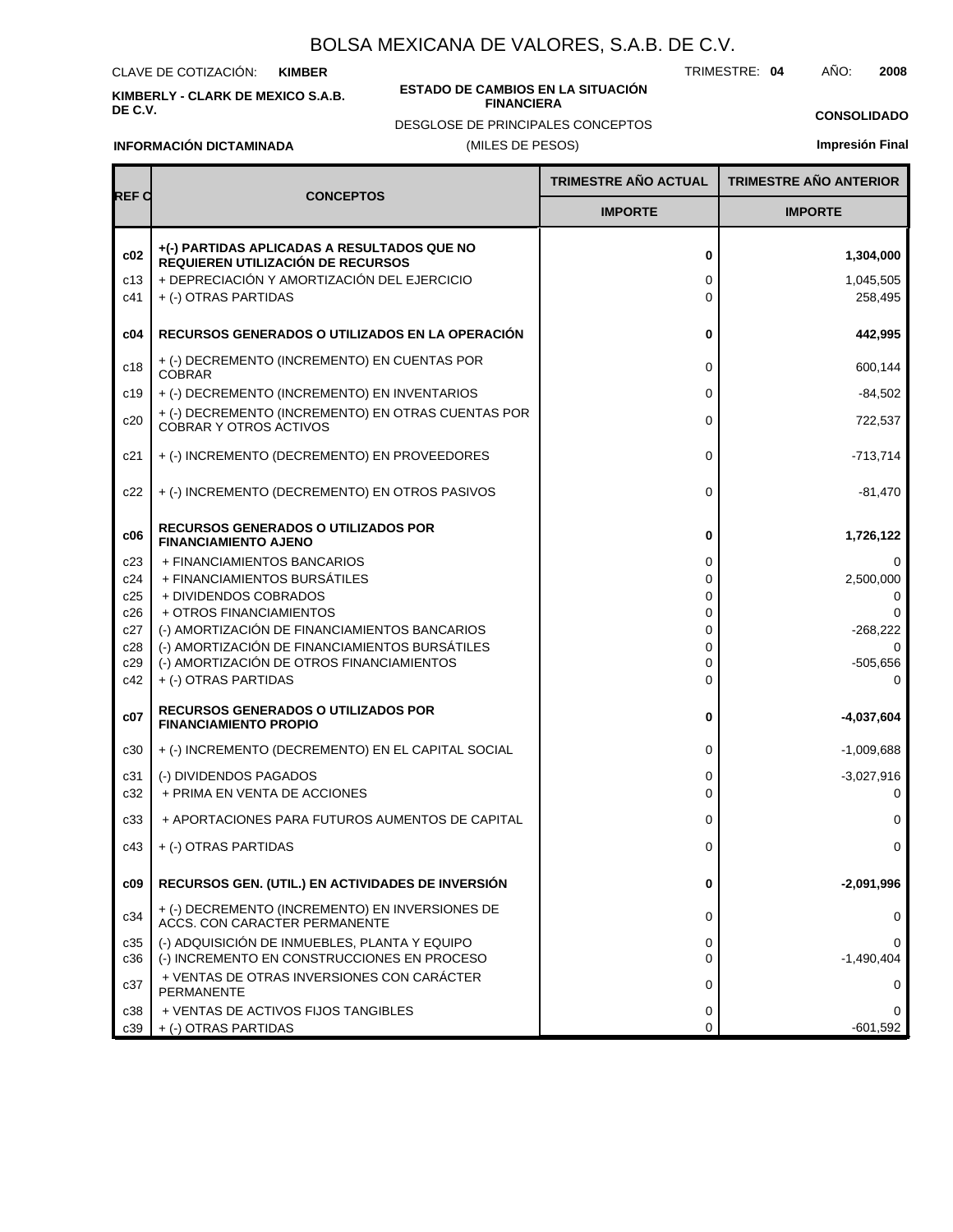CLAVE DE COTIZACIÓN: **KIMBER**

**KIMBERLY - CLARK DE MEXICO S.A.B. DE C.V.**

#### **ESTADO DE FLUJO DE EFECTIVO (MÉTODO INDIRECTO)**

## PRINCIPALES CONCEPTOS

**Impresión Final**

## **INFORMACIÓN DICTAMINADA**

### (MILES DE PESOS)

**CONSOLIDADO**

TRIMESTRE: **04** AÑO: **2008**

| <b>REFE</b>     | <b>CONCEPTOS</b>                                                                       | <b>TRIMESTRE ANO</b><br><b>ACTUAL</b> | <b>TRIMESTRE ANO</b><br><b>ANTERIOR</b> |
|-----------------|----------------------------------------------------------------------------------------|---------------------------------------|-----------------------------------------|
|                 |                                                                                        | <b>IMPORTE</b>                        | <b>IMPORTE</b>                          |
|                 | <b>ACTIVIDADES DE OPERACIÓN</b>                                                        |                                       |                                         |
| e <sub>01</sub> | UTILIDAD (PÉRDIDA) ANTES DE IMPUESTOS A LA UTILIDAD                                    | 4,143,477                             | $\Omega$                                |
| e02             | +(-) PARTIDAS SIN IMPACTO EN EL EFECTIVO                                               | 391,156                               | 0                                       |
| e03             | +(-) PARTIDAS RELACIONADAS CON ACTIVIDADES DE INVERSIÓN                                | 932,747                               | 0                                       |
| e04             | +(-) PARTIDAS RELACIONADAS CON ACTIVIDADES DE FINANCIAMIENTO                           | 1,638,696                             | 0                                       |
| e05             | FLUJO DERIVADO DEL RESULTADO ANTES DE IMPUESTOS A LA UTILIDAD                          | 7,106,076                             | $\mathbf 0$                             |
| e06             | FLUJOS GENERADOS O UTILIZADOS EN LA OPERACIÓN                                          | -1,887,793                            | $\mathbf 0$                             |
| e07             | FLUJOS NETOS DE EFECTIVO DE ACTIVIDADES DE OPERACIÓN                                   | 5,218,283                             | $\mathbf 0$                             |
|                 | <b>ACTIVIDADES DE INVERSIÓN</b>                                                        |                                       |                                         |
| e08             | FLUJOS NETOS DE EFECTIVO DE ACTIVIDADES DE INVERSIÓN                                   | $-670,141$                            | 0                                       |
| e09             | EFECTIVO EXCEDENTE (REQUERIDO) PARA APLICAR EN ACTIVIDADES DE<br><b>FINANCIAMIENTO</b> | 4,548,142                             | $\mathbf 0$                             |
|                 | <b>ACTIVIDADES DE FINANCIAMIENTO</b>                                                   |                                       |                                         |
| e10             | FLUJOS NETOS DE EFECTIVO DE ACTIVIDADES DE FINANCIAMIENTO                              | $-4,494,982$                          | 0                                       |
| e11             | INCREMENTO (DISMINUCIÓN) NETO DE EFECTIVO Y DEMÁS EQUIVALENTES DE<br><b>EFECTIVO</b>   | 53,160                                | $\pmb{0}$                               |
| e <sub>12</sub> | DIFERENCIA EN CAMBIOS EN EL EFECTIVO Y EQUIVALENTES DE EFECTIVO                        | 49,479                                | $\mathbf 0$                             |
| e13             | EFECTIVO Y EQUIVALENTES DE EFECTIVO AL PRINCIPIO DEL PERIODO                           | 2,914,968                             | $\mathbf 0$                             |
| e14             | EFECTIVO Y EQUIVALENTES DE EFECTIVO AL FINAL DEL PERIODO                               | 3,017,607                             | 0                                       |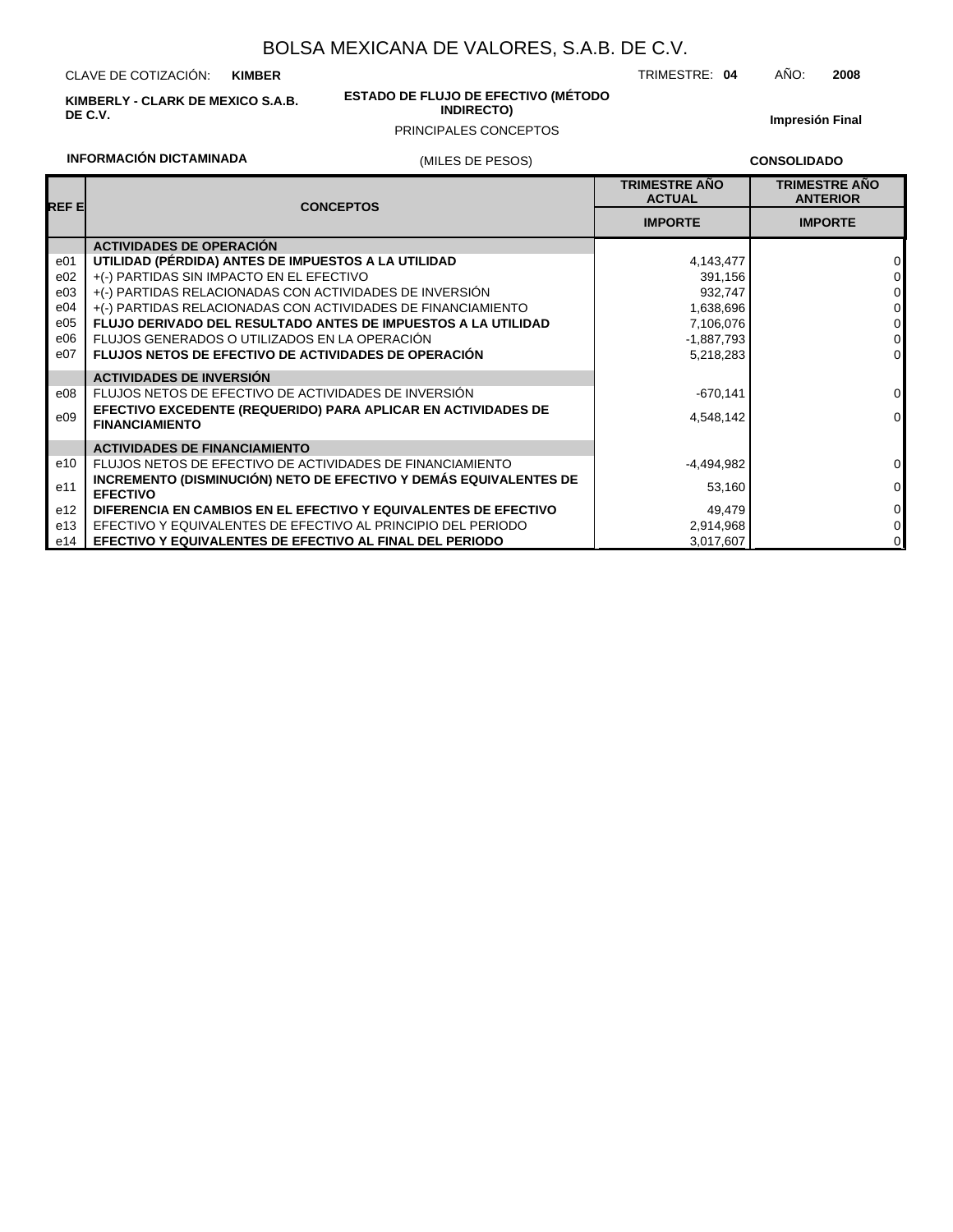CLAVE DE COTIZACIÓN: **KIMBER**

**KIMBERLY - CLARK DE MEXICO S.A.B. DE C.V.**

#### **ESTADO DE FLUJO DE EFECTIVO (MÉTODO INDIRECTO)**

DESGLOSE DE PRINCIPALES CONCEPTOS

**Impresión Final**

## **INFORMACIÓN DICTAMINADA**

### (MILES DE PESOS)

**CONSOLIDADO**

| <b>REFE</b><br><b>CONCEPTOS</b><br><b>IMPORTE</b><br><b>IMPORTE</b><br>e02<br>+(-) PARTIDAS SIN IMPACTO EN EL EFECTIVO<br>391,156<br>e15<br>+ESTIMACIÓN DEL EJERCICIO<br>0<br>+PROVISIÓN DEL EJERCICIO<br>e16<br>391,156<br>e17<br>+ (-) OTRAS PARTIDAS NO REALIZADAS<br>0<br>+(-) PARTIDAS RELACIONADAS CON ACTIVIDADES DE INVERSIÓN<br>e03<br>932,747<br>+ DEPRECIACIÓN Y AMORTIZACIÓN DEL EJERCICIO *<br>e18<br>1,154,993<br>(-) + UTILIDAD O PÉRDIDA EN VENTA DE INMUEBLES, MAQUINARIA Y EQUIPO<br>e19<br>$-15,509$<br>+ PÉRDIDA POR DETERIORO<br>e20<br>0<br>(-)+PARTICIPACIÓN EN ASOCIADAS Y NEGOCIOS CONJUNTOS<br>e21<br>0<br>e22<br>(-)DIVIDENDOS COBRADOS<br>e23<br>(-)INTERESES A FAVOR<br>$-206,737$<br>(-) +OTRAS PARTIDAS<br>e24<br>$\Omega$<br>0<br>e04<br>+(-) PARTIDAS RELACIONADAS CON ACTIVIDADES DE FINANCIAMIENTO<br>1,638,696<br>e25<br>+INTERESES DEVENGADOS<br>632,884<br>e26<br>+ (-) OTRAS PARTIDAS<br>1,005,812<br><b>FLUJOS GENERADOS O UTILIZADOS EN LA OPERACIÓN</b><br>e06<br>$-1,887,793$<br>e27<br>+ (-) DECREMENTO (INCREMENTO) EN CUENTAS POR COBRAR<br>$-568,173$<br>+ (-) DECREMENTO (INCREMENTO) EN INVENTARIOS<br>e28<br>$-235,635$<br>+ (-) DECREMENTO (INCREMENTO) EN OTRAS CUENTAS POR COBRAR Y OTROS<br>e29<br>$\Omega$<br><b>ACTIVOS</b><br>e30<br>+ (-) INCREMENTO (DECREMENTO) EN PROVEEDORES<br>$-59,471$<br>+ (-) INCREMENTO (DECREMENTO) EN OTROS PASIVOS<br>e31<br>$-79,037$<br>+ (-)IMPUESTOS A LA UTILIDAD PAGADOS O DEVUELTOS<br>e32<br>$-945,477$<br>e08<br><b>FLUJOS NETOS DE EFECTIVO DE ACTIVIDADES DE INVERSIÓN</b><br>$-670,141$<br>- INVERSIÓN DE ACCS. CON CARÁCTER PERMANENTE<br>e33<br>0<br>+DISPOSICIÓN DE ACCIONES CON CARÁCTER PERMANENTE<br>e34<br>0<br>e35<br>-INVERSIÓN EN INMUEBLES, PLANTA Y EQUIPO<br>$-1,022,585$<br>+VENTA DE INMUEBLES, PLANTA Y EQUIPO<br>e36<br>0<br>-INVERSIÓN EN ACTIVOS INTANGIBLES<br>e37<br>e38<br>+DISPOSICIÓN DE ACTIVOS INTANGIBLES<br>ი<br>-OTRAS INVERSIONES CON CARÁCTER PERMANENTE<br>e39<br>0<br>0<br>+DISPOSICIÓN DE OTRAS INVERSIONES CON CARÁCTER PERMANENTE<br>e40<br>0<br>+DIVIDENDOS COBRADOS<br>e41<br>$\Omega$<br>+INTERESES COBRADOS<br>e42<br>154,919<br>+(-) DECREMENTO (INCREMENTO) ANTICIPOS Y PRESTAMOS A TERCEROS<br>e43<br>197,525<br>+ (-) OTRAS PARTIDAS<br>e44<br>0<br>e10<br><b>FLUJOS NETOS DE EFECTIVO DE ACTIVIDADES DE FINANCIAMIENTO</b><br>-4,494,982<br>e45<br>+ FINANCIAMIENTOS BANCARIOS<br>0<br>+ FINANCIAMIENTOS BURSÁTILES<br>e46<br>0<br>+ OTROS FINANCIAMIENTOS<br>e47<br>0<br>(-) AMORTIZACIÓN DE FINANCIAMIENTOS BANCARIOS<br>e48<br>$-75,610$<br>(-) AMORTIZACIÓN DE FINANCIAMIENTOS BURSÁTILES<br>e49<br>0<br>(-) AMORTIZACIÓN DE OTROS FINANCIAMIENTOS<br>e50<br>0<br>e51<br>+ (-) INCREMENTO (DECREMENTO) EN EL CAPITAL SOCIAL<br>e52<br>(-) DIVIDENDOS PAGADOS<br>$-3,048,751$<br>+ PRIMA EN VENTA DE ACCIONES<br>e53<br>0<br>e54<br>+ APORTACIONES PARA FUTUROS AUMENTOS DE CAPITAL<br>e55<br><b>INTERESES PAGADOS</b><br>$-636,687$<br>-RECOMPRA DE ACCIONES<br>e56<br>$-843,340$<br>e57<br>109,406<br>+ (-) OTRAS PARTIDAS |  | <b>TRIMESTRE ANO</b><br><b>ACTUAL</b> | <b>TRIMESTRE AÑO</b><br><b>ANTERIOR</b> |
|---------------------------------------------------------------------------------------------------------------------------------------------------------------------------------------------------------------------------------------------------------------------------------------------------------------------------------------------------------------------------------------------------------------------------------------------------------------------------------------------------------------------------------------------------------------------------------------------------------------------------------------------------------------------------------------------------------------------------------------------------------------------------------------------------------------------------------------------------------------------------------------------------------------------------------------------------------------------------------------------------------------------------------------------------------------------------------------------------------------------------------------------------------------------------------------------------------------------------------------------------------------------------------------------------------------------------------------------------------------------------------------------------------------------------------------------------------------------------------------------------------------------------------------------------------------------------------------------------------------------------------------------------------------------------------------------------------------------------------------------------------------------------------------------------------------------------------------------------------------------------------------------------------------------------------------------------------------------------------------------------------------------------------------------------------------------------------------------------------------------------------------------------------------------------------------------------------------------------------------------------------------------------------------------------------------------------------------------------------------------------------------------------------------------------------------------------------------------------------------------------------------------------------------------------------------------------------------------------------------------------------------------------------------------------------------------------------------------------------------------------------------------------------------------------------------------------------------------------------------------------------------------------------------------------------------------------------------------------------------------------------------------------------------------------------------------------------|--|---------------------------------------|-----------------------------------------|
|                                                                                                                                                                                                                                                                                                                                                                                                                                                                                                                                                                                                                                                                                                                                                                                                                                                                                                                                                                                                                                                                                                                                                                                                                                                                                                                                                                                                                                                                                                                                                                                                                                                                                                                                                                                                                                                                                                                                                                                                                                                                                                                                                                                                                                                                                                                                                                                                                                                                                                                                                                                                                                                                                                                                                                                                                                                                                                                                                                                                                                                                                 |  |                                       |                                         |
|                                                                                                                                                                                                                                                                                                                                                                                                                                                                                                                                                                                                                                                                                                                                                                                                                                                                                                                                                                                                                                                                                                                                                                                                                                                                                                                                                                                                                                                                                                                                                                                                                                                                                                                                                                                                                                                                                                                                                                                                                                                                                                                                                                                                                                                                                                                                                                                                                                                                                                                                                                                                                                                                                                                                                                                                                                                                                                                                                                                                                                                                                 |  |                                       | 0                                       |
|                                                                                                                                                                                                                                                                                                                                                                                                                                                                                                                                                                                                                                                                                                                                                                                                                                                                                                                                                                                                                                                                                                                                                                                                                                                                                                                                                                                                                                                                                                                                                                                                                                                                                                                                                                                                                                                                                                                                                                                                                                                                                                                                                                                                                                                                                                                                                                                                                                                                                                                                                                                                                                                                                                                                                                                                                                                                                                                                                                                                                                                                                 |  |                                       | 0                                       |
|                                                                                                                                                                                                                                                                                                                                                                                                                                                                                                                                                                                                                                                                                                                                                                                                                                                                                                                                                                                                                                                                                                                                                                                                                                                                                                                                                                                                                                                                                                                                                                                                                                                                                                                                                                                                                                                                                                                                                                                                                                                                                                                                                                                                                                                                                                                                                                                                                                                                                                                                                                                                                                                                                                                                                                                                                                                                                                                                                                                                                                                                                 |  |                                       | $\mathbf 0$                             |
|                                                                                                                                                                                                                                                                                                                                                                                                                                                                                                                                                                                                                                                                                                                                                                                                                                                                                                                                                                                                                                                                                                                                                                                                                                                                                                                                                                                                                                                                                                                                                                                                                                                                                                                                                                                                                                                                                                                                                                                                                                                                                                                                                                                                                                                                                                                                                                                                                                                                                                                                                                                                                                                                                                                                                                                                                                                                                                                                                                                                                                                                                 |  |                                       | 0                                       |
|                                                                                                                                                                                                                                                                                                                                                                                                                                                                                                                                                                                                                                                                                                                                                                                                                                                                                                                                                                                                                                                                                                                                                                                                                                                                                                                                                                                                                                                                                                                                                                                                                                                                                                                                                                                                                                                                                                                                                                                                                                                                                                                                                                                                                                                                                                                                                                                                                                                                                                                                                                                                                                                                                                                                                                                                                                                                                                                                                                                                                                                                                 |  |                                       | 0                                       |
|                                                                                                                                                                                                                                                                                                                                                                                                                                                                                                                                                                                                                                                                                                                                                                                                                                                                                                                                                                                                                                                                                                                                                                                                                                                                                                                                                                                                                                                                                                                                                                                                                                                                                                                                                                                                                                                                                                                                                                                                                                                                                                                                                                                                                                                                                                                                                                                                                                                                                                                                                                                                                                                                                                                                                                                                                                                                                                                                                                                                                                                                                 |  |                                       | 0                                       |
|                                                                                                                                                                                                                                                                                                                                                                                                                                                                                                                                                                                                                                                                                                                                                                                                                                                                                                                                                                                                                                                                                                                                                                                                                                                                                                                                                                                                                                                                                                                                                                                                                                                                                                                                                                                                                                                                                                                                                                                                                                                                                                                                                                                                                                                                                                                                                                                                                                                                                                                                                                                                                                                                                                                                                                                                                                                                                                                                                                                                                                                                                 |  |                                       | 0                                       |
|                                                                                                                                                                                                                                                                                                                                                                                                                                                                                                                                                                                                                                                                                                                                                                                                                                                                                                                                                                                                                                                                                                                                                                                                                                                                                                                                                                                                                                                                                                                                                                                                                                                                                                                                                                                                                                                                                                                                                                                                                                                                                                                                                                                                                                                                                                                                                                                                                                                                                                                                                                                                                                                                                                                                                                                                                                                                                                                                                                                                                                                                                 |  |                                       | 0                                       |
|                                                                                                                                                                                                                                                                                                                                                                                                                                                                                                                                                                                                                                                                                                                                                                                                                                                                                                                                                                                                                                                                                                                                                                                                                                                                                                                                                                                                                                                                                                                                                                                                                                                                                                                                                                                                                                                                                                                                                                                                                                                                                                                                                                                                                                                                                                                                                                                                                                                                                                                                                                                                                                                                                                                                                                                                                                                                                                                                                                                                                                                                                 |  |                                       | 0                                       |
|                                                                                                                                                                                                                                                                                                                                                                                                                                                                                                                                                                                                                                                                                                                                                                                                                                                                                                                                                                                                                                                                                                                                                                                                                                                                                                                                                                                                                                                                                                                                                                                                                                                                                                                                                                                                                                                                                                                                                                                                                                                                                                                                                                                                                                                                                                                                                                                                                                                                                                                                                                                                                                                                                                                                                                                                                                                                                                                                                                                                                                                                                 |  |                                       | 0                                       |
|                                                                                                                                                                                                                                                                                                                                                                                                                                                                                                                                                                                                                                                                                                                                                                                                                                                                                                                                                                                                                                                                                                                                                                                                                                                                                                                                                                                                                                                                                                                                                                                                                                                                                                                                                                                                                                                                                                                                                                                                                                                                                                                                                                                                                                                                                                                                                                                                                                                                                                                                                                                                                                                                                                                                                                                                                                                                                                                                                                                                                                                                                 |  |                                       | 0                                       |
|                                                                                                                                                                                                                                                                                                                                                                                                                                                                                                                                                                                                                                                                                                                                                                                                                                                                                                                                                                                                                                                                                                                                                                                                                                                                                                                                                                                                                                                                                                                                                                                                                                                                                                                                                                                                                                                                                                                                                                                                                                                                                                                                                                                                                                                                                                                                                                                                                                                                                                                                                                                                                                                                                                                                                                                                                                                                                                                                                                                                                                                                                 |  |                                       |                                         |
|                                                                                                                                                                                                                                                                                                                                                                                                                                                                                                                                                                                                                                                                                                                                                                                                                                                                                                                                                                                                                                                                                                                                                                                                                                                                                                                                                                                                                                                                                                                                                                                                                                                                                                                                                                                                                                                                                                                                                                                                                                                                                                                                                                                                                                                                                                                                                                                                                                                                                                                                                                                                                                                                                                                                                                                                                                                                                                                                                                                                                                                                                 |  |                                       | 0                                       |
|                                                                                                                                                                                                                                                                                                                                                                                                                                                                                                                                                                                                                                                                                                                                                                                                                                                                                                                                                                                                                                                                                                                                                                                                                                                                                                                                                                                                                                                                                                                                                                                                                                                                                                                                                                                                                                                                                                                                                                                                                                                                                                                                                                                                                                                                                                                                                                                                                                                                                                                                                                                                                                                                                                                                                                                                                                                                                                                                                                                                                                                                                 |  |                                       | 0                                       |
|                                                                                                                                                                                                                                                                                                                                                                                                                                                                                                                                                                                                                                                                                                                                                                                                                                                                                                                                                                                                                                                                                                                                                                                                                                                                                                                                                                                                                                                                                                                                                                                                                                                                                                                                                                                                                                                                                                                                                                                                                                                                                                                                                                                                                                                                                                                                                                                                                                                                                                                                                                                                                                                                                                                                                                                                                                                                                                                                                                                                                                                                                 |  |                                       | 0                                       |
|                                                                                                                                                                                                                                                                                                                                                                                                                                                                                                                                                                                                                                                                                                                                                                                                                                                                                                                                                                                                                                                                                                                                                                                                                                                                                                                                                                                                                                                                                                                                                                                                                                                                                                                                                                                                                                                                                                                                                                                                                                                                                                                                                                                                                                                                                                                                                                                                                                                                                                                                                                                                                                                                                                                                                                                                                                                                                                                                                                                                                                                                                 |  |                                       | 0                                       |
|                                                                                                                                                                                                                                                                                                                                                                                                                                                                                                                                                                                                                                                                                                                                                                                                                                                                                                                                                                                                                                                                                                                                                                                                                                                                                                                                                                                                                                                                                                                                                                                                                                                                                                                                                                                                                                                                                                                                                                                                                                                                                                                                                                                                                                                                                                                                                                                                                                                                                                                                                                                                                                                                                                                                                                                                                                                                                                                                                                                                                                                                                 |  |                                       | 0                                       |
|                                                                                                                                                                                                                                                                                                                                                                                                                                                                                                                                                                                                                                                                                                                                                                                                                                                                                                                                                                                                                                                                                                                                                                                                                                                                                                                                                                                                                                                                                                                                                                                                                                                                                                                                                                                                                                                                                                                                                                                                                                                                                                                                                                                                                                                                                                                                                                                                                                                                                                                                                                                                                                                                                                                                                                                                                                                                                                                                                                                                                                                                                 |  |                                       | $\mathbf 0$                             |
|                                                                                                                                                                                                                                                                                                                                                                                                                                                                                                                                                                                                                                                                                                                                                                                                                                                                                                                                                                                                                                                                                                                                                                                                                                                                                                                                                                                                                                                                                                                                                                                                                                                                                                                                                                                                                                                                                                                                                                                                                                                                                                                                                                                                                                                                                                                                                                                                                                                                                                                                                                                                                                                                                                                                                                                                                                                                                                                                                                                                                                                                                 |  |                                       | 0                                       |
|                                                                                                                                                                                                                                                                                                                                                                                                                                                                                                                                                                                                                                                                                                                                                                                                                                                                                                                                                                                                                                                                                                                                                                                                                                                                                                                                                                                                                                                                                                                                                                                                                                                                                                                                                                                                                                                                                                                                                                                                                                                                                                                                                                                                                                                                                                                                                                                                                                                                                                                                                                                                                                                                                                                                                                                                                                                                                                                                                                                                                                                                                 |  |                                       | 0                                       |
|                                                                                                                                                                                                                                                                                                                                                                                                                                                                                                                                                                                                                                                                                                                                                                                                                                                                                                                                                                                                                                                                                                                                                                                                                                                                                                                                                                                                                                                                                                                                                                                                                                                                                                                                                                                                                                                                                                                                                                                                                                                                                                                                                                                                                                                                                                                                                                                                                                                                                                                                                                                                                                                                                                                                                                                                                                                                                                                                                                                                                                                                                 |  |                                       | 0                                       |
|                                                                                                                                                                                                                                                                                                                                                                                                                                                                                                                                                                                                                                                                                                                                                                                                                                                                                                                                                                                                                                                                                                                                                                                                                                                                                                                                                                                                                                                                                                                                                                                                                                                                                                                                                                                                                                                                                                                                                                                                                                                                                                                                                                                                                                                                                                                                                                                                                                                                                                                                                                                                                                                                                                                                                                                                                                                                                                                                                                                                                                                                                 |  |                                       | $\Omega$                                |
|                                                                                                                                                                                                                                                                                                                                                                                                                                                                                                                                                                                                                                                                                                                                                                                                                                                                                                                                                                                                                                                                                                                                                                                                                                                                                                                                                                                                                                                                                                                                                                                                                                                                                                                                                                                                                                                                                                                                                                                                                                                                                                                                                                                                                                                                                                                                                                                                                                                                                                                                                                                                                                                                                                                                                                                                                                                                                                                                                                                                                                                                                 |  |                                       | 0                                       |
|                                                                                                                                                                                                                                                                                                                                                                                                                                                                                                                                                                                                                                                                                                                                                                                                                                                                                                                                                                                                                                                                                                                                                                                                                                                                                                                                                                                                                                                                                                                                                                                                                                                                                                                                                                                                                                                                                                                                                                                                                                                                                                                                                                                                                                                                                                                                                                                                                                                                                                                                                                                                                                                                                                                                                                                                                                                                                                                                                                                                                                                                                 |  |                                       | 0                                       |
|                                                                                                                                                                                                                                                                                                                                                                                                                                                                                                                                                                                                                                                                                                                                                                                                                                                                                                                                                                                                                                                                                                                                                                                                                                                                                                                                                                                                                                                                                                                                                                                                                                                                                                                                                                                                                                                                                                                                                                                                                                                                                                                                                                                                                                                                                                                                                                                                                                                                                                                                                                                                                                                                                                                                                                                                                                                                                                                                                                                                                                                                                 |  |                                       | 0                                       |
|                                                                                                                                                                                                                                                                                                                                                                                                                                                                                                                                                                                                                                                                                                                                                                                                                                                                                                                                                                                                                                                                                                                                                                                                                                                                                                                                                                                                                                                                                                                                                                                                                                                                                                                                                                                                                                                                                                                                                                                                                                                                                                                                                                                                                                                                                                                                                                                                                                                                                                                                                                                                                                                                                                                                                                                                                                                                                                                                                                                                                                                                                 |  |                                       | 0                                       |
|                                                                                                                                                                                                                                                                                                                                                                                                                                                                                                                                                                                                                                                                                                                                                                                                                                                                                                                                                                                                                                                                                                                                                                                                                                                                                                                                                                                                                                                                                                                                                                                                                                                                                                                                                                                                                                                                                                                                                                                                                                                                                                                                                                                                                                                                                                                                                                                                                                                                                                                                                                                                                                                                                                                                                                                                                                                                                                                                                                                                                                                                                 |  |                                       | $\mathbf 0$                             |
|                                                                                                                                                                                                                                                                                                                                                                                                                                                                                                                                                                                                                                                                                                                                                                                                                                                                                                                                                                                                                                                                                                                                                                                                                                                                                                                                                                                                                                                                                                                                                                                                                                                                                                                                                                                                                                                                                                                                                                                                                                                                                                                                                                                                                                                                                                                                                                                                                                                                                                                                                                                                                                                                                                                                                                                                                                                                                                                                                                                                                                                                                 |  |                                       | 0                                       |
|                                                                                                                                                                                                                                                                                                                                                                                                                                                                                                                                                                                                                                                                                                                                                                                                                                                                                                                                                                                                                                                                                                                                                                                                                                                                                                                                                                                                                                                                                                                                                                                                                                                                                                                                                                                                                                                                                                                                                                                                                                                                                                                                                                                                                                                                                                                                                                                                                                                                                                                                                                                                                                                                                                                                                                                                                                                                                                                                                                                                                                                                                 |  |                                       | 0                                       |
|                                                                                                                                                                                                                                                                                                                                                                                                                                                                                                                                                                                                                                                                                                                                                                                                                                                                                                                                                                                                                                                                                                                                                                                                                                                                                                                                                                                                                                                                                                                                                                                                                                                                                                                                                                                                                                                                                                                                                                                                                                                                                                                                                                                                                                                                                                                                                                                                                                                                                                                                                                                                                                                                                                                                                                                                                                                                                                                                                                                                                                                                                 |  |                                       | 0                                       |
|                                                                                                                                                                                                                                                                                                                                                                                                                                                                                                                                                                                                                                                                                                                                                                                                                                                                                                                                                                                                                                                                                                                                                                                                                                                                                                                                                                                                                                                                                                                                                                                                                                                                                                                                                                                                                                                                                                                                                                                                                                                                                                                                                                                                                                                                                                                                                                                                                                                                                                                                                                                                                                                                                                                                                                                                                                                                                                                                                                                                                                                                                 |  |                                       | 0                                       |
|                                                                                                                                                                                                                                                                                                                                                                                                                                                                                                                                                                                                                                                                                                                                                                                                                                                                                                                                                                                                                                                                                                                                                                                                                                                                                                                                                                                                                                                                                                                                                                                                                                                                                                                                                                                                                                                                                                                                                                                                                                                                                                                                                                                                                                                                                                                                                                                                                                                                                                                                                                                                                                                                                                                                                                                                                                                                                                                                                                                                                                                                                 |  |                                       | 0                                       |
|                                                                                                                                                                                                                                                                                                                                                                                                                                                                                                                                                                                                                                                                                                                                                                                                                                                                                                                                                                                                                                                                                                                                                                                                                                                                                                                                                                                                                                                                                                                                                                                                                                                                                                                                                                                                                                                                                                                                                                                                                                                                                                                                                                                                                                                                                                                                                                                                                                                                                                                                                                                                                                                                                                                                                                                                                                                                                                                                                                                                                                                                                 |  |                                       | 0                                       |
|                                                                                                                                                                                                                                                                                                                                                                                                                                                                                                                                                                                                                                                                                                                                                                                                                                                                                                                                                                                                                                                                                                                                                                                                                                                                                                                                                                                                                                                                                                                                                                                                                                                                                                                                                                                                                                                                                                                                                                                                                                                                                                                                                                                                                                                                                                                                                                                                                                                                                                                                                                                                                                                                                                                                                                                                                                                                                                                                                                                                                                                                                 |  |                                       | 0                                       |
|                                                                                                                                                                                                                                                                                                                                                                                                                                                                                                                                                                                                                                                                                                                                                                                                                                                                                                                                                                                                                                                                                                                                                                                                                                                                                                                                                                                                                                                                                                                                                                                                                                                                                                                                                                                                                                                                                                                                                                                                                                                                                                                                                                                                                                                                                                                                                                                                                                                                                                                                                                                                                                                                                                                                                                                                                                                                                                                                                                                                                                                                                 |  |                                       | 0                                       |
|                                                                                                                                                                                                                                                                                                                                                                                                                                                                                                                                                                                                                                                                                                                                                                                                                                                                                                                                                                                                                                                                                                                                                                                                                                                                                                                                                                                                                                                                                                                                                                                                                                                                                                                                                                                                                                                                                                                                                                                                                                                                                                                                                                                                                                                                                                                                                                                                                                                                                                                                                                                                                                                                                                                                                                                                                                                                                                                                                                                                                                                                                 |  |                                       | 0                                       |
|                                                                                                                                                                                                                                                                                                                                                                                                                                                                                                                                                                                                                                                                                                                                                                                                                                                                                                                                                                                                                                                                                                                                                                                                                                                                                                                                                                                                                                                                                                                                                                                                                                                                                                                                                                                                                                                                                                                                                                                                                                                                                                                                                                                                                                                                                                                                                                                                                                                                                                                                                                                                                                                                                                                                                                                                                                                                                                                                                                                                                                                                                 |  |                                       | 0                                       |
|                                                                                                                                                                                                                                                                                                                                                                                                                                                                                                                                                                                                                                                                                                                                                                                                                                                                                                                                                                                                                                                                                                                                                                                                                                                                                                                                                                                                                                                                                                                                                                                                                                                                                                                                                                                                                                                                                                                                                                                                                                                                                                                                                                                                                                                                                                                                                                                                                                                                                                                                                                                                                                                                                                                                                                                                                                                                                                                                                                                                                                                                                 |  |                                       | 0                                       |
|                                                                                                                                                                                                                                                                                                                                                                                                                                                                                                                                                                                                                                                                                                                                                                                                                                                                                                                                                                                                                                                                                                                                                                                                                                                                                                                                                                                                                                                                                                                                                                                                                                                                                                                                                                                                                                                                                                                                                                                                                                                                                                                                                                                                                                                                                                                                                                                                                                                                                                                                                                                                                                                                                                                                                                                                                                                                                                                                                                                                                                                                                 |  |                                       | 0                                       |
|                                                                                                                                                                                                                                                                                                                                                                                                                                                                                                                                                                                                                                                                                                                                                                                                                                                                                                                                                                                                                                                                                                                                                                                                                                                                                                                                                                                                                                                                                                                                                                                                                                                                                                                                                                                                                                                                                                                                                                                                                                                                                                                                                                                                                                                                                                                                                                                                                                                                                                                                                                                                                                                                                                                                                                                                                                                                                                                                                                                                                                                                                 |  |                                       | 0                                       |
|                                                                                                                                                                                                                                                                                                                                                                                                                                                                                                                                                                                                                                                                                                                                                                                                                                                                                                                                                                                                                                                                                                                                                                                                                                                                                                                                                                                                                                                                                                                                                                                                                                                                                                                                                                                                                                                                                                                                                                                                                                                                                                                                                                                                                                                                                                                                                                                                                                                                                                                                                                                                                                                                                                                                                                                                                                                                                                                                                                                                                                                                                 |  |                                       | 0                                       |
|                                                                                                                                                                                                                                                                                                                                                                                                                                                                                                                                                                                                                                                                                                                                                                                                                                                                                                                                                                                                                                                                                                                                                                                                                                                                                                                                                                                                                                                                                                                                                                                                                                                                                                                                                                                                                                                                                                                                                                                                                                                                                                                                                                                                                                                                                                                                                                                                                                                                                                                                                                                                                                                                                                                                                                                                                                                                                                                                                                                                                                                                                 |  |                                       | 0                                       |
|                                                                                                                                                                                                                                                                                                                                                                                                                                                                                                                                                                                                                                                                                                                                                                                                                                                                                                                                                                                                                                                                                                                                                                                                                                                                                                                                                                                                                                                                                                                                                                                                                                                                                                                                                                                                                                                                                                                                                                                                                                                                                                                                                                                                                                                                                                                                                                                                                                                                                                                                                                                                                                                                                                                                                                                                                                                                                                                                                                                                                                                                                 |  |                                       | 0                                       |
|                                                                                                                                                                                                                                                                                                                                                                                                                                                                                                                                                                                                                                                                                                                                                                                                                                                                                                                                                                                                                                                                                                                                                                                                                                                                                                                                                                                                                                                                                                                                                                                                                                                                                                                                                                                                                                                                                                                                                                                                                                                                                                                                                                                                                                                                                                                                                                                                                                                                                                                                                                                                                                                                                                                                                                                                                                                                                                                                                                                                                                                                                 |  |                                       | 0                                       |
|                                                                                                                                                                                                                                                                                                                                                                                                                                                                                                                                                                                                                                                                                                                                                                                                                                                                                                                                                                                                                                                                                                                                                                                                                                                                                                                                                                                                                                                                                                                                                                                                                                                                                                                                                                                                                                                                                                                                                                                                                                                                                                                                                                                                                                                                                                                                                                                                                                                                                                                                                                                                                                                                                                                                                                                                                                                                                                                                                                                                                                                                                 |  |                                       | 0                                       |
|                                                                                                                                                                                                                                                                                                                                                                                                                                                                                                                                                                                                                                                                                                                                                                                                                                                                                                                                                                                                                                                                                                                                                                                                                                                                                                                                                                                                                                                                                                                                                                                                                                                                                                                                                                                                                                                                                                                                                                                                                                                                                                                                                                                                                                                                                                                                                                                                                                                                                                                                                                                                                                                                                                                                                                                                                                                                                                                                                                                                                                                                                 |  |                                       | 0<br>0                                  |
|                                                                                                                                                                                                                                                                                                                                                                                                                                                                                                                                                                                                                                                                                                                                                                                                                                                                                                                                                                                                                                                                                                                                                                                                                                                                                                                                                                                                                                                                                                                                                                                                                                                                                                                                                                                                                                                                                                                                                                                                                                                                                                                                                                                                                                                                                                                                                                                                                                                                                                                                                                                                                                                                                                                                                                                                                                                                                                                                                                                                                                                                                 |  |                                       | 0                                       |

\* EN CASO DE QUE DICHO IMPORTE SEA DIFERENTE A LA CUENTA R47 DEBERÁ EXPLICAR EN NOTAS.

TRIMESTRE: **04** AÑO: **2008**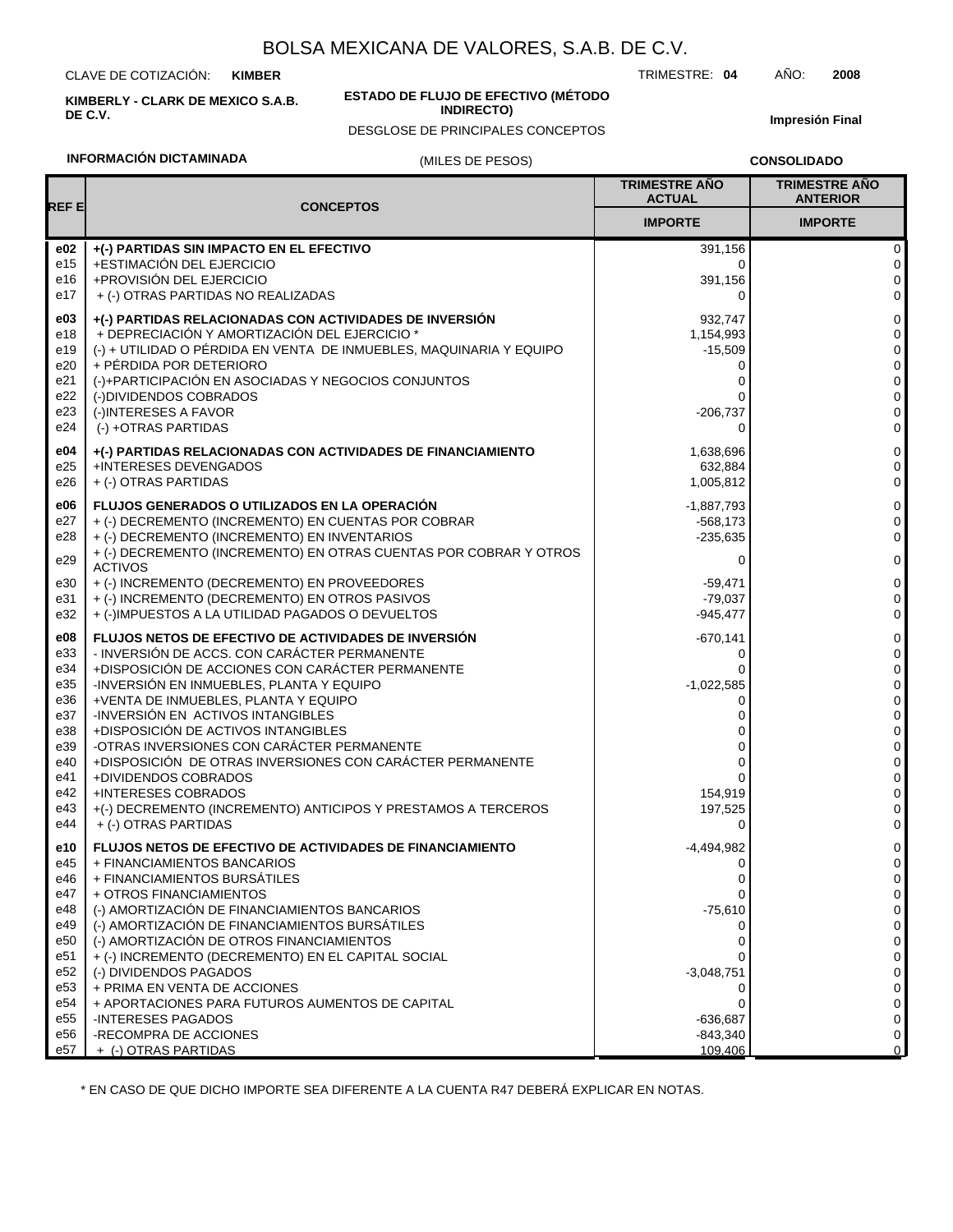CLAVE DE COTIZACIÓN: TRIMESTRE: **04** AÑO: **2008 KIMBER**

**KIMBERLY - CLARK DE MEXICO S.A.B.**

#### **ESTADO DE VARIACIONES EN EL CAPITAL CONTABLE**

**CONSOLIDADO**

#### **Impresión Final**

#### **INFORMACIÓN DICTAMINADA**

|                                                                   | <b>CAPITAL CONTRIBUIDO</b>      |                                    | <b>CAPITAL GANADO</b> |                                                    |                                       |                                          |                                       |                    |                                   |
|-------------------------------------------------------------------|---------------------------------|------------------------------------|-----------------------|----------------------------------------------------|---------------------------------------|------------------------------------------|---------------------------------------|--------------------|-----------------------------------|
| <b>CONCEPTOS</b>                                                  |                                 | <b>PRIMA EN</b>                    |                       | UTILIDADES O PERDIDAS ACUMULADAS                   | RESULTADO INTEGRAL ACUMULADO          |                                          | <b>CAPITAL</b>                        | <b>INVERSION</b>   | <b>TOTAL DE</b><br><b>CAPITAL</b> |
|                                                                   | <b>CAPITAL</b><br><b>SOCIAL</b> | <b>VENTA DE</b><br><b>ACCIONES</b> | <b>RESERVAS</b>       | <b>UTILIDADES (PERDIDAS)</b><br><b>POR APLICAR</b> | <b>RETAM E ISR</b><br><b>DIFERIDO</b> | <b>OTRO RESULTADO</b><br><b>INTEGRAL</b> | <b>CONTABLE</b><br><b>MAYORITARIO</b> | <b>MINORITARIA</b> | <b>CONTABLE</b>                   |
| null                                                              | 4,402,932                       | $\mathbf{0}$                       | 829,686               | 4,632,299                                          | $-139,038$                            | $\mathbf 0$                              | 9,725,879                             | $\mathbf 0$        | 9,725,879                         |
| APLICACIÓN DEL RESULTADO DEL<br>EJERCICIO A RESULTADOS ACUMULADOS |                                 |                                    |                       | $-139,038$                                         | 139,038                               | - 0                                      | $\Omega$                              | $\Omega$           |                                   |
| CONSTITUCIÓN DE RESERVAS                                          | $\Omega$                        | $\Omega$                           |                       | $\Omega$                                           |                                       |                                          | $\Omega$                              |                    |                                   |
| DIVIDENDOS DECRETADOS                                             |                                 |                                    |                       | $-3,027,916$                                       |                                       |                                          | $-3,027,916$                          |                    | $-3,027,916$                      |
| (DISMINUCIÓN) AUMENTOS DE CAPITAL                                 |                                 |                                    |                       | $\Omega$                                           |                                       |                                          | $\Omega$                              |                    |                                   |
| RECOMPRA DE ACCIONES                                              | $-123,392$                      |                                    | $-829,686$            | $-56,610$                                          |                                       |                                          | $-1,009,688$                          | $\Omega$           | $-1,009,688$                      |
| RESERVA PARA LA ADQUISICIÓN DE<br><b>ACCIONES</b>                 | $\Omega$                        |                                    |                       | $\Omega$                                           |                                       |                                          | $\Omega$                              |                    |                                   |
| (DISMINUCIÓN) AUMENTO EN PRIMA EN<br>VENTA DE ACCIONES            |                                 |                                    |                       |                                                    |                                       |                                          |                                       |                    |                                   |
| (DISMINUCIÓN) AUMENTO EN INVERSIÓN<br><b>MINORITARIA</b>          | <sup>0</sup>                    |                                    |                       |                                                    |                                       |                                          | $\Omega$                              |                    |                                   |
| RESULTADO INTEGRAL                                                | $\Omega$                        |                                    | $\Omega$              | 3,727,975                                          | $-76,090$                             | 35,222                                   | 3,687,107                             | $\Omega$           | 3,687,107                         |
| SALDO AL 31 DE DICIEMBRE DE                                       | 4,279,540                       |                                    | $\Omega$              | 5,136,710                                          | $-76,090$                             | 35,222                                   | 9,375,382                             | $\mathbf{0}$       | 9,375,382                         |
| RETAM E ISR DIFERIDO                                              | $\Omega$                        |                                    |                       | $-76,090$                                          | 76,090                                | $\Omega$                                 | $\Omega$                              |                    |                                   |
| APLICACIÓN DEL RESULTADO DEL<br>EJERCICIO A RESULTADOS ACUMULADOS | $\Omega$                        |                                    |                       |                                                    |                                       |                                          | $\Omega$                              |                    |                                   |
| CONSTITUCIÓN DE RESERVAS                                          | <sup>0</sup>                    |                                    |                       | $\Omega$                                           |                                       |                                          | $\Omega$                              |                    |                                   |
| DIVIDENDOS DECRETADOS                                             |                                 |                                    |                       | $-3,048,751$                                       |                                       |                                          | $-3,048,751$                          |                    | $-3,048,751$                      |
| (DISMINUCIÓN) AUMENTOS DE CAPITAL                                 | $\Omega$                        |                                    |                       | $\Omega$                                           |                                       |                                          | $\Omega$                              |                    |                                   |
| RECOMPRA DE ACCIONES                                              | $-73,899$                       |                                    |                       | $-769,441$                                         |                                       |                                          | $-843,340$                            |                    | $-843,340$                        |
| RESERVA PARA LA ADQUISICIÓN DE<br><b>ACCIONES</b>                 | $\Omega$                        |                                    |                       |                                                    |                                       |                                          |                                       |                    |                                   |
| (DISMINUCIÓN) AUMENTO EN PRIMA EN<br>VENTA DE ACCIONES            | <sup>0</sup>                    |                                    |                       |                                                    |                                       |                                          |                                       |                    |                                   |
| (DISMINUCIÓN) AUMENTO EN INVERSIÓN<br><b>MINORITARIA</b>          | <sup>0</sup>                    |                                    |                       | $\Omega$                                           |                                       |                                          | $\Omega$                              |                    |                                   |
| RESULTADO INTEGRAL                                                |                                 |                                    |                       | 3,312,139                                          | $\mathbf{0}$                          | $-92,936$                                | 3,219,203                             | $\Omega$           | 3,219,203                         |
| SALDO AL 31 DE DICIEMBRE DE                                       | 4,205,641                       |                                    |                       | 4,554,567                                          |                                       | $-57,714$                                | 8,702,494                             | $\Omega$           | 8,702,494                         |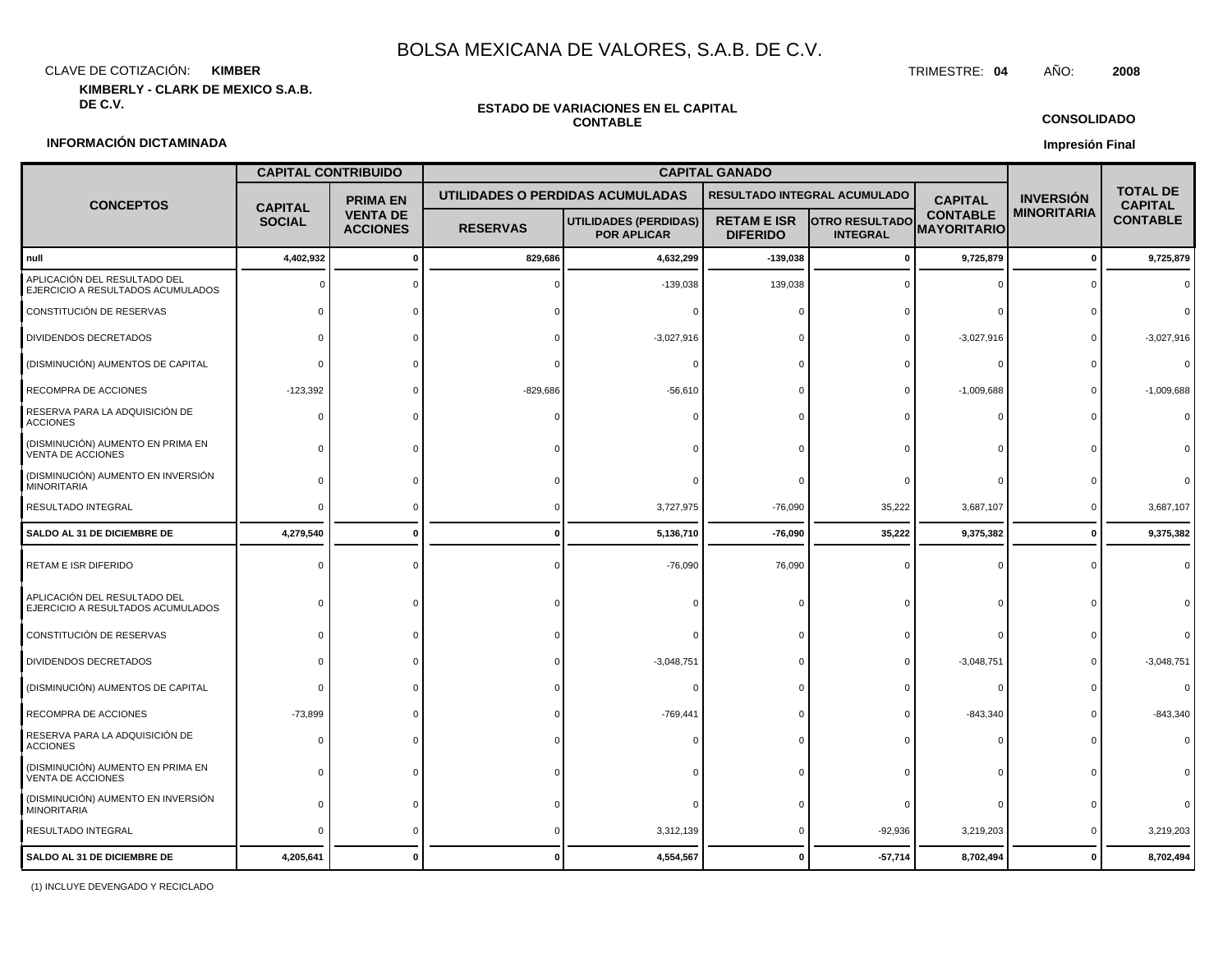**KIMBERLY - CLARK DE MEXICO S.A.B.** CLAVE DE COTIZACIÓN: TRIMESTRE: **04** AÑO: **2008 KIMBER**

## **INFORMACIÓN DICTAMINADA**

## **DE C.V. DATOS POR ACCIÓN**

## **CONSOLIDADO**

## **Impresión Final**

|                 |                                                                                     |    | <b>TRIMESTRE AÑO ACTUAL</b> |            |    | <b>TRIMESTRE AÑO ANTERIOR</b> |               |  |
|-----------------|-------------------------------------------------------------------------------------|----|-----------------------------|------------|----|-------------------------------|---------------|--|
| <b>REFD</b>     | <b>CONCEPTOS</b>                                                                    |    | <b>IMPORTE</b>              |            |    | <b>IMPORTE</b>                |               |  |
| d <sub>01</sub> | UTILIDAD BÁSICA POR ACCIÓN ORDINARIA (**)                                           | \$ | 2.99                        |            | \$ | 3.29                          |               |  |
| d02             | UTILIDAD BÁSICA POR ACCIÓN PREFERENTE (**)                                          | \$ | 0                           |            | \$ | $\Omega$                      |               |  |
| d03             | UTILIDAD DILUIDA POR ACCIÓN (**)                                                    | \$ | $\Omega$                    |            | \$ | $\Omega$                      |               |  |
| d04             | UTILIDAD (PÉRDIDA) ANTES DE OPERACIONES<br>DISCONTINUADAS POR ACCIÓN ORDINARIA (**) | \$ | 2.99                        |            | \$ | 3.29                          |               |  |
| d05             | EFECTO DE OPERACIONES DISCONTINUADAS SOBRE LA<br>UTILIDAD (PÉRDIDA) POR ACCIÓN (**) | \$ | $\Omega$                    |            | \$ | $\Omega$                      |               |  |
| d08             | VALOR EN LIBROS POR ACCIÓN                                                          | \$ | 7.92                        |            | \$ | 8.38                          |               |  |
| d09             | DIVIDENDO EN EFECTIVO ACUMULADO POR ACCIÓN                                          | \$ | 2.68                        |            | \$ | 2.56                          |               |  |
| d10             | DIVIDENDO EN ACCIONES POR ACCIÓN                                                    |    |                             | 0 acciones |    |                               | 0.00 acciones |  |
| d11             | PRECIO DE MERCADO (ULTIMO HECHO) A VALOR EN<br>LIBROS.                              |    | 5.75                        | veces      |    | 5.65                          | veces         |  |
| d12             | PRECIO DE MERCADO (ULTIMO HECHO) A UTILIDAD<br>BÁSICA POR ACCIÓN ORDINARIA (**)     |    | 15.23                       | veces      |    | 14.44 veces                   |               |  |
| d13             | PRECIO DE MERCADO (ULTIMO HECHO) A UTILIDAD<br>BÁSICA POR ACCIÓN PREFERENTE (**)    |    | 0                           | veces      |    | $\Omega$                      | veces         |  |

(\*\*) INFORMACIÓN ULTIMOS DOCE MESES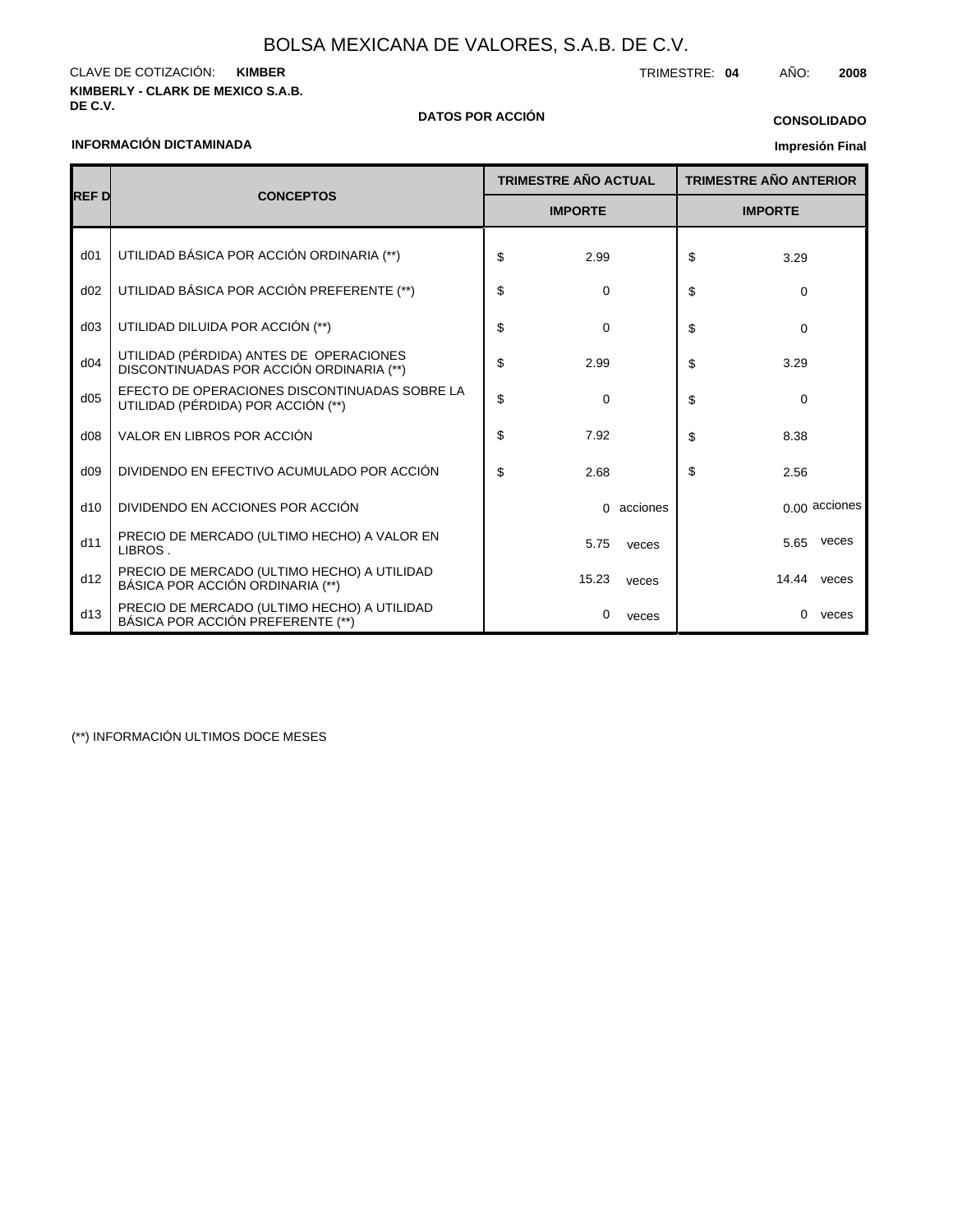#### **KIMBERLY - CLARK DE MEXICO S.A.B. DE C.V.** CLAVE DE COTIZACIÓN: TRIMESTRE: **04** AÑO: **2008 KIMBER**

#### **RAZONES Y PROPORCIONES**

## **CONSOLIDADO**

#### **INFORMACIÓN DICTAMINADA**

**Impresión Final**

| <b>REF P</b> | <b>CONCEPTOS</b>                                                          | TRIMESTRE AÑO ACTUAL |       | <b>TRIMESTRE AÑO ANTERIOR</b> |       |
|--------------|---------------------------------------------------------------------------|----------------------|-------|-------------------------------|-------|
| p01          | <b>RENDIMIENTO</b><br>UTILIDAD (PÉRDIDA) NETA CONSOLIDADA A VENTAS NETAS  | 14.37                | $\%$  | 17.36                         | %     |
| p02          | UTILIDAD (PÉRDIDA) NETA CONSOLIDADA A CAPITAL<br>CONTABLE (**)            | 38.06                | %     | 39.76                         | %     |
| p03          | UTILIDAD (PÉRDIDA) NETA CONSOLIDADA A ACTIVO TOTAL (**)                   | 13.66                | %     | 15.92                         | %     |
| p04          | DIVIDENDOS EN EFECTIVO A RESULTADO NETO DEL<br><b>EJERCICIO ANTERIOR</b>  | 81.78                | $\%$  | 82.58                         | $\%$  |
| p05          | RESULTADO POR POSICIÓN MONETARIA A UTILIDAD<br>(PÉRDIDA) NETA CONSOLIDADA | 0.00                 | $\%$  | 5.11                          | $\%$  |
|              | <b>ACTIVIDAD</b>                                                          |                      |       |                               |       |
| p06          | VENTAS NETAS A ACTIVO TOTAL (**)                                          | 0.95                 | veces | 0.92                          | veces |
| p07          | VENTAS NETAS A INMUEBLES, PLANTA Y EQUIPO (NETO) (**)                     | 1.59                 | veces | 1.48                          | veces |
| p08          | ROTACIÓN DE INVENTARIOS(**)                                               | 7.32                 | veces | 7.67                          | veces |
| p09          | DÍAS DE VENTAS POR COBRAR                                                 | 57                   | dias  | 52                            | dias  |
| p10          | INTERESES PAGADOS A PASIVO TOTAL CON COSTO (**)                           | 8.69                 | %     | 7.30                          | %     |
|              | <b>APALACAMIENTO</b>                                                      |                      |       |                               |       |
| p11          | PASIVO TOTAL A ACTIVO TOTAL                                               | 64.11                | $\%$  | 59.95                         | $\%$  |
| p12          | PASIVO TOTAL A CAPITAL CONTABLE                                           | 1.79                 | veces | 1.50                          | veces |
| p13          | PASIVO EN MONEDA EXTRANJERA A PASIVO TOTAL                                | 32.94                | %     | 30.27                         | %     |
| p14          | PASIVO A LARGO PLAZO A INMUEBLES, PLANTA Y EQUIPO<br>(NETO)               | 32.15                | %     | 51.01                         | %     |
| p15          | UTILIDAD (PÉRDIDA) DESPUÉS DE GTOS. GRALES. A<br><b>INTERESES PAGADOS</b> | 9.40                 | veces | 10.30                         | veces |
| p16          | VENTAS NETAS A PASIVO TOTAL (**)                                          | 1.48                 | veces | 1.53                          | veces |
|              | <b>LIQUIDEZ</b>                                                           |                      |       |                               |       |
| p17          | ACTIVO CIRCULANTE A PASIVO CIRCULANTE                                     | 1.06                 | veces | 1.91                          | veces |
| p18          | ACTIVO CIRCULANTE MENOS INVENTARIOS A PASIVO<br><b>CIRCULANTE</b>         | 0.84                 | veces | 1.53                          | veces |
| p19          | ACTIVO CIRCULANTE A PASIVO TOTAL                                          | 0.59                 | veces | 0.59                          | veces |
| p20          | EFECTIVO E INVERSIONES TEMPORALES A PASIVO<br><b>CIRCULANTE</b>           | 35.02                | $\%$  | 67.77                         | $\%$  |

(\*\*) INFORMACIÓN ULTIMOS DOCE MESES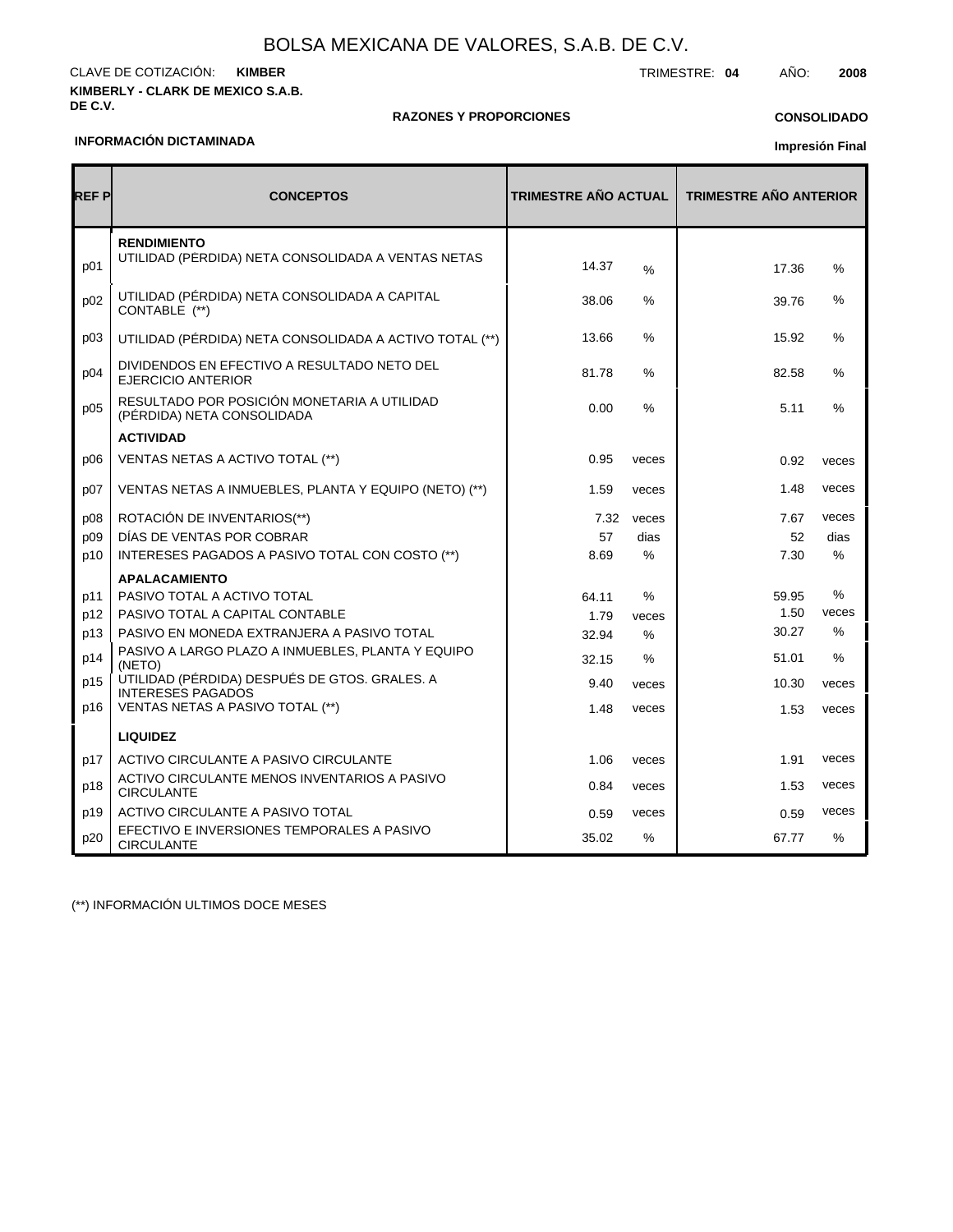CLAVE DE COTIZACIÓN: **KIMBER**

**KIMBERLY - CLARK DE MEXICO S.A.B. DE C.V.**

**COMENTARIOS Y ANALISIS DE LA ADMINISTRACIÓN SOBRE LOS RESULTADOS DE OPERACIÓN Y SITUACIÓN FINANCIERA DE LA COMPAÑÍA**

 $1/2$ **PAGINA** 

TRIMESTRE: **04** AÑO: **2008**

### **INFORMACIÓN DICTAMINADA**

**CONSOLIDADO Impresión Final**

(COMENTARIOS BASADOS EN CIFRAS NOMINALES DE AMBOS AÑOS)

## PUNTOS SOBRESALIENTES:

- EL 4º, MUY BUEN TRIMESTRE EN OPERACIONES.

- INCREMENTO EN VENTAS NETAS DEL 14 PORCIENTO.

- INCREMENTO DE UTILIDAD DE OPERACIÓN Y DE EBITDA DEL 21 PORCIENTO.

- MARGEN DE EBITDA DEL 33 PORCIENTO.

- EFECTIVO POR MÁS DE 3,000 MILLONES DE PESOS AL CIERRE DEL AÑO.

LOS RESULTADOS OPERATIVOS DEL CUARTO TRIMESTRE FUERON MUY BUENOS, CONTINUANDO LA TENDENCIA POSITIVA DE RESULTADOS MOSTRADOS EN TRIMESTRES ANTERIORES EN CUANTO A CRECIMIENTO EN VENTAS Y UTILIDAD DE OPERACIÓN. DESAFORTUNADAMENTE LA CRISIS FINANCIERA INTERNACIONAL OCASIONÓ UNA DEVALUACIÓN SÚBITA DEL PESO QUE TUVO UN IMPACTO NEGATIVO EN LA UTILIDAD NETA.

LAS VENTAS NETAS CRECIERON 14 PORCIENTO. EN NUESTRO PRINCIPAL NEGOCIO, PRODUCTOS AL CONSUMIDOR EL INCREMENTO FUE DE 11 PORCIENTO COMPUESTO DE MAYOR VOLUMEN EN 3 PORCIENTO Y DE PRECIO Y MEZCLA EN 8 PORCIENTO. TUVIMOS MAYORES VOLÚMENES EN PRÁCTICAMENTE TODOS LOS PRODUCTOS AL CONSUMIDOR. DOS NUEVAS ÁREAS DE NEGOCIOS, TOALLAS HÚMEDAS Y PRODUCTOS PARA LA INCONTINENCIA CRECIERON A TASAS DE DOBLE DÍGITO. TAMBIÉN LA LÍNEA DE VENTAS DE PRODUCTOS PROFESSIONAL MOSTRÓ UN CRECIMIENTO MUY SIGNIFICATIVO.

LA DESACELERACIÓN EN LA ECONOMÍA A NIVEL MUNDIAL Y PARTICULARMENTE EN ESTADOS UNIDOS PERMITIÓ QUE ALGUNOS INSUMOS MOSTRARAN UNA TENDENCIA A LA BAJA EN SU COTIZACIÓN INTERNACIONAL. SIN EMBARGO, ESTA BAJA DE PRECIOS FUE NEGADA POR EL MAYOR TIPO DE CAMBIO, POR LO QUE CONTINUÓ LA PRESIÓN EN NUESTROS COSTOS. NO OBSTANTE LO ANTERIOR, LA UTILIDAD DE OPERACIÓN CRECIÓ 21 PORCIENTO EN RELACIÓN AL AÑO ANTERIOR. ESTO SE DEBIÓ A LOS ESFUERZOS INTERNOS EN PROGRAMAS DE REDUCCIÓN Y CONTENCIÓN DE COSTOS, A EL RESULTADO DEL ARRANQUE DE LAS NUEVAS INVERSIONES ESPECÍFICAMENTE DEDICADAS A LA REDUCCIÓN DE COSTOS; Y A LA ALTA PRODUCTIVIDAD CON LA QUE HEMOS ESTADO OPERANDO.

LA CRISIS FINANCIERA Y ESPECULATIVA A NIVEL MUNDIAL PROVOCÓ UNA ALTA VOLATILIDAD Y UN EFECTO NEGATIVO EN EL TIPO DE CAMBIO. AUN CUANDO LAS ESTRUCTURAS FINANCIERAS Y ECONÓMICAS DEL PAÍS SON SOLIDAS, AL FINAL DEL AÑO, EL PESO TUVO UNA DEPRECIACIÓN DE 38 PORCIENTO EN RELACIÓN A SU PUNTO MÁS BAJO EN EL AÑO, CUYO IMPACTO SOBRE UNA POSICIÓN PASIVA EN DÓLARES ARROJÓ PÉRDIDAS CAMBIARIAS IMPORTANTES PARA LA EMPRESA. DICHO EFECTO NEGATIVO FUE PARCIALMENTE COMPENSADO POR UNA DEVOLUCIÓN DE IMPUESTOS OBTENIDA EN VIRTUD DE UN JUICIO FAVORABLE. COMO RESULTADO DE TODO LO ANTERIOR, LA UTILIDAD NETA DEL TRIMESTRE FUE 36 PORCIENTO MENOR AL AÑO PASADO.

POR LO QUE RESPECTA A LOS DOCE MESES TERMINADOS EL 31 DE DICIEMBRE DE 2008 LOS RESULTADOS SON COMO SIGUE: INCREMENTO EN VENTAS DE 10 PORCIENTO, 4 PORCIENTO DEBIDO A MAYOR VOLUMEN Y 6 PORCIENTO POR MEJOR PRECIO Y MEZCLA DE PRODUCTOS VENDIDOS. LA UTILIDAD DE OPERACIÓN FUE 8 PORCIENTO ARRIBA DEL AÑO ANTERIOR Y LA UTILIDAD NETA FUE 9 PORCIENTO MENOR AL AÑO ANTERIOR.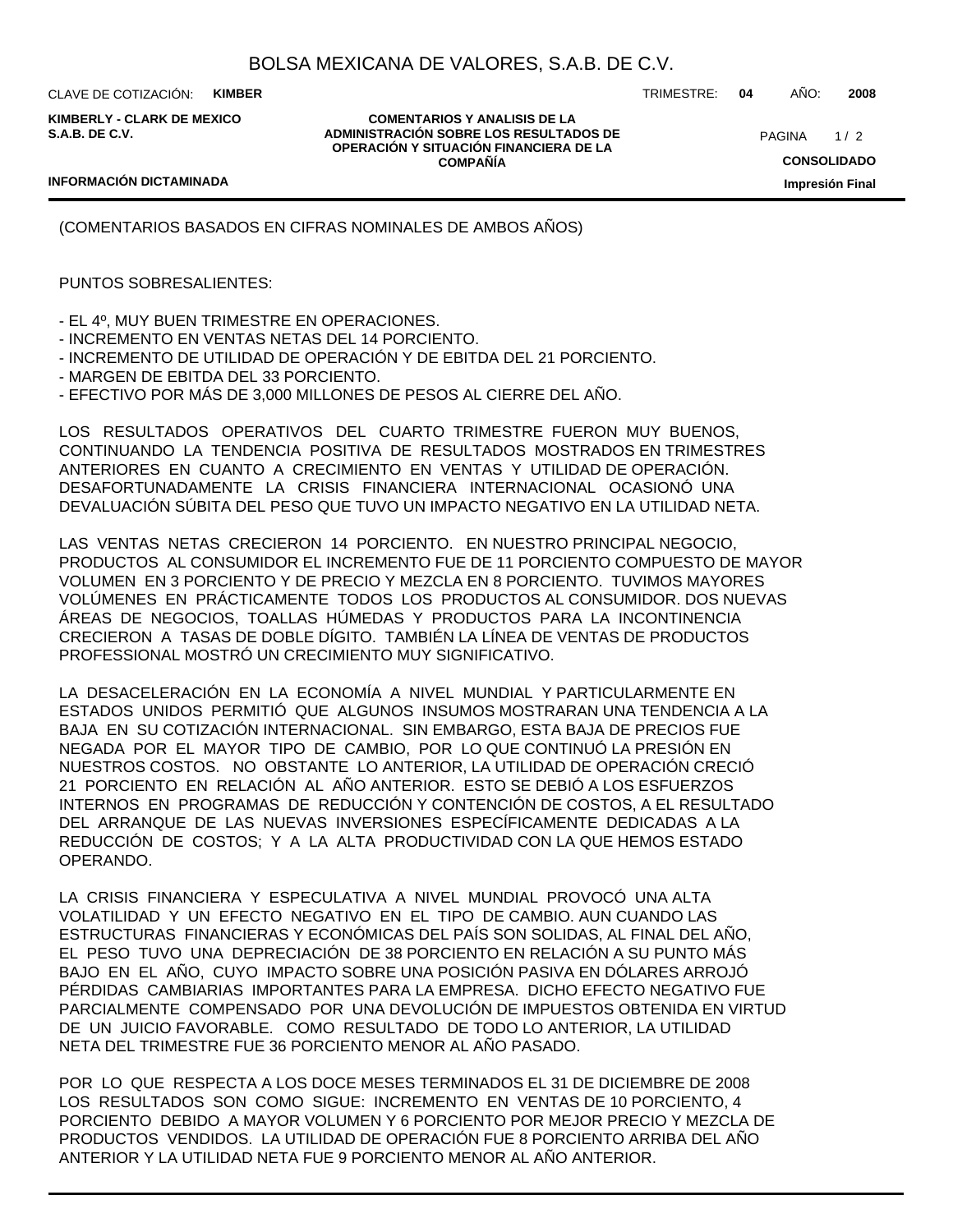CLAVE DE COTIZACIÓN: **KIMBER**

**KIMBERLY - CLARK DE MEXICO S.A.B. DE C.V.**

**INFORMACIÓN DICTAMINADA**

**COMENTARIOS Y ANALISIS DE LA ADMINISTRACIÓN SOBRE LOS RESULTADOS DE OPERACIÓN Y SITUACIÓN FINANCIERA DE LA COMPAÑÍA**

TRIMESTRE: **04** AÑO: **2008**

 $2/2$ **PAGINA** 

**CONSOLIDADO**

**Impresión Final**

GENERAMOS EBITDA DE \$7,106 MILLONES DE PESOS DURANTE EL AÑO UN 9 PORCIENTO MAYOR Y AL 31 DE DICIEMBRE DE 2008 TERMINAMOS CON EFECTIVO POR \$3,018 MILLONES DE PESOS. HEMOS INVERTIDO EN LOS ÚLTIMOS DOCE MESES \$1,915 MILLONES DE PESOS (\$1,072 EN ACTIVOS FIJOS O CAPEX Y \$843 EN LA RECOMPRA DE ACCIONES PROPIAS) Y SE PAGÓ UN DIVIDENDO A NUESTROS ACCIONISTAS POR \$3,049 MILLONES DE PESOS.

AL 31 DE DICIEMBRE DE 2008, TAL Y COMO SE HA REVELADO EN LOS ESTADOS FINANCIEROS, LA COMPAÑÍA CUENTA CON INSTRUMENTOS FINANCIEROS DERIVADOS QUE SE UTILIZAN PARA REDUCIR LOS RIESGOS DE LOS EFECTOS DE LAS VARIACIONES EN LAS TASAS DE INTERÉS Y EN EL PRECIO DEL GAS NATURAL. INDEPENDIENTEMENTE DEL VALOR DE MERCADO DE ESTOS INSTRUMENTOS, SU EFECTO EN LOS ESTADOS FINANCIEROS NO SERÍA MATERIAL.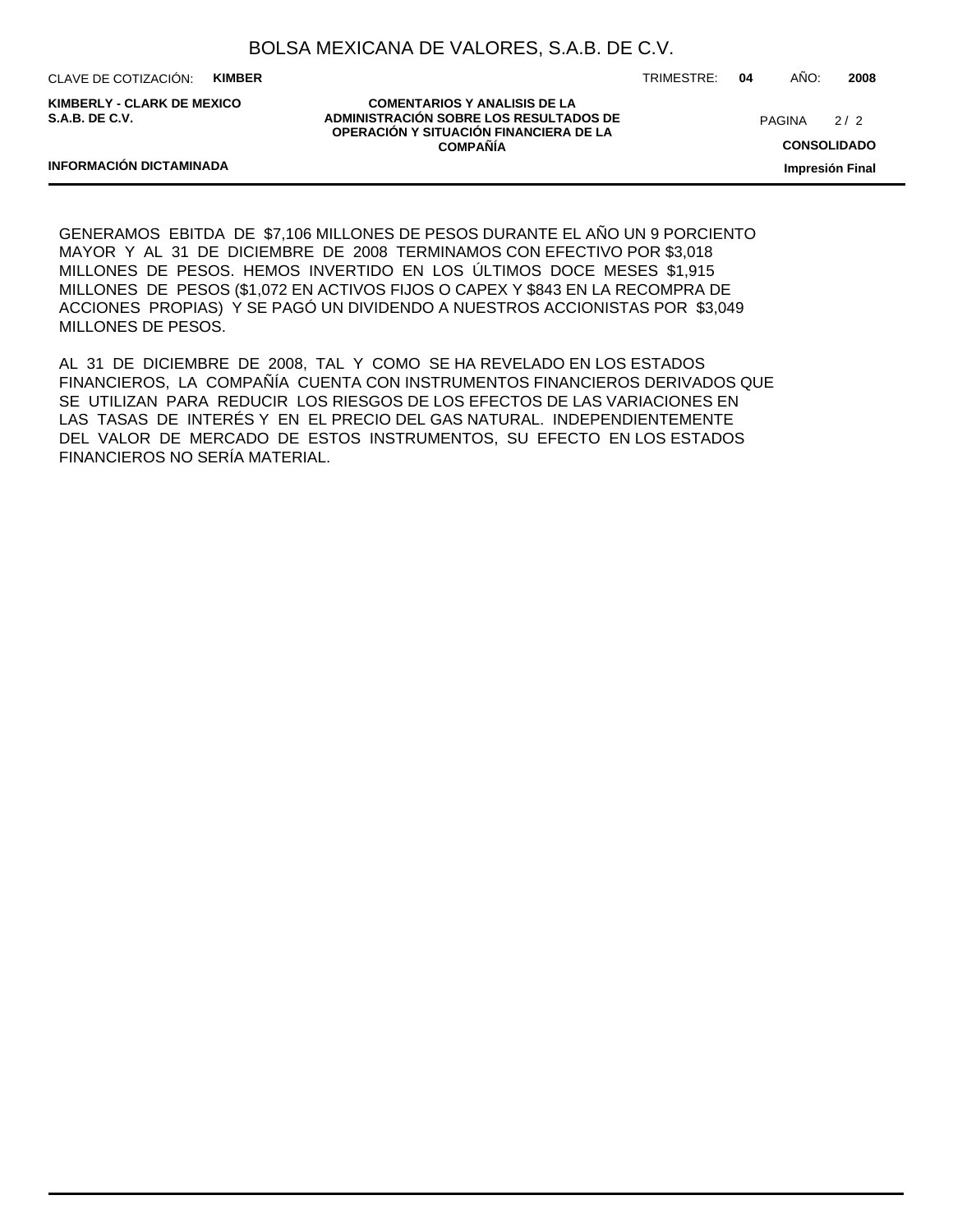**KIMBERLY - CLARK DE MEXICO S.A.B. DE C.V.**

**NOTAS COMPLEMENTARIAS A LA INFORMACIÓN FINANCIERA**

CLAVE DE COTIZACIÓN: TRIMESTRE: **04** AÑO: **2008**

PAGINA 1/7

**CONSOLIDADO Impresión Final**

#### **INFORMACIÓN DICTAMINADA**

OPERACIONES

-----------

KIMBERLY-CLARK DE MEXICO, S. A. B. DE C. V. Y SUBSIDIARIAS (LA "COMPAÑIA") SE DEDICA A LA MANUFACTURA Y COMERCIALIZACION DE PRODUCTOS DESECHABLES PARA EL CONSUMIDOR DE USO DIARIO DENTRO Y FUERA DEL HOGAR, COMO SON: PAÑALES Y PRODUCTOS PARA BEBE, TOALLAS FEMENINAS, PRODUCTOS PARA INCONTINENCIA, PAPEL HIGIENICO, SERVILLETAS, PAÑUELOS, TOALLAS PARA MANOS Y COCINA, TOALLITAS HUMEDAS Y PRODUCTOS PARA EL CUIDADO DE LA SALUD. ENTRE SUS PRINCIPALES MARCAS SE ENCUENTRAN: HUGGIES®, KLEENBEBE®, KLEENEX®, KIMLARK®, PETALO®, COTTONELLE®, DEPEND® Y KOTEX®.

BASES DE PRESENTACION DE ESTADOS FINANCIEROS --------------------------------------------

UNIDAD MONETARIA DE LOS ESTADOS FINANCIEROS - LOS ESTADOS FINANCIEROS Y NOTAS AL 31 DE DICIEMBRE DE 2008 Y POR EL AÑO QUE TERMINÓ EN ESA FECHA INCLUYEN SALDOS Y TRANSACCIONES DE PESOS DE DIFERENTE PODER ADQUISITIVO. LOS ESTADOS FINANCIEROS Y NOTAS AL 31 DE DICIEMBRE DE 2007 Y POR EL AÑO QUE TERMINÓ EN ESA FECHA ESTÁN PRESENTADOS EN PESOS DE PODER ADQUISITIVO DEL 31 DE DICIEMBRE DE 2007.

CONSOLIDACION - LOS ESTADOS FINANCIEROS CONSOLIDADOS INCLUYEN LAS CIFRAS DE KIMBERLY-CLARK DE MEXICO, S. A. B. DE C. V. Y DE LAS SIGUIENTES SUBSIDIARIAS, DE LAS CUALES POSEE LA TOTALIDAD DE LAS ACCIONES:

- CRISOBA INDUSTRIAL, S. A. DE C. V. PROPORCIONA SERVICIOS DE RENTA DE EQUIPO Y OTROS A KIMBERLY-CLARK DE MEXICO, S. A. B. DE C. V.
- PAPER PRODUCTS TRADE CORPORATION. EMPRESA COMERCIALIZADORA ESTABLECIDA EN EL EXTERIOR PARA PROMOVER LAS EXPORTACIONES DE LOS PRODUCTOS DE LA COMPAÑIA.
- SERVICIOS EMPRESARIALES SORAN, S. A. DE C. V. PROPORCIONA FINANCIAMIENTO Y A TRAVES DE SUS COMPAÑIAS SUBSIDIARIAS, SERVICIOS DE DISTRIBUCION Y OTROS A KIMBERLY-CLARK DE MEXICO, S. A. B. DE C. V.
- TAXI AEREO DE MEXICO, S. A. PROPORCIONA SERVICIO DE TRANSPORTE AEREO A PERSONAL DE KIMBERLY-CLARK DE MEXICO, S. A. B. DE C. V., SUS SUBSIDIARIAS Y AL PUBLICO EN GENERAL.
- OTRAS SUBSIDIARIAS CUYA ACTIVIDAD ES EL ARRENDAMIENTO DE INMUEBLES, A OTRAS SUBSIDIARIAS DE KIMBERLY-CLARK DE MEXICO, S. A. B. DE C. V.

LAS OPERACIONES Y SALDOS INTERCOMPAÑIAS HAN SIDO ELIMINADOS EN LA CONSOLIDACION.

RESUMEN DE POLITICAS CONTABLES SIGNIFICATIVAS ---------------------------------------------

LOS ESTADOS FINANCIEROS CONSOLIDADOS ADJUNTOS CUMPLEN CON LAS NORMAS DE INFORMACIÓN FINANCIERA "NIF". SU PREPARACIÓN REQUIERE QUE LA ADMINISTRACIÓN EFECTÚE CIERTAS ESTIMACIONES Y UTILICE DETERMINADOS SUPUESTOS PARA VALUAR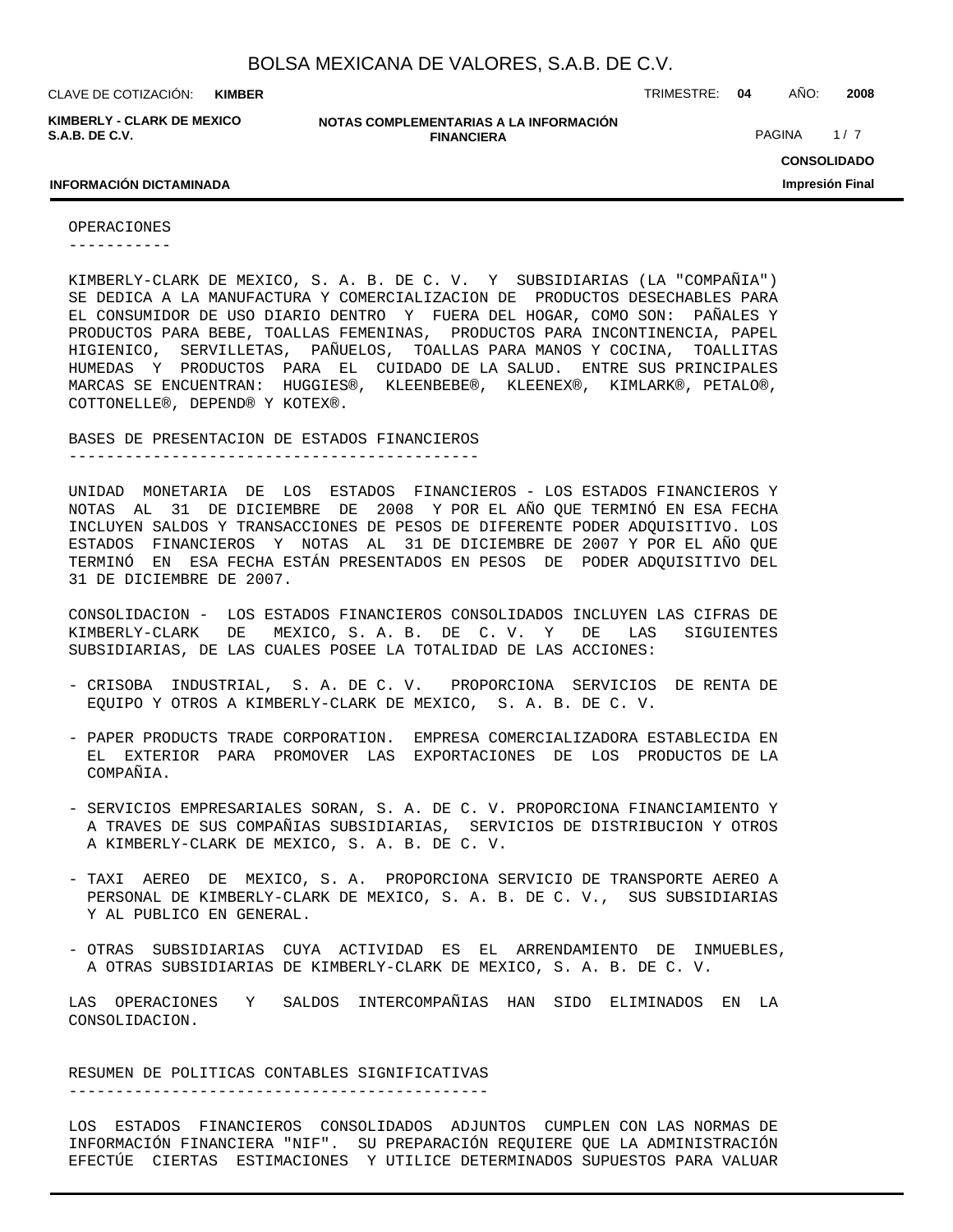CLAVE DE COTIZACIÓN: TRIMESTRE: **04** AÑO: **2008**

**KIMBERLY - CLARK DE MEXICO S.A.B. DE C.V.**

#### **NOTAS COMPLEMENTARIAS A LA INFORMACIÓN FINANCIERA**

PAGINA 2/7

**CONSOLIDADO**

**Impresión Final**

#### **INFORMACIÓN DICTAMINADA**

ALGUNAS DE LAS PARTIDAS DE LOS ESTADOS FINANCIEROS Y PARA EFECTUAR LAS REVELACIONES QUE SE CONSIDEREN ADECUADAS EN LAS CIRCUNSTANCIAS. LAS PRINCIPALES POLÍTICAS CONTABLES SON LAS SIGUIENTES:

#### CAMBIOS CONTABLES

A PARTIR DEL 1 DE ENERO DE 2008 ENTRARON EN VIGOR LAS SIGUIENTES NUEVAS NIF: NIF B-2, ESTADO DE FLUJOS DE EFECTIVO ("NIF B-2") - SUSTITUYE AL BOLETÍN B-12, ESTADO DE CAMBIOS EN LA SITUACIÓN FINANCIERA. DE ACUERDO CON LA NIF B-2 LA COMPAÑÍA DETERMINA LOS FLUJOS DE EFECTIVO DE LAS ACTIVIDADES DE OPERACIÓN USANDO EL MÉTODO INDIRECTO. EL ESTADO DE FLUJOS DE EFECTIVO SE PRESENTA EN PESOS NOMINALES. LA NIF B-2 ESTABLECE QUE ESTE CAMBIO CONTABLE DEBE RECONOCERSE MEDIANTE LA APLICACIÓN PROSPECTIVA, POR LO TANTO, SE PRESENTA EL ESTADO DE FLUJOS DE EFECTIVO Y EL ESTADO DE CAMBIOS EN LA SITUACIÓN FINANCIERA POR EL AÑO QUE TERMINÓ EL 31 DE DICIEMBRE DE 2008 Y 2007, RESPECTIVAMENTE.

NIF B-10, EFECTOS DE LA INFLACIÓN ("NIF B-10") - CONSIDERA DOS ENTORNOS ECONÓMICOS: A) INFLACIONARIO, CUANDO LA INFLACIÓN ACUMULADA DE LOS TRES EJERCICIOS ANUALES ANTERIORES ES IGUAL O SUPERIOR A 26%, CASO EN EL CUAL REQUIERE EL RECONOCIMIENTO DE LOS EFECTOS DE LA INFLACIÓN, Y B) NO INFLACIONARIO, CUANDO EN EL MISMO PERÍODO LA INFLACIÓN ES MENOR A 26%; EN ESTE ÚLTIMO CASO, NO SE DEBEN RECONOCER LOS EFECTOS DE LA INFLACIÓN EN LOS ESTADOS FINANCIEROS. ADEMÁS, SE ELIMINA LA VALUACIÓN DE INVENTARIOS Y ACTIVO FIJO BAJO EL MÉTODO DE COSTOS ESPECÍFICOS.

DEBIDO A QUE LA INFLACIÓN ACUMULADA DE LOS TRES EJERCICIOS ANUALES ANTERIORES ES 11.56%, EL ENTORNO ECONÓMICO CALIFICA COMO NO INFLACIONARIO. POR LO TANTO A PARTIR DEL 1 DE ENERO DE 2008 SE SUSPENDIÓ EL RECONOCIMIENTO DE LOS EFECTOS DE LA INFLACIÓN EN LOS ESTADOS FINANCIEROS; SIN EMBARGO, LOS ACTIVOS, PASIVOS Y CAPITAL CONTABLE AL 31 DE DICIEMBRE DE 2008 Y 2007 INCLUYEN LOS EFECTOS DE REEXPRESIÓN RECONOCIDOS HASTA EL 31 DE DICIEMBRE DE 2007.

RECONOCIMIENTO DE LOS EFECTOS DE LA INFLACIÓN - HASTA EL 31 DE DICIEMBRE DE 2007, EL RECONOCIMIENTO DE LOS EFECTOS DE LA INFLACIÓN RESULTÓ PRINCIPALMENTE, EN GANANCIAS O PÉRDIDAS POR INFLACIÓN SOBRE PARTIDAS NO MONETARIAS Y MONETARIAS, QUE SE PRESENTAN EN LOS ESTADOS FINANCIEROS BAJO LOS DOS RUBROS SIGUIENTES:

INSUFICIENCIA EN LA ACTUALIZACIÓN DEL CAPITAL CONTABLE - SE ORIGINA, FUNDAMENTALMENTE, PORQUE LA ACTUALIZACIÓN DEL VALOR DE LA MAQUINARIA Y EQUIPO DE IMPORTACIÓN HA SIDO INFERIOR A LA INFLACIÓN.

RESULTADO POR POSICIÓN MONETARIA - EL EFECTO MONETARIO SE DETERMINA MEDIANTE LA APLICACIÓN DEL INCREMENTO MENSUAL EN EL ÍNDICE NACIONAL DE PRECIOS AL CONSUMIDOR A LA POSICIÓN MONETARIA NETA MENSUAL.

LOS PORCENTAJES DE INFLACIÓN POR LOS AÑOS QUE TERMINARON EL 31 DE DICIEMBRE DE 2008 Y 2007 FUERON 6.53% Y 3.76%, RESPECTIVAMENTE.

EQUIVALENTES DE EFECTIVO - CONSISTE EN INVERSIONES DIARIAS DE EXCEDENTES DE EFECTIVO E INVERSIONES EN VALORES FÁCILMENTE CONVERTIBLES EN EFECTIVO Y SUJETOS A RIESGOS POCO SIGNIFICATIVOS DE CAMBIOS EN VALOR.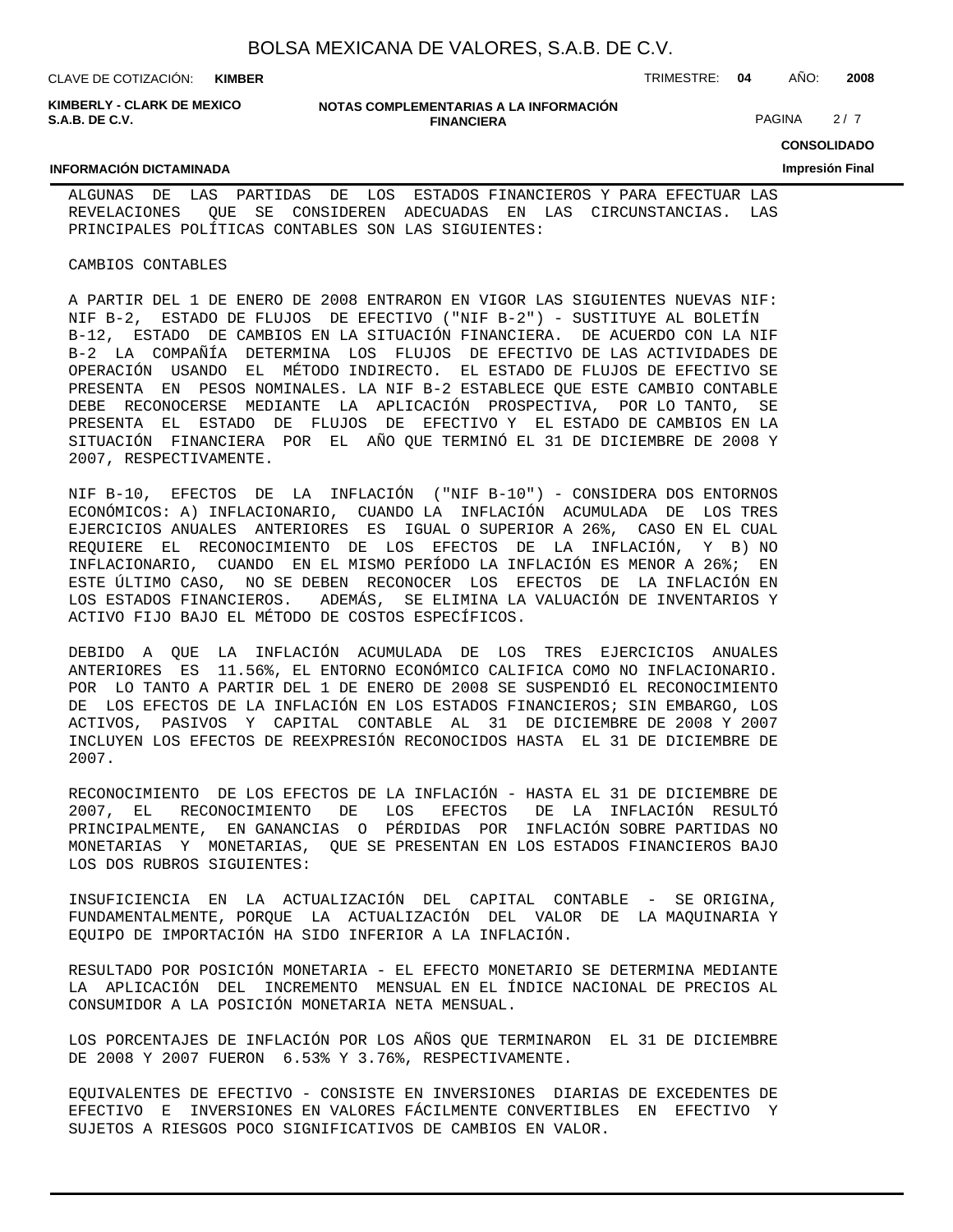| BOLSA MEXICANA DE VALORES, S.A.B. DE C.V. |
|-------------------------------------------|
|-------------------------------------------|

CLAVE DE COTIZACIÓN: TRIMESTRE: **04** AÑO: **2008 KIMBER**

**KIMBERLY - CLARK DE MEXICO S.A.B. DE C.V.**

**INFORMACIÓN DICTAMINADA**

#### **NOTAS COMPLEMENTARIAS A LA INFORMACIÓN FINANCIERA**

PAGINA 3/7

**CONSOLIDADO**

**Impresión Final**

INVENTARIOS Y COSTO DE VENTAS - A PARTIR DE 2008, LOS INVENTARIOS SE PRESENTAN AL MENOR ENTRE SU COSTO O EL VALOR DE REALIZACIÓN. HASTA EL 31 DE DICIEMBRE DE 2007, LOS INVENTARIOS SE PRESENTARON A SU VALOR DE REPOSICIÓN, EL CUAL NO EXCEDE A SU VALOR DE REALIZACIÓN. EL COSTO DE VENTAS SE DETERMINÓ HASTA ESA FECHA CON BASE AL COSTO DE REPOSICIÓN A LA FECHA DE LA VENTA.

INMUEBLES, MAQUINARIA Y EQUIPO - SE REGISTRAN AL COSTO DE ADQUISICIÓN. LOS SALDOS QUE PROVIENEN DE ADQUISICIONES DE PROCEDENCIA NACIONAL REALIZADAS HASTA EL 31 DE DICIEMBRE DE 2007 SE ACTUALIZARON APLICANDO FACTORES DERIVADOS DEL INPC HASTA ESA FECHA. EN EL CASO DE ACTIVOS FIJOS DE ORIGEN EXTRANJERO SU COSTO DE ADQUISICIÓN SE ACTUALIZÓ, HASTA ESA MISMA FECHA, CON LA INFLACIÓN DEL PAÍS DE ORIGEN Y SE CONSIDERÓ LA FLUCTUACIÓN DEL PESO MEXICANO CON RELACIÓN A LA MONEDA DE DICHO PAÍS DE ORIGEN.

LA DEPRECIACIÓN DE LOS INMUEBLES, MAQUINARIA Y EQUIPO SE CALCULA CONFORME AL MÉTODO DE LÍNEA RECTA Y CON BASE EN LAS VIDAS ÚTILES ESTIMADAS DE LOS ACTIVOS, COMO SIGUE:

|                      | AÑOS     |
|----------------------|----------|
|                      | PROMEDIO |
|                      |          |
| EDIFICIOS            | 45       |
| MAOUINARIA Y EOUIPO  | 15 A 25  |
| EOUIPO DE TRANSPORTE | 12 Y 25  |

CAPITALIZACIÓN DEL RESULTADO INTEGRAL DE FINANCIAMIENTO - EL RESULTADO INTEGRAL DE FINANCIAMIENTO INCURRIDO Y ATRIBUIBLE AL PERÍODO DURANTE EL CUAL SE LLEVÓ A CABO LA CONSTRUCCIÓN E INSTALACIÓN DE PROYECTOS MAYORES DE INVERSIÓN EN INMUEBLES, MAQUINARIA Y EQUIPO SE CAPITALIZA. HASTA EL 31 DE DICIEMBRE DE 2007, SE ACTUALIZÓ APLICANDO EL ÍNDICE NACIONAL DE PRECIOS AL CONSUMIDOR.

DETERIORO DE ACTIVOS DE LARGA DURACIÓN EN USO - ANUALMENTE SE REVISA EL VALOR EN LIBROS DE LOS ACTIVOS DE LARGA DURACIÓN EN USO, PARA DETECTAR LA PRESENCIA DE ALGÚN INDICIO DE DETERIORO. AL 31 DE DICIEMBRE DE 2008 Y 2007 NO EXISTEN INDICIOS DE DETERIORO.

BENEFICIOS A LOS EMPLEADOS - INCLUYEN LAS PRESTACIONES QUE SE DEVENGAN A FAVOR DE LOS EMPLEADOS POR BENEFICIOS DIRECTOS, BENEFICIOS POR TERMINACIÓN Y AL RETIRO.

INSTRUMENTOS FINANCIEROS DERIVADOS - SE VALÚAN A SU VALOR RAZONABLE Y SUS EFECTOS SE RECONOCEN EN LOS RESULTADOS DEL PERÍODO Y EN EL CAPITAL CONTABLE. ESTOS INSTRUMENTOS SE UTILIZAN PARA REDUCIR LOS RIESGOS DE LOS EFECTOS DE LAS VARIACIONES EN LAS TASAS DE INTERÉS, LOS TIPOS DE CAMBIO DE MONEDA EXTRANJERA Y EL PRECIO DE CIERTOS INSUMOS.

OPERACIONES EN MONEDA EXTRANJERA - LAS OPERACIONES EN MONEDA EXTRANJERA SE REGISTRAN AL TIPO DE CAMBIO VIGENTE A LA FECHA DE SU CELEBRACIÓN. LOS ACTIVOS Y PASIVOS MONETARIO EN MONEDA EXTRANJERA SE VALÚAN EN MONEDA NACIONAL AL TIPO DE CAMBIO VIGENTE A LA FECHA DE LOS ESTADOS FINANCIEROS. LAS FLUCTUACIONES CAMBIARIAS SE REGISTRAN EN EL RESULTADO INTEGRAL DE FINANCIAMIENTO DEL PERÍODO EN QUE OCURREN.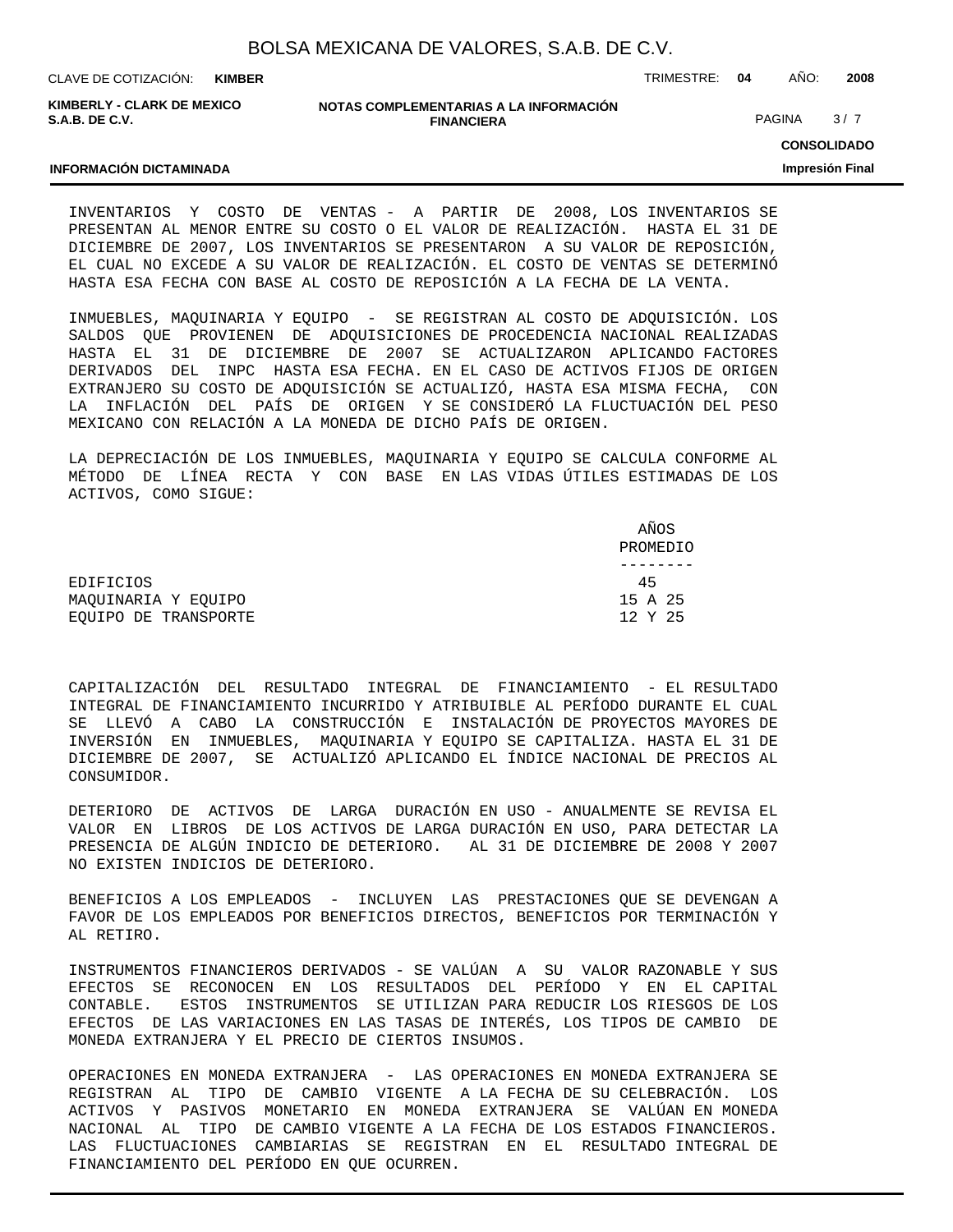| BOLSA MEXICANA DE VALORES, S.A.B. DE C.V. |  |  |  |
|-------------------------------------------|--|--|--|
|-------------------------------------------|--|--|--|

CLAVE DE COTIZACIÓN: TRIMESTRE: **04** AÑO: **2008 KIMBER**

**KIMBERLY - CLARK DE MEXICO S.A.B. DE C.V.**

#### **NOTAS COMPLEMENTARIAS A LA INFORMACIÓN FINANCIERA**

PAGINA 4/7

## **CONSOLIDADO**

**Impresión Final**

#### **INFORMACIÓN DICTAMINADA**

RECONOCIMIENTO DE INGRESOS - LOS INGRESOS SE RECONOCEN EN EL PERÍODO EN QUE SE TRANSFIERE LA PROPIEDAD Y/O RESPONSABILIDAD DE LOS INVENTARIOS A LOS CLIENTES QUE LOS ADQUIEREN.

PARTICIPACIÓN DE LOS TRABAJADORES EN LAS UTILIDADES "PTU" - LA PTU SE REGISTRA EN LOS RESULTADOS DEL AÑO EN QUE SE CAUSA Y SE PRESENTA EN EL RUBRO DE OTROS GASTOS (INGRESOS) EN LOS ESTADOS DE RESULTADOS CONSOLIDADOS ADJUNTOS. SE RECONOCE LA PTU DIFERIDA PROVENIENTE DE LAS DIFERENCIAS TEMPORALES QUE RESULTAN DE LA COMPARACIÓN DE LOS VALORES CONTABLES Y FISCALES DE LOS ACTIVOS Y PASIVOS, CUANDO SE PUEDA PRESUMIR RAZONABLEMENTE QUE VAN A PROVOCAR UN PASIVO O BENEFICIO, Y NO EXISTA ALGÚN INDICIO DE QUE VAYA A CAMBIAR ESA SITUACIÓN, DE TAL MANERA QUE LOS PASIVOS O LOS BENEFICIOS NO SE MATERIALICEN.

IMPUESTOS A LA UTILIDAD - EL IMPUESTO SOBRE LA RENTA ("ISR"), SE REGISTRA EN LOS RESULTADOS DEL AÑO EN QUE SE CAUSA, RECONOCIÉNDOSE LOS EFECTOS DIFERIDOS ORIGINADOS POR LAS DIFERENCIAS TEMPORALES, CORRESPONDIENTES A OPERACIONES Y OTROS EVENTOS ECONÓMICOS RECONOCIDOS EN LOS ESTADOS FINANCIEROS EN PERÍODOS DIFERENTES AL CONSIDERADO EN LAS DECLARACIONES DEL IMPUESTO SOBRE LA RENTA DE LAS EMPRESAS. DICHOS EFECTOS SE REGISTRAN CONSIDERANDO TODAS LAS DIFERENCIAS TEMPORALES QUE SE DETERMINAN MEDIANTE LA COMPARACIÓN DE LOS VALORES CONTABLES Y FISCALES DE LOS ACTIVOS Y PASIVOS.

PARA RECONOCER EL IMPUESTO DIFERIDO ES NECESARIO REALIZAR UNA PROYECCIÓN FINANCIERA PARA IDENTIFICAR CUAL SERÁ LA BASE GRAVABLE PREPONDERANTE (IMPUESTO SOBRE LA RENTA O IMPUESTO EMPRESARIAL A TASA ÚNICA "IETU") PARA EL PAGO DE IMPUESTOS A LA UTILIDAD.

CUENTAS POR COBRAR A CLIENTES -----------------------------

|                                                                              | 2008                       | 2007                                     |
|------------------------------------------------------------------------------|----------------------------|------------------------------------------|
| CLIENTES<br>ESTIMACION PARA CUENTAS DE COBRO DUDOSO                          | S.<br>(136, 265)           | 4,302,657 \$ 3,694,288<br>(129, 397)     |
| NETO                                                                         | Ŝ.<br>===========          | 4,166,392 \$ 3,564,891                   |
| INVENTARIOS                                                                  |                            |                                          |
|                                                                              | 2008                       | 2007                                     |
| PRODUCTOS TERMINADOS<br>PRODUCCION EN PROCESO<br>MATERIA PRIMA Y REFACCIONES | \$<br>191,829<br>1,070,585 | 627,321 \$ 691,425<br>142,886<br>819,789 |
| TOTAL                                                                        |                            | $$1,889,735 \t$1,654,100$                |
|                                                                              |                            |                                          |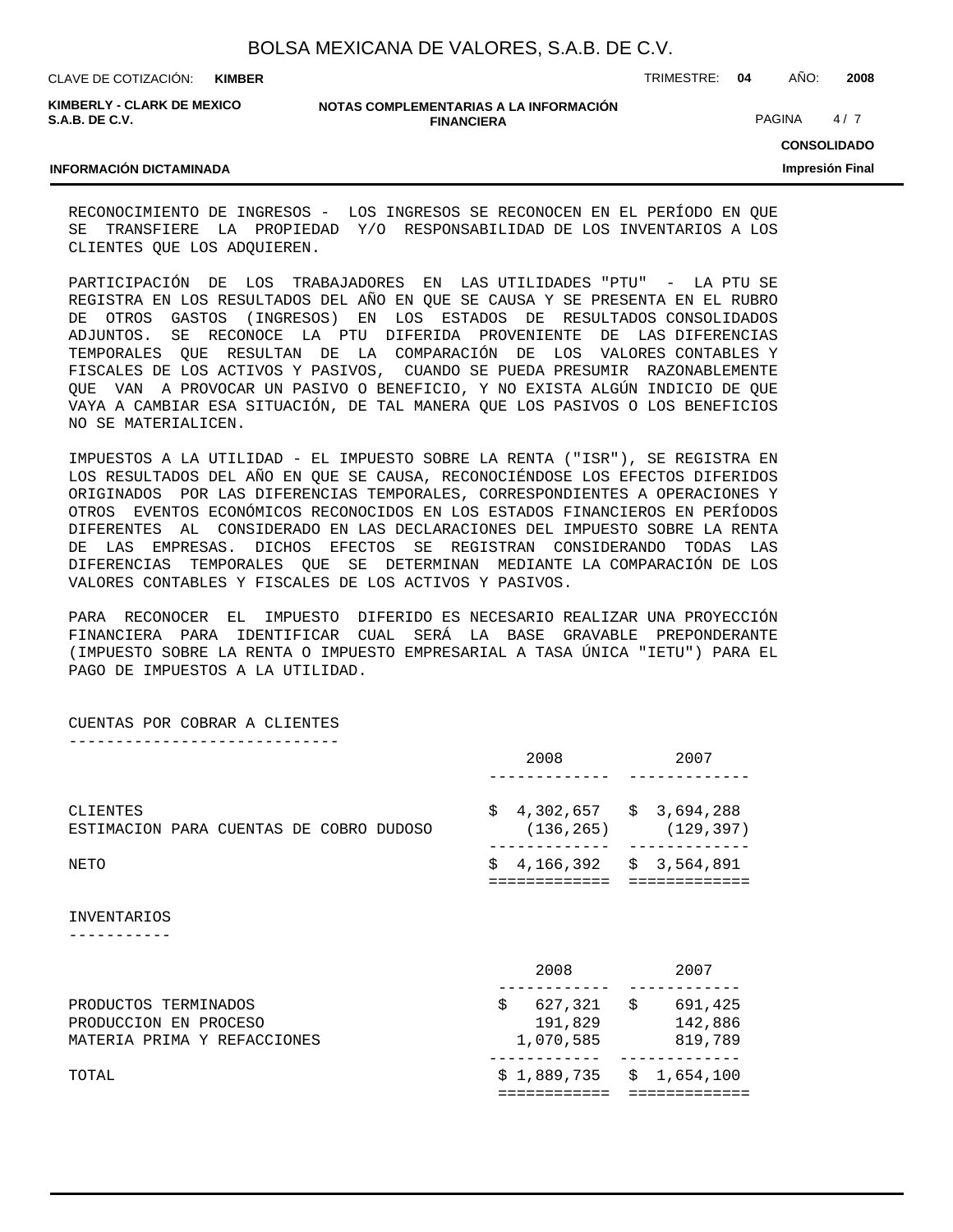**KIMBER**

CLAVE DE COTIZACIÓN: TRIMESTRE: **04** AÑO: **2008**

**KIMBERLY - CLARK DE MEXICO S.A.B. DE C.V.**

**NOTAS COMPLEMENTARIAS A LA INFORMACIÓN FINANCIERA**

PAGINA 5/7

**CONSOLIDADO Impresión Final**

### **INFORMACIÓN DICTAMINADA**

INFORMACION POR SEGMENTOS -------------------------

LA INFORMACION POR SEGMENTOS OPERATIVOS SE PRESENTA CON BASE EN EL ENFOQUE GERENCIAL COMO SIGUE:

|                                 | 2008       | 2007                                    |                                                                            |  |
|---------------------------------|------------|-----------------------------------------|----------------------------------------------------------------------------|--|
| PRODUCTOS AL<br>Y<br>CONSUMIDOR |            | INSTITUCIONAL<br>CUIDADO DE<br>LA SALUD | INSTITUCIONAL<br>PRODUCTOS AL<br>CUIDADO DE<br>Y<br>CONSUMIDOR<br>LA SALUD |  |
| VENTAS NETAS \$                 | 20,063,730 | 2,987,792<br>\$                         | \$<br>18,980,609 \$<br>2,499,624                                           |  |
| UTILIDAD DE<br>OPERACION        | 5,498,924  | 452,159                                 | 5, 217, 483<br>410,548                                                     |  |
| DEPRECIACION                    | 980,244    | 174,749                                 | 890,928<br>154,577                                                         |  |
| ACTIVOS<br>TOTALES              | 20,812,929 | 3,436,038                               | 20, 341, 213<br>3,070,799                                                  |  |

LAS VENTAS DE EXPORTACION REPRESENTAN EL 7% DEL TOTAL, TANTO EN 2008 COMO EN 2007, Y SE INCLUYEN EN LOS SEGMENTOS RESPECTIVOS.

## PARTES RELACIONADAS

-------------------

POR LOS AÑOS QUE TERMINARON EL 31 DE DICIEMBRE, LA COMPAÑÍA TUVO LAS SIGUIENTES TRANSACCIONES Y SALDOS CON SUS PARTES RELACIONADAS.

| KIMBERLY-CLARK CORPORATION:                                                                              | 2008                                                    | 2007 |                                                           |  |
|----------------------------------------------------------------------------------------------------------|---------------------------------------------------------|------|-----------------------------------------------------------|--|
| COMPRAS Y SERVICIOS TECNICOS<br>MAOUINARIA Y EOUIPO<br>VENTAS<br>CUENTAS POR PAGAR<br>CUENTAS POR COBRAR | \$1,215,625<br>156,828<br>842,394<br>161,407<br>103,170 |      | \$1,585,295<br>204,877<br>1,099,350<br>201,169<br>120,736 |  |
| GRUPO PAPELERO SCRIBE, S.A. DE C.V.:                                                                     | 2008                                                    |      | 2007                                                      |  |
| COMPRAS Y OTROS SERVICIOS<br>VENTAS DE INVENTARIOS Y OTROS SERVICIOS<br>CUENTAS POR PAGAR                | \$<br>532,974<br>830,446<br>25,260                      | Ŝ.   | 546,894<br>1,254,499<br>33,722                            |  |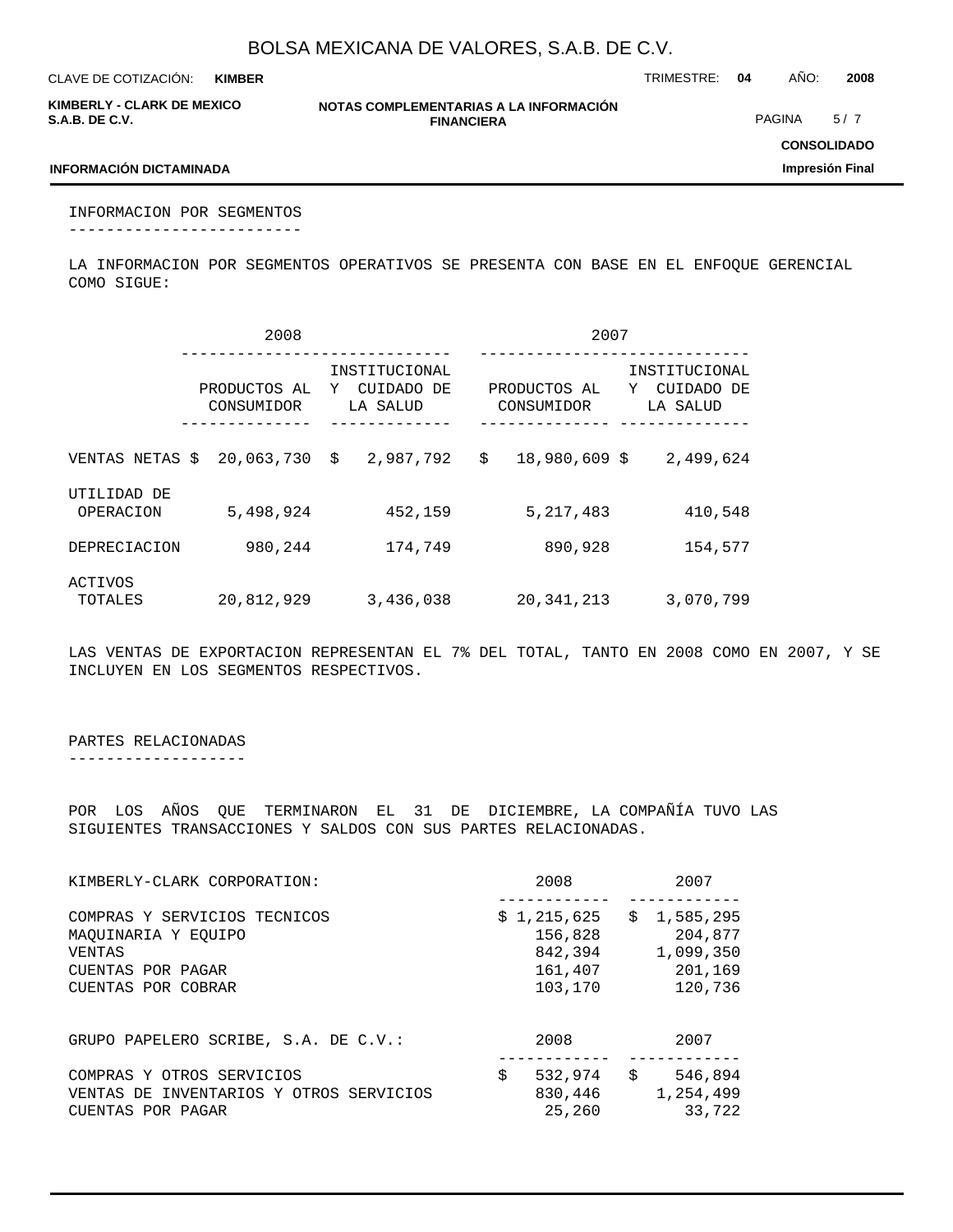| BOLSA MEXICANA DE VALORES, S.A.B. DE C.V. |  |  |  |
|-------------------------------------------|--|--|--|
|                                           |  |  |  |

CLAVE DE COTIZACIÓN: TRIMESTRE: **04** AÑO: **2008**

**KIMBERLY - CLARK DE MEXICO S.A.B. DE C.V.**

**INFORMACIÓN DICTAMINADA**

| NOTAS COMPLEMENTARIAS A LA INFORMACION |  |
|----------------------------------------|--|
| <b>FINANCIERA</b>                      |  |

PAGINA 6/7

**CONSOLIDADO**

**Impresión Final**

OTRAS - A PARTIR DEL 1 DE ENERO DE 2007 ENTRÓ EN VIGOR LA NIF C-13 PARTES RELACIONADAS, LA CUAL ENTRE OTRAS COSAS REQUIERE LA REVELACIÓN DE LOS BENEFICIOS AL PERSONAL GERENCIAL CLAVE O DIRECTIVOS RELEVANTES DE LA COMPAÑÍA. AL 31 DE DICIEMBRE DE 2008 Y 2007 EL MONTO DE DICHOS BENEFICIOS FUE DE \$120,282 Y \$119,945, RESPECTIVAMENTE. ADICIONALMENTE, ESTE GRUPO DE FUNCIONARIOS PRINCIPALES, EN UNIÓN A OTRO GRUPO DE FUNCIONARIOS Y EMPLEADOS DE LA COMPAÑÍA QUE EL CONSEJO DE ADMINISTRACIÓN CONSIDERA COMO CLAVE, TIENEN DERECHO A LOS BENEFICIOS DEL PLAN DE ASIGNACIÓN DE UNIDADES VIRTUALES.

BENEFICIOS AL RETIRO Y POR TERMINACIÓN LABORAL

----------------------------------------------

EL PASIVO Y EL COSTO ANUAL POR PRIMAS DE ANTIGÜEDAD LEGAL, PLAN DE PENSIONES PARA PERSONAL QUE REÚNA CIERTOS REQUISITOS E INDEMNIZACIONES AL TÉRMINO DE LA RELACIÓN LABORAL, ES CALCULADO POR ACTUARIO INDEPENDIENTE CON BASE EN EL MÉTODO DE CRÉDITO UNITARIO PROYECTADO. PARA HACER FRENTE A ESTAS OBLIGACIONES, LA COMPAÑÍA TIENE ESTABLECIDOS FONDOS EN ADMINISTRACIÓN.

LOS DATOS MÁS SIGNIFICATIVOS EN RELACIÓN CON ESTAS OBLIGACIONES SON COMO SIGUE:

|                                         | 2008    | 2007    |
|-----------------------------------------|---------|---------|
|                                         |         |         |
| OBLIGACIONES POR BENEFICIOS ADOUIRIDOS  | 231,498 | 252,716 |
| OBLIGACIONES POR BENEFICIOS PROYECTADOS | 316,627 | 335,050 |
| VALOR DE LOS FONDOS                     | 234,295 | 285,159 |
| COSTO NETO DEL PERÍODO                  | 37,964  | 17,664  |

COMPROMISOS

-----------

AL 31 DE DICIEMBRE DE 2008, EXISTÍAN LOS SIGUIENTES:

- POR ADQUISICIÓN DE MAQUINARIA, EQUIPO Y POR CONSTRUCCIONES, POR UN TOTAL APROXIMADO DE \$304,100.
- POR ADQUISICIÓN DE MATERIAS PRIMAS, POR UN TOTAL APROXIMADO DE \$435,600.
- POR CONTRATOS DE ARRENDAMIENTO DE BODEGAS Y OFICINAS QUE ESTABLECEN PLAZOS FORZOSOS QUE VAN DE 5 A 10 AÑOS CON RENTAS ANUALES DE \$105,998.

NUEVOS PRONUNCIAMIENTOS CONTABLES ---------------------------------

NUEVOS PRONUNCIAMIENTOS CONTABLES - DURANTE 2008 EL CONSEJO MEXICANO PARA LA INVESTIGACIÓN Y DESARROLLO DE NORMAS DE INFORMACIÓN FINANCIERA PROMULGÓ CINCO NUEVAS NIF, QUE ENTRAN EN VIGOR PARA LOS EJERCICIOS QUE INICIEN A PARTIR DEL 1 DE ENERO DE 2009.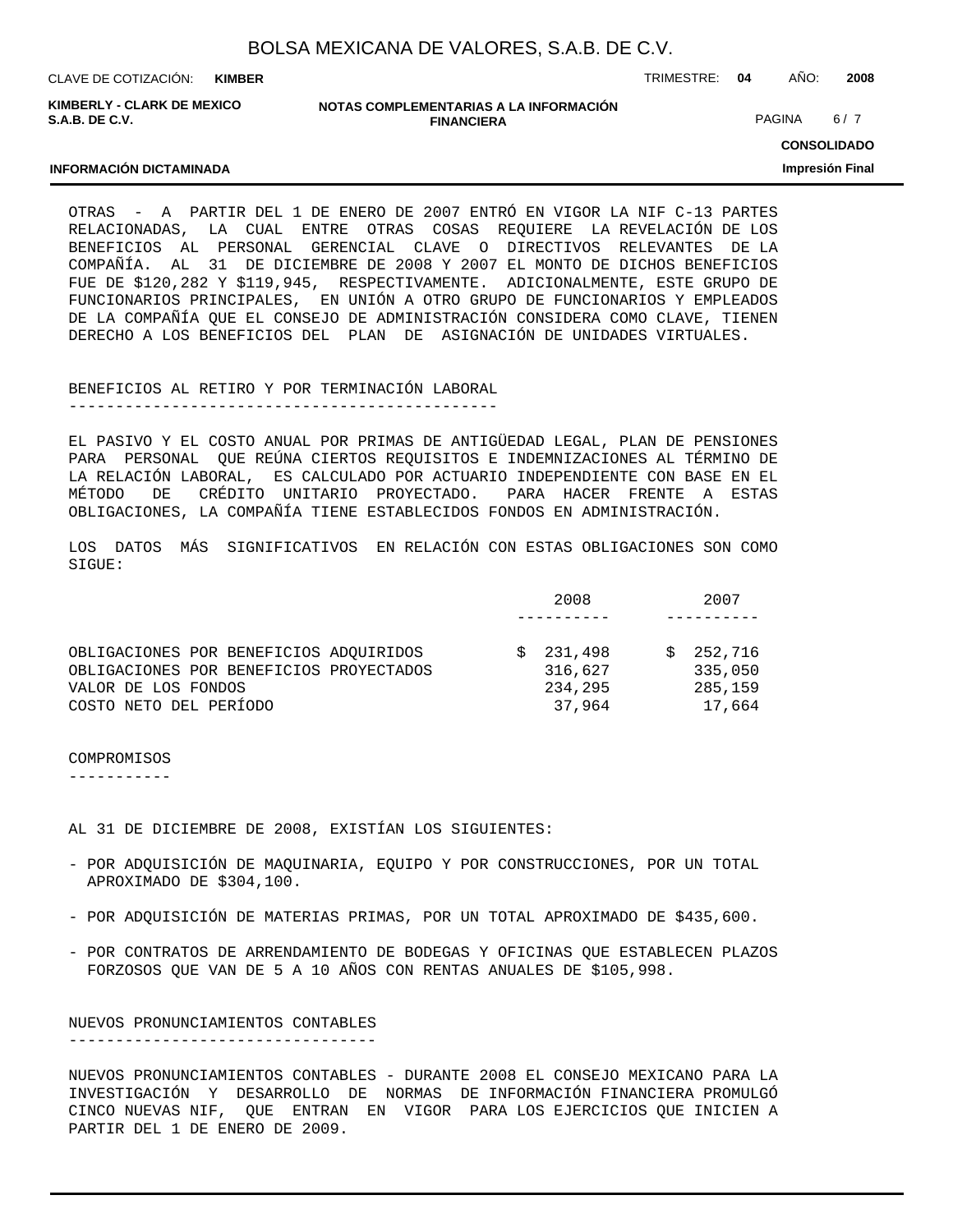| BOLSA MEXICANA DE VALORES, S.A.B. DE C.V. |  |  |  |
|-------------------------------------------|--|--|--|
|-------------------------------------------|--|--|--|

CLAVE DE COTIZACIÓN: TRIMESTRE: **04** AÑO: **2008**

**KIMBERLY - CLARK DE MEXICO S.A.B. DE C.V.**

| NOTAS COMPLEMENTARIAS A LA INFORMACIÓN |
|----------------------------------------|
| <b>FINANCIERA</b>                      |

PAGINA 7/7

**CONSOLIDADO Impresión Final**

#### **INFORMACIÓN DICTAMINADA**

SE ESPERA QUE LA EMISIÓN DE ESTAS NORMAS NO AFECTARÁ SIGNIFICATIVAMENTE LOS RESULTADOS DE LA COMPAÑÍA.

ADOPCIÓN DE NORMAS INTERNACIONALES - DE ACUERDO CON LO MENCIONADO EL 11 DE NOVIEMBRE DE 2008, EL 27 DE ENERO DE 2009 LA COMISIÓN NACIONAL BANCARIA Y DE VALORES PUBLICÓ LAS MODIFICACIONES A LA CIRCULAR ÚNICA DE EMISORAS PARA INCORPORAR LA OBLIGATORIEDAD DE PRESENTAR ESTADOS FINANCIEROS CON BASE EN LAS NORMAS INTERNACIONALES DE INFORMACIÓN FINANCIERA A PARTIR DE 2012 PERMITIENDO SU ADOPCIÓN ANTICIPADA A PARTIR DE 2008.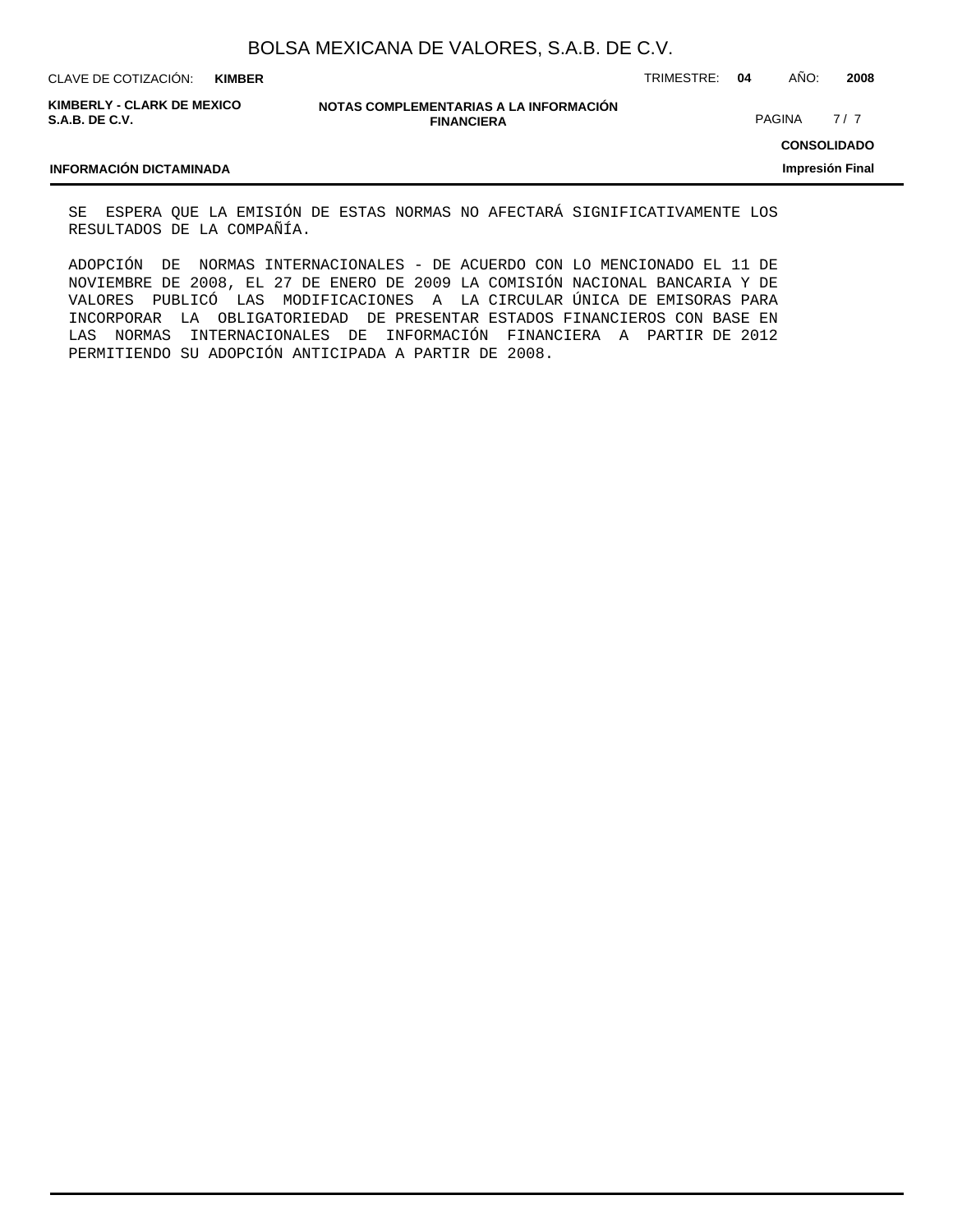#### **KIMBERLY - CLARK DE MEXICO S.A.B. DE C.V.**

## **RELACIÓN DE INVERSIÓN EN ACCIONES**

## **CONSOLIDADO**

**Impresión Final**

| <b>NOMBRE DE LA EMPRESA</b>                           | <b>ACTIVIDAD PRINCIPAL</b>                              | <b>NO. DE ACCIONES</b> | % DE TEN |
|-------------------------------------------------------|---------------------------------------------------------|------------------------|----------|
| CRISOBA INDUSTRIAL, S.A. DE C.V.                      | MANU PROD AL CONSUMO DE USO<br>PERSONAL                 | 790,601,970            | 100.00   |
| <b>PAPER PRODUCTS TRADE</b><br><b>CORPORATION</b>     | <b>COMERCIALIZADORA PROD EN EL</b><br><b>EXTRNAJERO</b> | 3.000.000              | 100.00   |
| <b>SERVICIOS EMPRESARIALES</b><br>SORAN, S.A. DE C.V. | SERVICIOS DE DISTRIB. Y<br><b>FINANCIAMIENTO</b>        | 1,000,200,000          | 100.00   |
| TAXI AEREO DE MEXICO, S.A.                            | <b>TRANSPORTE AEREO</b>                                 | 105,002,055            | 100.00   |
| <b>CINCO SUBSIDIARIAS</b>                             | ARRENDAMIENTO DE INMUEBLES Y<br><b>EQUIPO</b>           |                        | 100.00   |

## **INFORMACIÓN DICTAMINADA**

SUBSIDIARIAS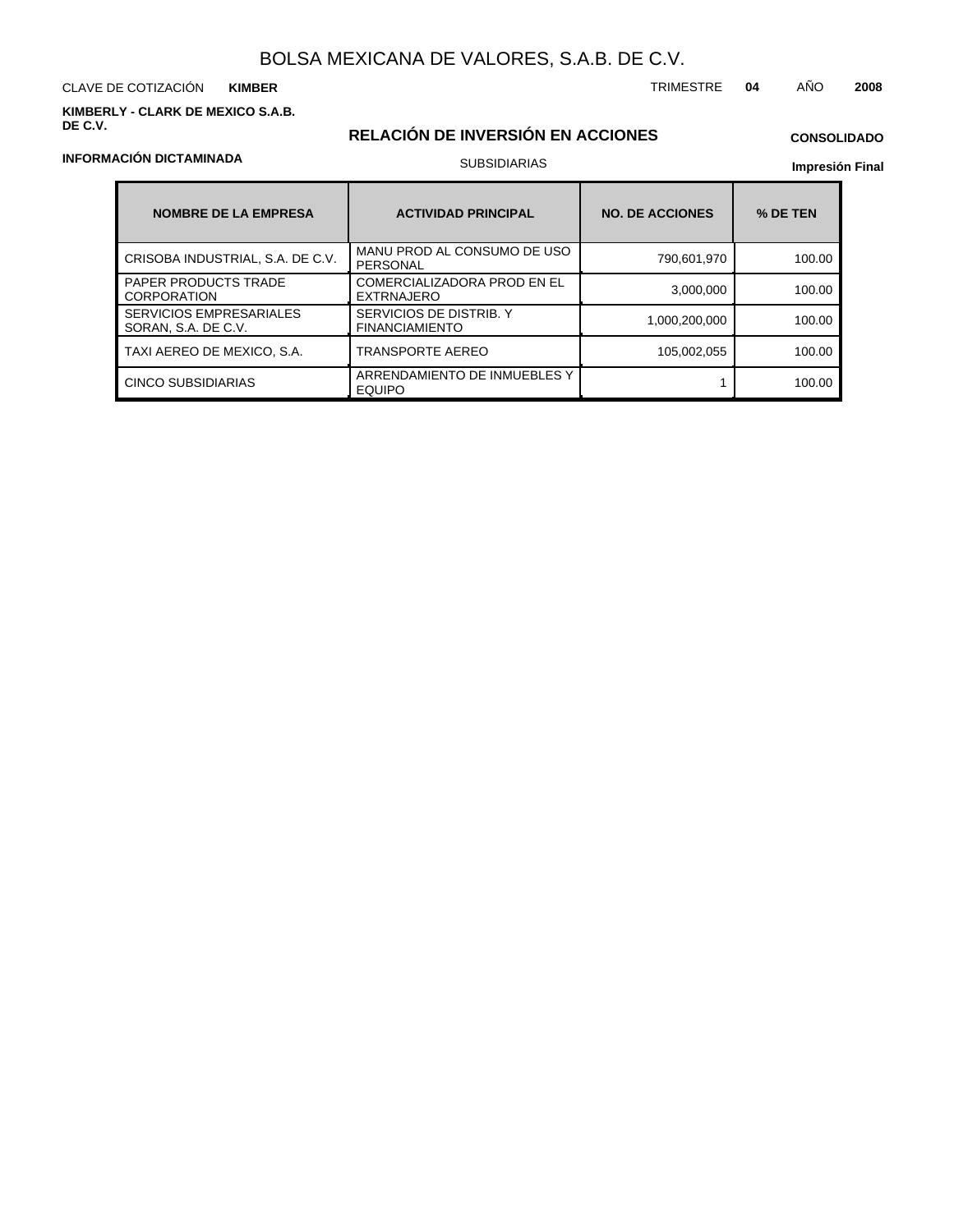#### CLAVE DE COTIZACIÓN **KIMBER**

**INFORMACIÓN DICTAMINADA**

#### **KIMBERLY - CLARK DE MEXICO S.A.B. DE C.V.**

## **DESGLOSE DE CRÉDITOS**

(MILES DE PESOS)

| <b>CONSOLIDADO</b> |  |
|--------------------|--|
|--------------------|--|

**Impresión Final**

|                               |                                                       |                                            | <b>FECHA DE</b><br><b>VENCIMIENTO</b> | VENCTOS. O AMORT. DENOMINADOS EN MONEDA NACIONAL |                   |                    |                     |                     |                     |                              | VENCTOS. O AMORT. DENOMINADOS EN MONEDA EXTRANJERA |                    |                     |                     |                                                          |                              |  |                            |  |  |  |  |                            |  |  |  |
|-------------------------------|-------------------------------------------------------|--------------------------------------------|---------------------------------------|--------------------------------------------------|-------------------|--------------------|---------------------|---------------------|---------------------|------------------------------|----------------------------------------------------|--------------------|---------------------|---------------------|----------------------------------------------------------|------------------------------|--|----------------------------|--|--|--|--|----------------------------|--|--|--|
| TIPO DE CRÉDITO / INSTITUCIÓN | <b>CON</b><br><b>INSTITUCIÓN</b><br><b>EXTRANJERA</b> | <b>FECHA DE FIRMA /</b><br><b>CONTRATO</b> |                                       |                                                  |                   |                    |                     |                     |                     |                              |                                                    |                    |                     |                     | <b>TASA DE</b><br><b>INTERÉS Y/O</b><br><b>SOBRETASA</b> |                              |  | <b>INTERVALO DE TIEMPO</b> |  |  |  |  | <b>INTERVALO DE TIEMPO</b> |  |  |  |
|                               |                                                       |                                            |                                       |                                                  | <b>AÑO ACTUAL</b> | <b>HASTA 1 AÑO</b> | <b>HASTA 2 AÑOS</b> | <b>HASTA 3 AÑOS</b> | <b>HASTA 4 AÑOS</b> | <b>HASTA 5 AÑOS O</b><br>MÁS | <b>AÑO ACTUAL</b>                                  | <b>HASTA 1 AÑO</b> | <b>HASTA 2 AÑOS</b> | <b>HASTA 3 AÑOS</b> | <b>HASTA 4 AÑOS</b>                                      | <b>HASTA 5 AÑOS O</b><br>MÁS |  |                            |  |  |  |  |                            |  |  |  |
| <b>BANCARIOS</b>              |                                                       |                                            |                                       |                                                  |                   |                    |                     |                     |                     |                              |                                                    |                    |                     |                     |                                                          |                              |  |                            |  |  |  |  |                            |  |  |  |
| <b>COMERCIO EXTERIOR</b>      |                                                       |                                            |                                       |                                                  |                   |                    |                     |                     |                     |                              |                                                    |                    |                     |                     |                                                          |                              |  |                            |  |  |  |  |                            |  |  |  |
| <b>BANAMEX</b>                | <b>NO</b>                                             | 16/05/2001                                 | 15/06/2009                            | 2.64                                             |                   |                    |                     |                     |                     |                              |                                                    | 9,204              | $\Omega$            | $\Omega$            |                                                          |                              |  |                            |  |  |  |  |                            |  |  |  |
| <b>BONO</b>                   | <b>SI</b>                                             | 28/07/1999                                 | 01/08/2009                            | 9.33                                             |                   |                    |                     |                     |                     |                              |                                                    | 3,442,500          | $\Omega$            |                     |                                                          |                              |  |                            |  |  |  |  |                            |  |  |  |
| DEUTSCHE BANK                 | <b>SI</b>                                             | 16/08/2001                                 | 02/04/2012                            | 4.08                                             |                   |                    |                     |                     |                     |                              |                                                    | 34,123             | 34,123              | 34,123              | 17,062                                                   |                              |  |                            |  |  |  |  |                            |  |  |  |
| DEUTSCHE BANK                 | SI                                                    | 02/12/2002                                 | 20/08/2010                            | 3.25                                             |                   |                    |                     |                     |                     |                              |                                                    | 25,719             | 25,719              |                     |                                                          |                              |  |                            |  |  |  |  |                            |  |  |  |
| <b>BANK OF AMERICA</b>        | SI                                                    | 30/04/2001                                 | 30/09/2011                            | 4.50                                             |                   |                    |                     |                     |                     |                              |                                                    | 17,722             | 17,722              | 17,722              |                                                          |                              |  |                            |  |  |  |  |                            |  |  |  |
|                               | <b>NO</b>                                             |                                            |                                       |                                                  |                   |                    |                     |                     |                     |                              |                                                    |                    |                     |                     |                                                          |                              |  |                            |  |  |  |  |                            |  |  |  |
|                               | <b>NO</b>                                             |                                            |                                       |                                                  |                   |                    |                     |                     |                     |                              |                                                    |                    |                     |                     |                                                          |                              |  |                            |  |  |  |  |                            |  |  |  |
|                               | <b>NO</b>                                             |                                            |                                       |                                                  |                   |                    |                     |                     |                     |                              |                                                    |                    |                     |                     |                                                          |                              |  |                            |  |  |  |  |                            |  |  |  |
|                               | <b>NO</b>                                             |                                            |                                       |                                                  |                   |                    |                     |                     |                     |                              |                                                    |                    |                     |                     |                                                          |                              |  |                            |  |  |  |  |                            |  |  |  |
| <b>CON GARANTÍA</b>           |                                                       |                                            |                                       |                                                  |                   |                    |                     |                     |                     |                              |                                                    |                    |                     |                     |                                                          |                              |  |                            |  |  |  |  |                            |  |  |  |
| <b>BANCA COMERCIAL</b>        |                                                       |                                            |                                       |                                                  |                   |                    |                     |                     |                     |                              |                                                    |                    |                     |                     |                                                          |                              |  |                            |  |  |  |  |                            |  |  |  |
| <b>OTROS</b>                  |                                                       |                                            |                                       |                                                  |                   |                    |                     |                     |                     |                              |                                                    |                    |                     |                     |                                                          |                              |  |                            |  |  |  |  |                            |  |  |  |
| <b>TOTAL BANCARIOS</b>        |                                                       |                                            |                                       |                                                  |                   |                    |                     |                     |                     |                              |                                                    | 3,529,268          | 77,564              | 51,845              | 17,062                                                   |                              |  |                            |  |  |  |  |                            |  |  |  |

TRIMESTRE **04** AÑO **2008**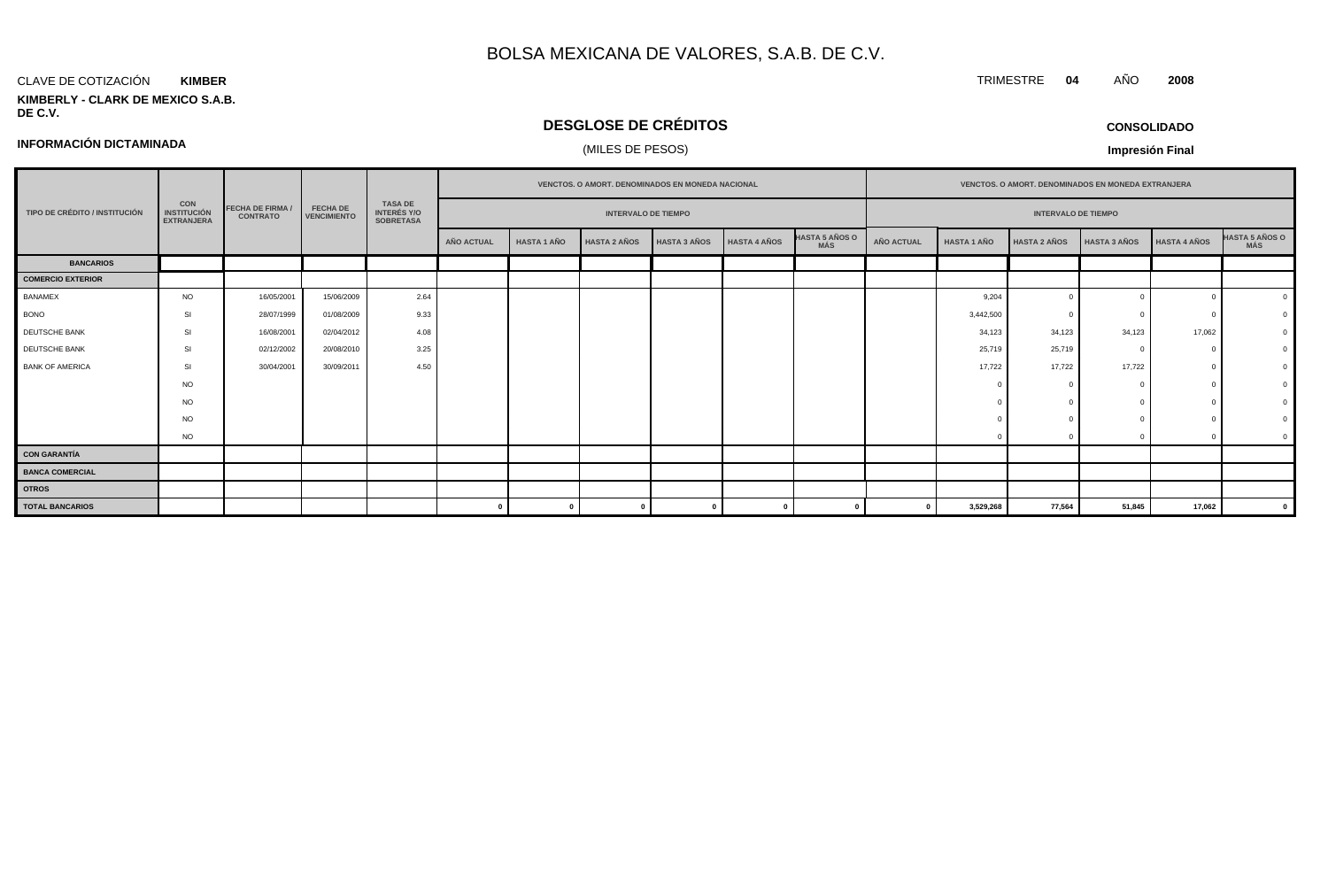#### CLAVE DE COTIZACIÓN TRIMESTRE **04** AÑO **2008 KIMBER**

#### **KIMBERLY - CLARK DE MEXICO S.A.B. DE C.V.**

## **DESGLOSE DE CRÉDITOS**

**CONSOLIDADO**

**Impresión Final**

|                                                                                                    |           |                         |                                       |                                                          | <b>VENCTOS, O AMORT, DENOMINADOS EN MONEDA NACIONAL</b> |                    |                     |                     |                     | <b>VENCTOS, O AMORT, DENOMINADOS EN MONEDA EXTRANJERA</b> |                   |                            |                     |                     |                     |                       |  |
|----------------------------------------------------------------------------------------------------|-----------|-------------------------|---------------------------------------|----------------------------------------------------------|---------------------------------------------------------|--------------------|---------------------|---------------------|---------------------|-----------------------------------------------------------|-------------------|----------------------------|---------------------|---------------------|---------------------|-----------------------|--|
| CON<br>TIPO DE CRÉDITO / INSTITUCIÓN<br><b>INSTITUCIÓN</b><br><b>CONTRATO</b><br><b>EXTRANJERA</b> |           | <b>FECHA DE FIRMA /</b> | <b>FECHA DE</b><br><b>VENCIMIENTO</b> | <b>TASA DE</b><br><b>INTERÉS Y/O</b><br><b>SOBRETASA</b> | <b>INTERVALO DE TIEMPO</b>                              |                    |                     |                     |                     |                                                           |                   | <b>INTERVALO DE TIEMPO</b> |                     |                     |                     |                       |  |
|                                                                                                    |           |                         |                                       |                                                          | AÑO ACTUAL                                              | <b>HASTA 1 AÑO</b> | <b>HASTA 2 AÑOS</b> | <b>HASTA 3 AÑOS</b> | <b>HASTA 4 AÑOS</b> | <b>HASTA 5 AÑOS O</b><br>MÁS                              | <b>AÑO ACTUAL</b> | <b>HASTA 1 AÑO</b>         | <b>HASTA 2 AÑOS</b> | <b>HASTA 3 AÑOS</b> | <b>HASTA 4 AÑOS</b> | HASTA 5 AÑOS O<br>MÁS |  |
| <b>BURSÁTILES</b>                                                                                  |           |                         |                                       |                                                          |                                                         |                    |                     |                     |                     |                                                           |                   |                            |                     |                     |                     |                       |  |
| <b>LISTADAS EN BOLSA (MÉXICO Y/O</b><br><b>EXTRANJERO)</b>                                         |           |                         |                                       |                                                          |                                                         |                    |                     |                     |                     |                                                           |                   |                            |                     |                     |                     |                       |  |
| <b>QUIROGRAFARIOS</b>                                                                              |           |                         |                                       |                                                          |                                                         |                    |                     |                     |                     |                                                           |                   |                            |                     |                     |                     |                       |  |
| CERTIFICADOS BURSÁTILES                                                                            | <b>NA</b> | 18/06/2003              | 08/12/2010                            | 9.01                                                     |                                                         |                    | 750,000             |                     |                     |                                                           |                   |                            |                     |                     |                     |                       |  |
| CERTIFICADOS BURSÁTILES                                                                            | <b>NA</b> | 18/06/2003              | 05/06/2013                            | 8.95                                                     |                                                         |                    |                     |                     |                     | 1,250,000                                                 |                   |                            |                     |                     |                     |                       |  |
| CERTIFICADOS BURSÁTILES                                                                            | <b>NA</b> | 05/07/2007              | 26/06/2017                            | 8.62                                                     |                                                         |                    |                     |                     |                     | 2,500,000                                                 |                   |                            |                     |                     |                     |                       |  |
| <b>CON GARANTÍA</b>                                                                                |           |                         |                                       |                                                          |                                                         |                    |                     |                     |                     |                                                           |                   |                            |                     |                     |                     |                       |  |
| <b>COLOCACIONES PRIVADAS</b>                                                                       |           |                         |                                       |                                                          |                                                         |                    |                     |                     |                     |                                                           |                   |                            |                     |                     |                     |                       |  |
| <b>QUIROGRAFARIOS</b>                                                                              |           |                         |                                       |                                                          |                                                         |                    |                     |                     |                     |                                                           |                   |                            |                     |                     |                     |                       |  |
| <b>CON GARANTÍA</b>                                                                                |           |                         |                                       |                                                          |                                                         |                    |                     |                     |                     |                                                           |                   |                            |                     |                     |                     |                       |  |
| TOTAL BURSÁTILES Y COLOCACIONES<br><b>PRIVADAS</b>                                                 |           |                         |                                       |                                                          |                                                         |                    | 750,000             |                     |                     | 3,750,000                                                 |                   |                            |                     |                     |                     |                       |  |

(MILES DE PESOS) **INFORMACIÓN DICTAMINADA**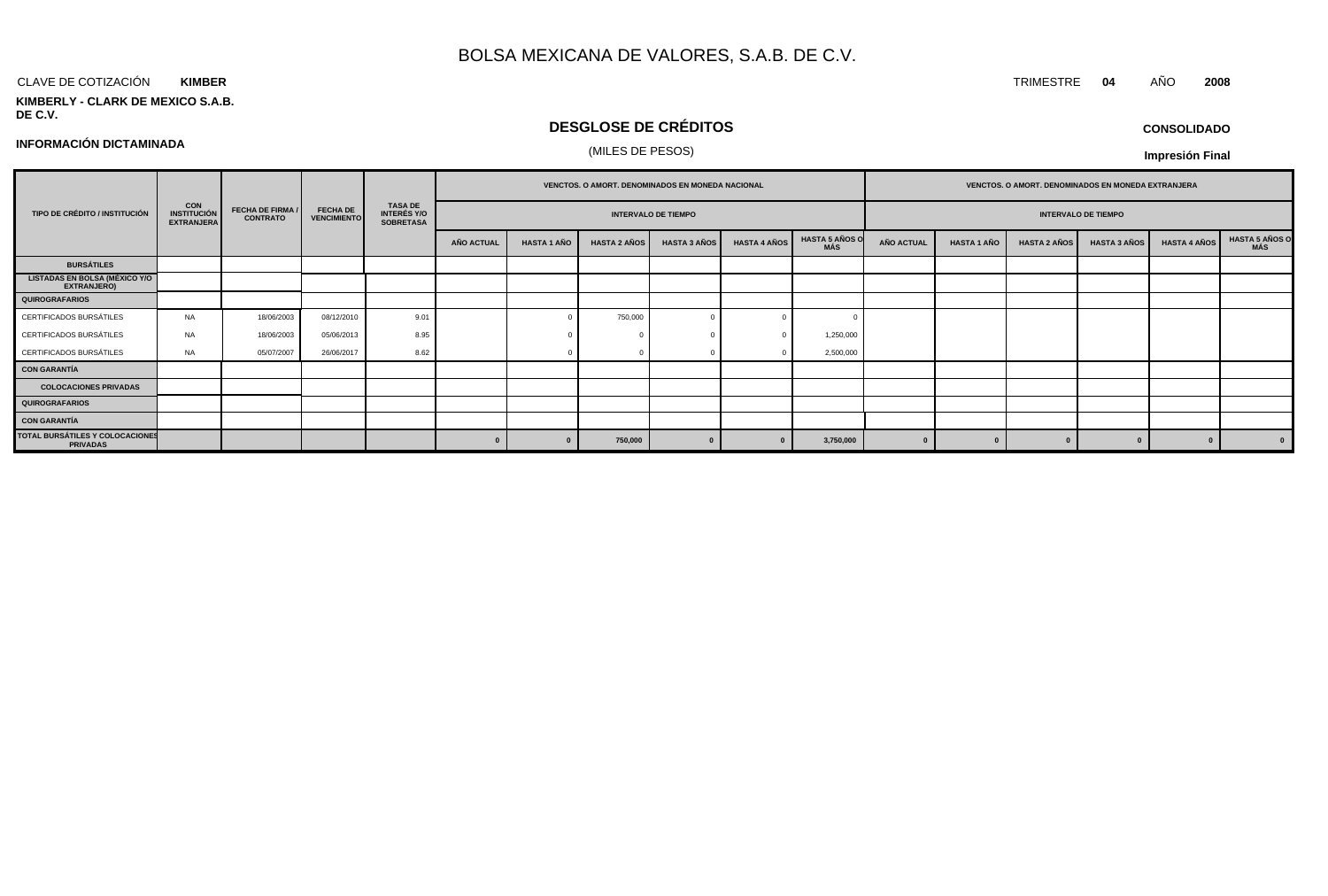#### CLAVE DE COTIZACIÓN TRIMESTRE **04** AÑO **2008 KIMBER**

**INFORMACIÓN DICTAMINADA**

#### **KIMBERLY - CLARK DE MEXICO S.A.B. DE C.V.**

## **DESGLOSE DE CRÉDITOS**

## (MILES DE PESOS)

## **CONSOLIDADO**

**Impresión Final**

|                                                                       |                                             |                                        | <b>FECHA DE</b><br><b>VENCIMIENTO</b> |                   |                            |                     |                     | VENCTOS. O AMORT. DENOMINADOS EN MONEDA NACIONAL |                              |                   |                    |                            | VENCTOS. O AMORT. DENOMINADOS EN MONEDA EXTRANJERA |                |                              |  |
|-----------------------------------------------------------------------|---------------------------------------------|----------------------------------------|---------------------------------------|-------------------|----------------------------|---------------------|---------------------|--------------------------------------------------|------------------------------|-------------------|--------------------|----------------------------|----------------------------------------------------|----------------|------------------------------|--|
| TIPO DE CRÉDITO / INSTITUCIÓN                                         | <b>CON INSTITUCIÓN</b><br><b>EXTRANJERA</b> | <b>FECHA DE</b><br><b>CONCERTACIÓN</b> |                                       |                   | <b>INTERVALO DE TIEMPO</b> |                     |                     |                                                  |                              |                   |                    | <b>INTERVALO DE TIEMPO</b> |                                                    |                |                              |  |
|                                                                       |                                             |                                        |                                       | <b>AÑO ACTUAL</b> | <b>HASTA 1 AÑO</b>         | <b>HASTA 2 AÑOS</b> | <b>HASTA 3 AÑOS</b> | <b>HASTA 4 AÑOS</b>                              | <b>HASTA 5 AÑOS O</b><br>MÁS | <b>AÑO ACTUAL</b> | <b>HASTA 1 AÑO</b> | <b>HASTA 2 AÑOS</b>        | <b>HASTA 3 AÑOS</b>                                | HASTA 4 AÑOS   | <b>HASTA 5 AÑOS O</b><br>MÁS |  |
| <b>PROVEEDORES</b>                                                    |                                             |                                        |                                       |                   |                            |                     |                     |                                                  |                              |                   |                    |                            |                                                    |                |                              |  |
| VARIOS                                                                | <b>NA</b>                                   | 01/12/2008                             |                                       |                   | 1,088,845                  | $\Omega$            |                     | $\bigcap$                                        | $\Omega$                     |                   |                    |                            |                                                    |                |                              |  |
| VARIOS                                                                | -SI                                         | 01/12/2008                             |                                       |                   |                            |                     |                     |                                                  |                              |                   | 1,306,442          | $\Omega$                   |                                                    | <sup>n</sup>   | $\Omega$                     |  |
|                                                                       | <b>NO</b>                                   |                                        |                                       |                   |                            |                     |                     |                                                  |                              |                   | C                  | $\Omega$                   |                                                    | $\Omega$       | $\Omega$                     |  |
| <b>TOTAL PROVEEDORES</b>                                              |                                             |                                        |                                       |                   | 1,088,845                  | $\Omega$            |                     | $\sqrt{ }$                                       |                              | $\Omega$          | 1,306,442          | $\Omega$                   |                                                    | $\Omega$       | $\overline{0}$               |  |
|                                                                       |                                             |                                        |                                       |                   |                            |                     |                     |                                                  |                              |                   |                    |                            |                                                    |                |                              |  |
| OTROS CRÉDITOS CON COSTO A<br>CORTO Y LARGO PLAZO(S103 Y S30)         |                                             |                                        |                                       |                   |                            |                     |                     |                                                  |                              |                   |                    |                            |                                                    |                |                              |  |
| <b>VARIOS</b>                                                         | NA                                          |                                        |                                       |                   | $\mathbf{0}$               | $\Omega$            |                     | $\Omega$                                         | $\Omega$                     |                   |                    |                            |                                                    |                |                              |  |
| VARIOS                                                                | <b>SI</b>                                   |                                        |                                       |                   |                            |                     |                     |                                                  |                              |                   | $\Omega$           | $\mathbf{0}$               | $\Omega$                                           | $\overline{0}$ | $\overline{\mathbf{0}}$      |  |
| <b>TOTAL OTROS CRÉDITOS CON</b><br><b>COSTO A CORTO Y LARGO PLAZO</b> |                                             |                                        |                                       |                   | $\mathbf{0}$               | $\overline{0}$      |                     | $\bigcap$                                        | $\overline{0}$               | $\mathbf{0}$      | $\Omega$           | $\Omega$                   | $\Omega$                                           | $\Omega$       |                              |  |
|                                                                       |                                             |                                        |                                       |                   |                            |                     |                     |                                                  |                              |                   |                    |                            |                                                    |                |                              |  |
| OTROS PASIVOS CIRCULANTES SIN<br>COSTO (S26)                          |                                             |                                        |                                       |                   |                            |                     |                     |                                                  |                              |                   |                    |                            |                                                    |                |                              |  |
| VARIOS                                                                | <b>NA</b>                                   |                                        |                                       |                   | 2,277,138                  |                     |                     |                                                  |                              |                   |                    |                            |                                                    |                |                              |  |
| <b>VARIOS</b>                                                         |                                             |                                        |                                       |                   |                            |                     |                     |                                                  |                              |                   | 138,579            |                            |                                                    |                |                              |  |
| <b>TOTAL OTROS PASIVOS</b><br><b>CIRCULANTES SIN COSTO</b>            |                                             |                                        |                                       |                   | 2,277,138                  | $\overline{0}$      |                     |                                                  | $\Omega$                     |                   | 138,579            | $\Omega$                   | $\Omega$                                           | $\Omega$       |                              |  |
|                                                                       |                                             |                                        |                                       |                   |                            |                     |                     |                                                  |                              |                   |                    |                            |                                                    |                |                              |  |
| <b>TOTAL GENERAL</b>                                                  |                                             |                                        |                                       |                   | 3,365,983                  | 750,000             |                     | $\Omega$                                         | 3,750,000                    | $\mathbf{0}$      | 4,974,289          | 77,564                     | 51,845                                             | 17,062         | $\mathbf{0}$                 |  |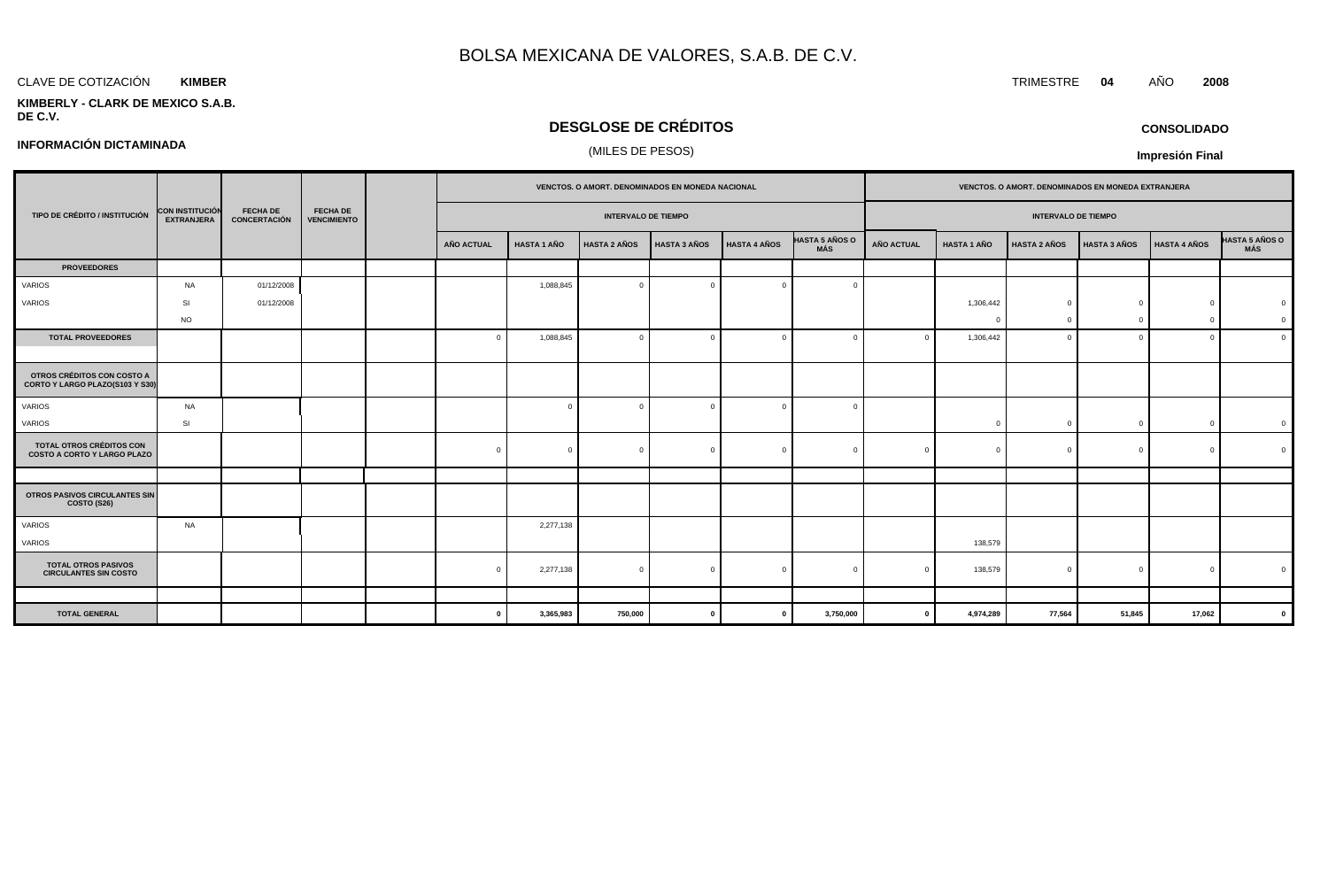#### CLAVE DE COTIZACIÓN: **KIMBER KIMBERLY - CLARK DE MEXICO S.A.B. DE C.V.**

**INFORMACIÓN DICTAMINADA**

## **POSICIÓN MONETARIA EN MONEDA EXTRANJERA**

## **CONSOLIDADO**

TRIMESTRE: **04** AÑO: **2008**

| (MILES DE PESOS) |  |
|------------------|--|
|                  |  |

### **Impresión Final**

|                               | <b>DÓLARES</b>                                   |              | <b>OTRAS MONEDAS</b> | <b>TOTAL MILES DE</b> |              |
|-------------------------------|--------------------------------------------------|--------------|----------------------|-----------------------|--------------|
| POSICIÓN EN MONEDA EXTRANJERA | MILES DE DÓLARES MILES DE PESOS MILES DE DÓLARES |              |                      | MILES DE PESOS        | <b>PESOS</b> |
| <b>ACTIVO MONETARIO</b>       | 99,373                                           | 1,368,366    | 0                    | 0                     | 1,368,366    |
| <b>PASIVO</b>                 | 371,878                                          | 5,120,760    | 0                    | $\bf{0}$              | 5,120,760    |
| CORTO PLAZO                   | 361,241                                          | 4,974,289    | 0                    |                       | 4,974,289    |
| <b>LARGO PLAZO</b>            | 10,637                                           | 146,471      | 0                    | 0                     | 146,471      |
| <b>SALDO NETO</b>             | $-272,505$                                       | $-3,752,394$ | 0                    | $\bf{0}$              | $-3,752,394$ |

### **OBSERVACIONES**

EL TIPO DE CAMBIO UTILIZADO PARA LA CONVERSIÓN DE LOS DÓLARES ES DE \$13.77 POR UN DÓLAR.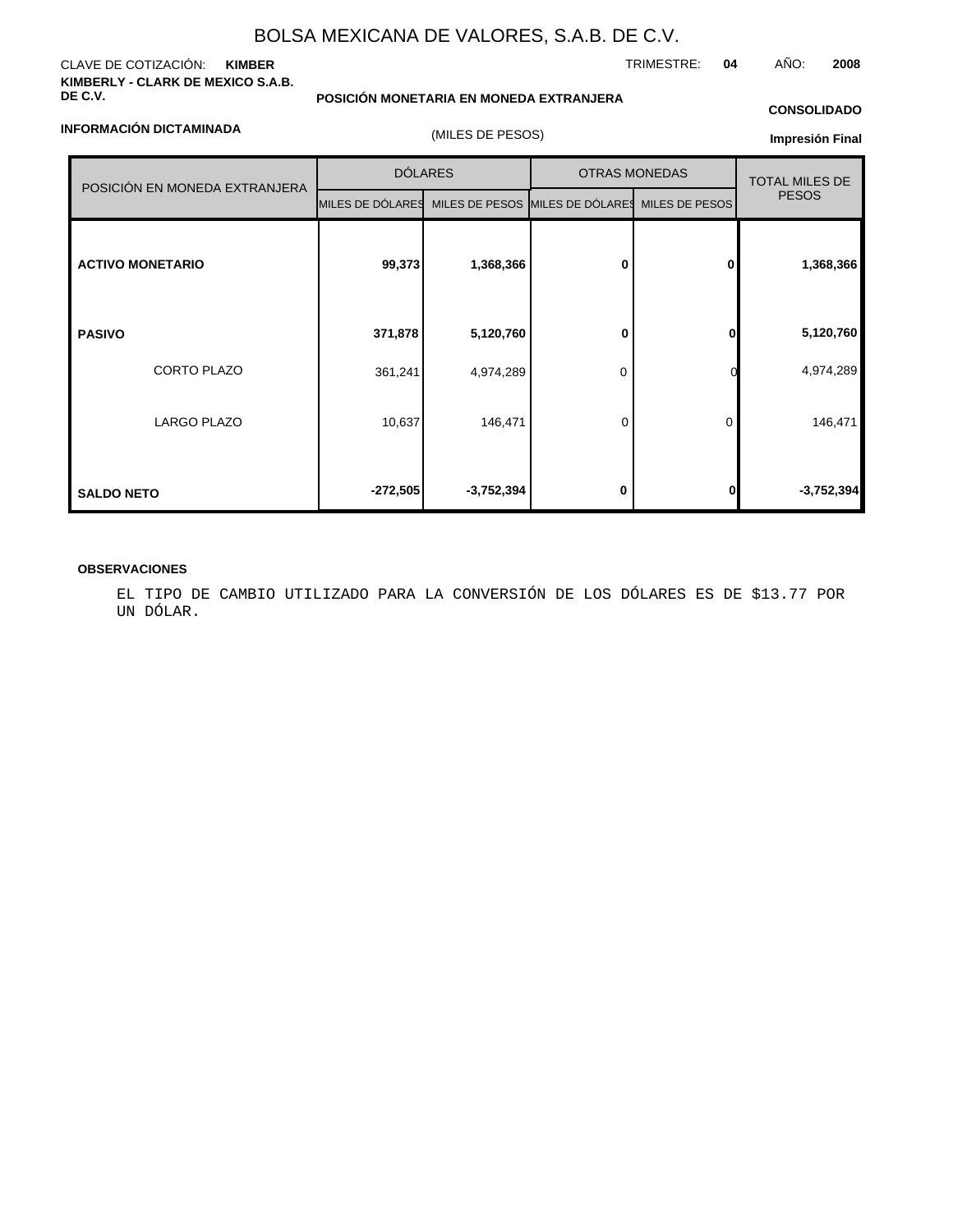TRIMESTRE: **04** AÑO: **2008**

CLAVE DE COTIZACIÓN: **KIMBER KIMBERLY - CLARK DE MEXICO S.A.B. DE C.V.**

#### **CEDULA DE INTEGRACIÓN Y CÁLCULO DE RESULTADO POR POSICIÓN MONETARIA** (MILES DE PESOS)

**CONSOLIDADO**

**Impresión Final**

**INFORMACIÓN DICTAMINADA**

| <b>MES</b>       | <b>ACTIVOS</b><br><b>MONETARIOS</b> | <b>PASIVOS</b><br><b>MONETARIOS</b> | <b>POSICIÓN</b><br><b>MONETARIA</b><br>(ACTIVA) PASIVA | <b>INFLACIÓN</b><br><b>MENSUAL</b> | <b>EFECTO MENSUAL</b><br>(ACTIVO) PASIVO |  |
|------------------|-------------------------------------|-------------------------------------|--------------------------------------------------------|------------------------------------|------------------------------------------|--|
| <b>LENERO</b>    |                                     |                                     |                                                        | 0.00                               |                                          |  |
| <b>I</b> FEBRERO |                                     |                                     |                                                        | 0.00                               |                                          |  |
| MARZO            |                                     |                                     |                                                        | 0.00                               |                                          |  |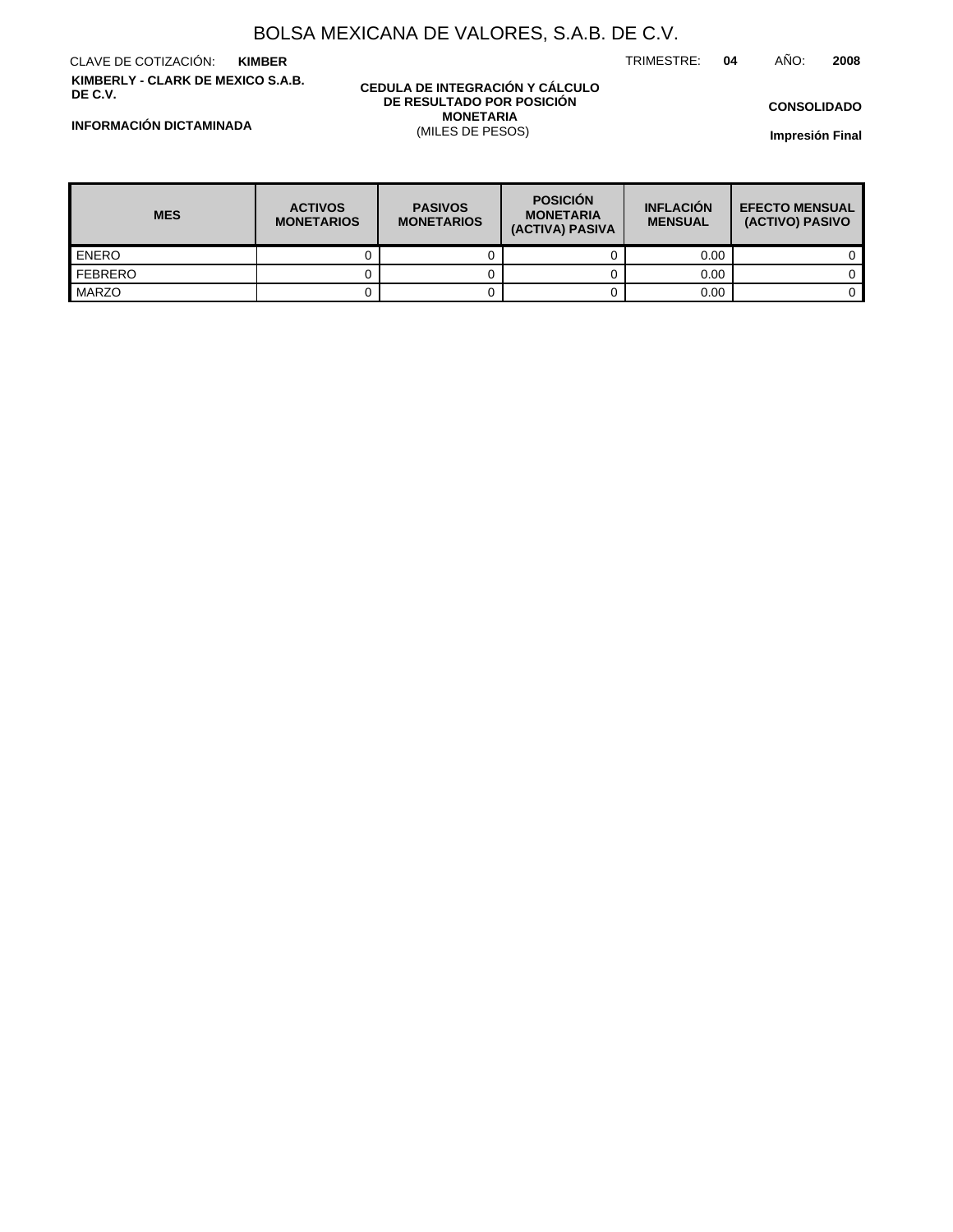| CLAVE DE COTIZACIÓN:                         | <b>KIMBER</b> |                              | TRIMESTRE: | 04 | AÑO:               | 2008            |
|----------------------------------------------|---------------|------------------------------|------------|----|--------------------|-----------------|
| KIMBERLY - CLARK DE MEXICO S.A.B.<br>DE C.V. |               | <b>INSTRUMENTOS DE DEUDA</b> |            |    | <b>PAGINA</b>      | 1/1             |
| <b>INFORMACIÓN DICTAMINADA</b>               |               |                              |            |    | <b>CONSOLIDADO</b> |                 |
|                                              |               |                              |            |    |                    | Impresión Final |
|                                              |               |                              |            |    |                    |                 |

## **LIMITACIONES FINANCIERAS SEGÚN ESCRITURAS DE LA EMISIÓN Y/O TITULO**

LAS LIMITACIONES DE LOS CERTIFICADOS BURSÁTILES, SON DE HACER Y DE NO HACER; LIMITACIONES FINANCIERAS NINGUNA.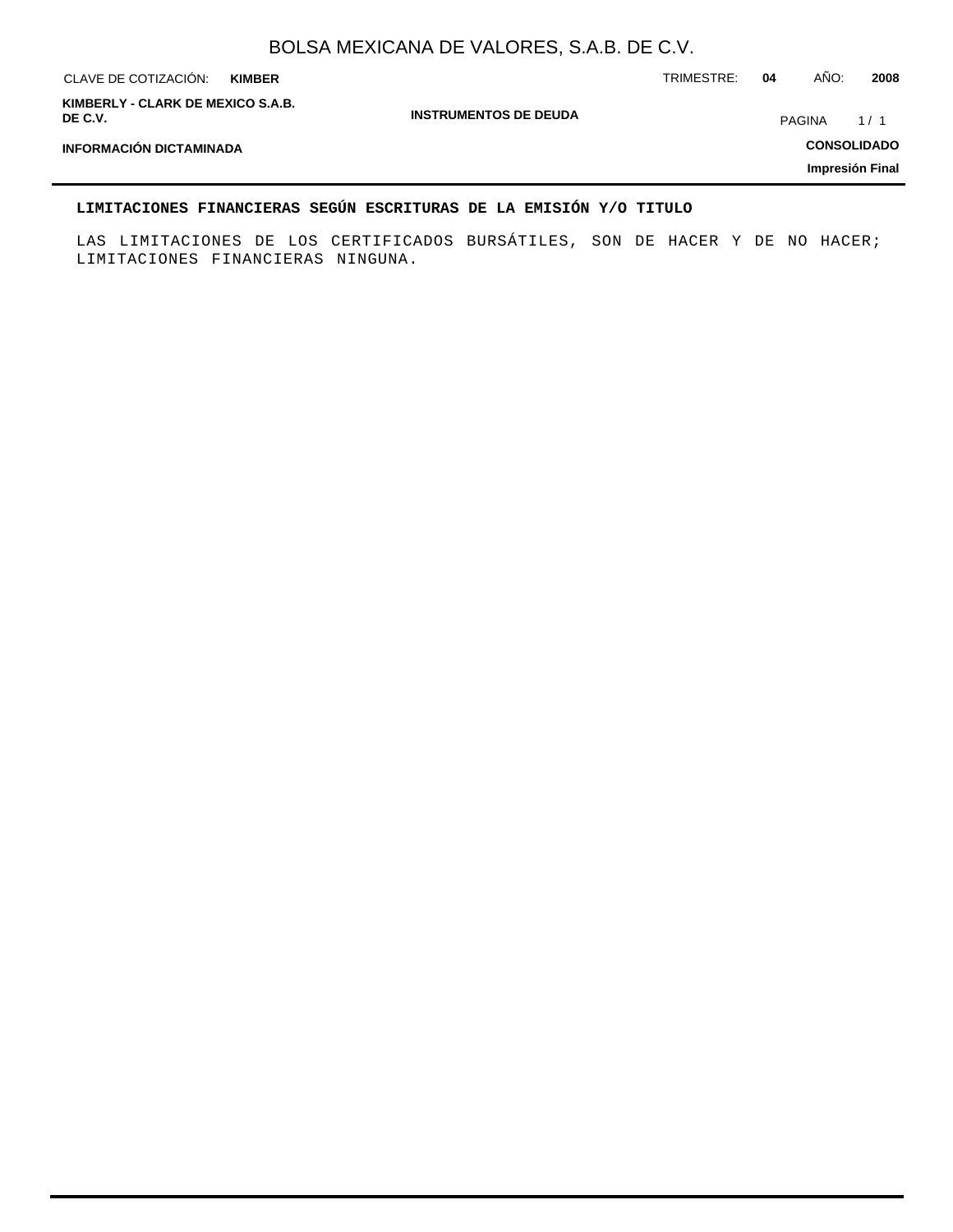CLAVE DE COTIZACIÓN: TRIMESTRE: **04** AÑO: **2008 KIMBER KIMBERLY - CLARK DE MEXICO S.A.B. DE C.V.**

**INFORMACIÓN DICTAMINADA**

#### **PLANTAS, CENTROS COMERCIALES, DE DISTRIBUCIÓN Y/O SERVICIO**

**CONSOLIDADO**

**Impresión Final**

| <b>PLANTA O CENTRO</b>     | <b>ACTIVIDAD ECONOMICA</b> | <b>ICAPACIDAD INSTALADAI</b> | % DE UTIL. |
|----------------------------|----------------------------|------------------------------|------------|
| <b>PANTA BAJIO</b>         | PRODUCTOS AL CONSUMIDOR    | 0                            | 0.00       |
| PLANTA ORIZABA             | PRODUCTOS AL CONSUMIDOR    | ∩                            | ∩          |
| <b>PLANTA RAMOS ARIZPE</b> | PRODUCTOS AL CONSUMIDOR    | $\Omega$                     | $\Omega$   |
| PLANTA TLAXCALA            | PRODUCTOS AL CONSUMIDOR    | 0                            | ∩          |
| PLANTA CUAUTITLAN          | PRODUCTOS AL CONSUMIDOR    | O                            | O          |
| PLANTA ECATEPEC            | PRODUCTOS AL CONSUMIDOR    | 0                            | ∩          |
| PLANTA TEXMELUCAN          | PRODUCTOS INSTITUCIONALES  | 0                            | $\Omega$   |
| PLANTA MORELIA             | PRODUCTOS AL CONSUMIDOR    | $\Omega$                     | ∩          |

## **OBSERVACIONES**

LA CAPACIDAD INSTALADA Y EL PORCENTAJE DE UTILIZACIÓN VARIA SEGÚN LA PRODUCCIÓN.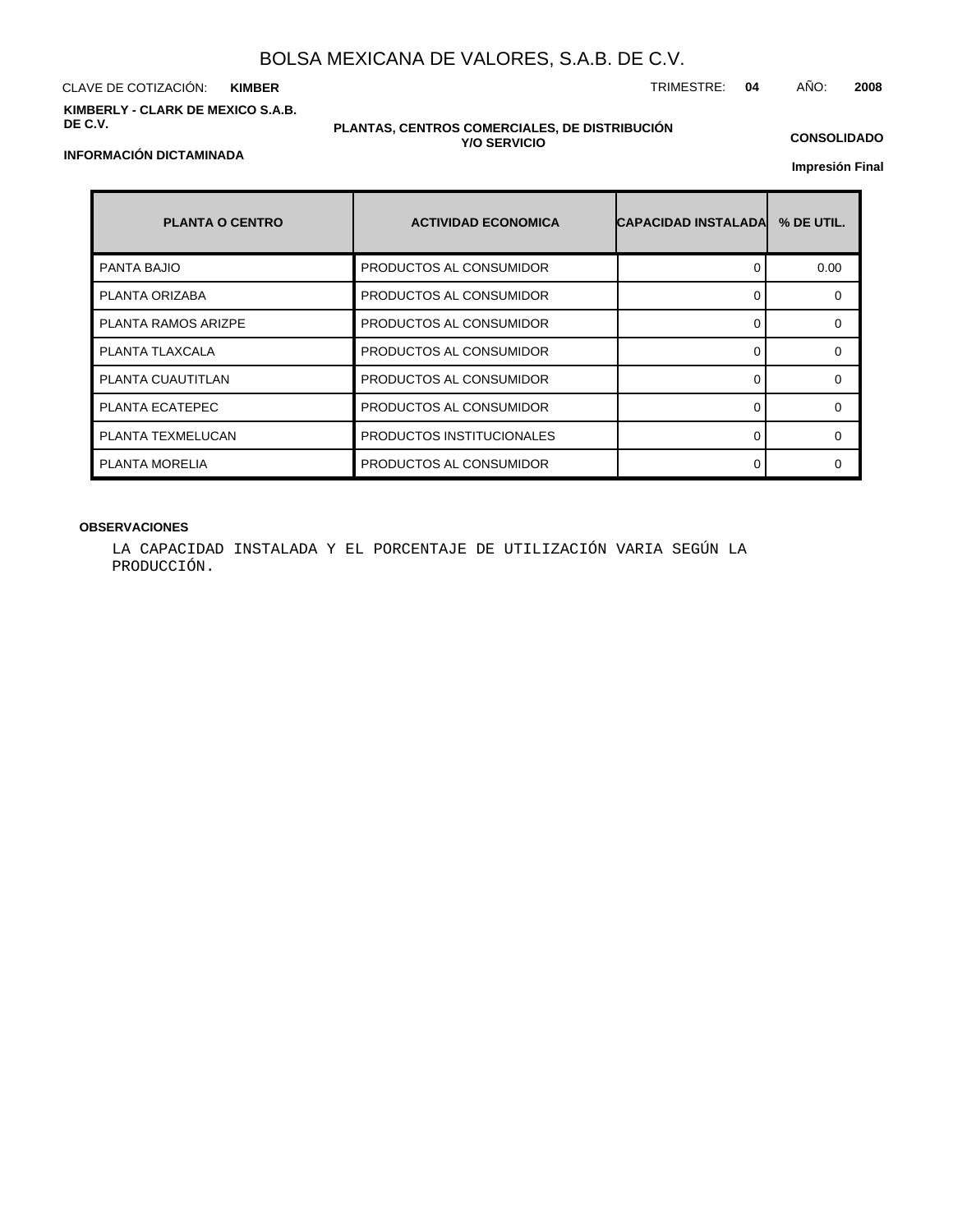CLAVE DE COTIZACIÓN **KIMBER KIMBERLY - CLARK DE MEXICO S.A.B. DE C.V.**

**INFORMACIÓN DICTAMINADA**

## **MATERIAS PRIMAS DIRECTAS**

## **CONSOLIDADO**

**Impresión Final**

| <b>MATERIAS PRIMAS</b>              | <b>PRINCIPALES</b><br><b>PROVEEDORES</b>   | <b>ORIGEN</b> | SUST.<br>NAL. | % COSTO<br><b>PRODUCCIÓN</b><br><b>TOTAL</b> |
|-------------------------------------|--------------------------------------------|---------------|---------------|----------------------------------------------|
| <b>POLIETILENO</b>                  | POLYCEL,<br>CONVERTID.,<br><b>PROPIFLE</b> | Nacional      |               | 0                                            |
| <b>QUIMICOS</b>                     | POLIQUIMICOS,<br><b>PROEQSA</b>            | Nacional      |               | $\Omega$                                     |
| <b>CORRUGADOS</b>                   | EMP. CARTON, GPO<br><b>INLAND, TITAN</b>   | Nacional      |               | 0                                            |
| <b>FIBRA PARA RECICLAR</b>          | RECYCLE, REPACSA,<br><b>BOD ESTRELLA</b>   | Nacional      |               | 0                                            |
| <b>ADHESIVOS</b>                    | <b>NATIONAL</b>                            | Nacional      |               | $\Omega$                                     |
| <b>CINTAS Y ELASTOMEROS</b>         | <b>3M, FILAMENTOS</b>                      | Nacional      |               | 0                                            |
| <b>CELULOSA DE MADERA</b>           | ARACRUZ, GP<br><b>CELLULOS Y DOMTAR</b>    | Importación   |               | $\Omega$                                     |
| <b>FIBRA P/RECICLAR Y RECICLADA</b> | WEYERHAEUSER,<br><b>HARMON</b>             | Importación   |               | 0                                            |
| <b>POLIACRILATO DE SODIO</b>        | <b>BASF, TOYOTA</b>                        | Importación   |               | $\Omega$                                     |
| <b>POLIPROPILENO</b>                | <b>EXXONMOBIL</b>                          | Importación   |               | 0                                            |

**OBSERVACIONES**

TRIMESTRE **04** AÑO **2008**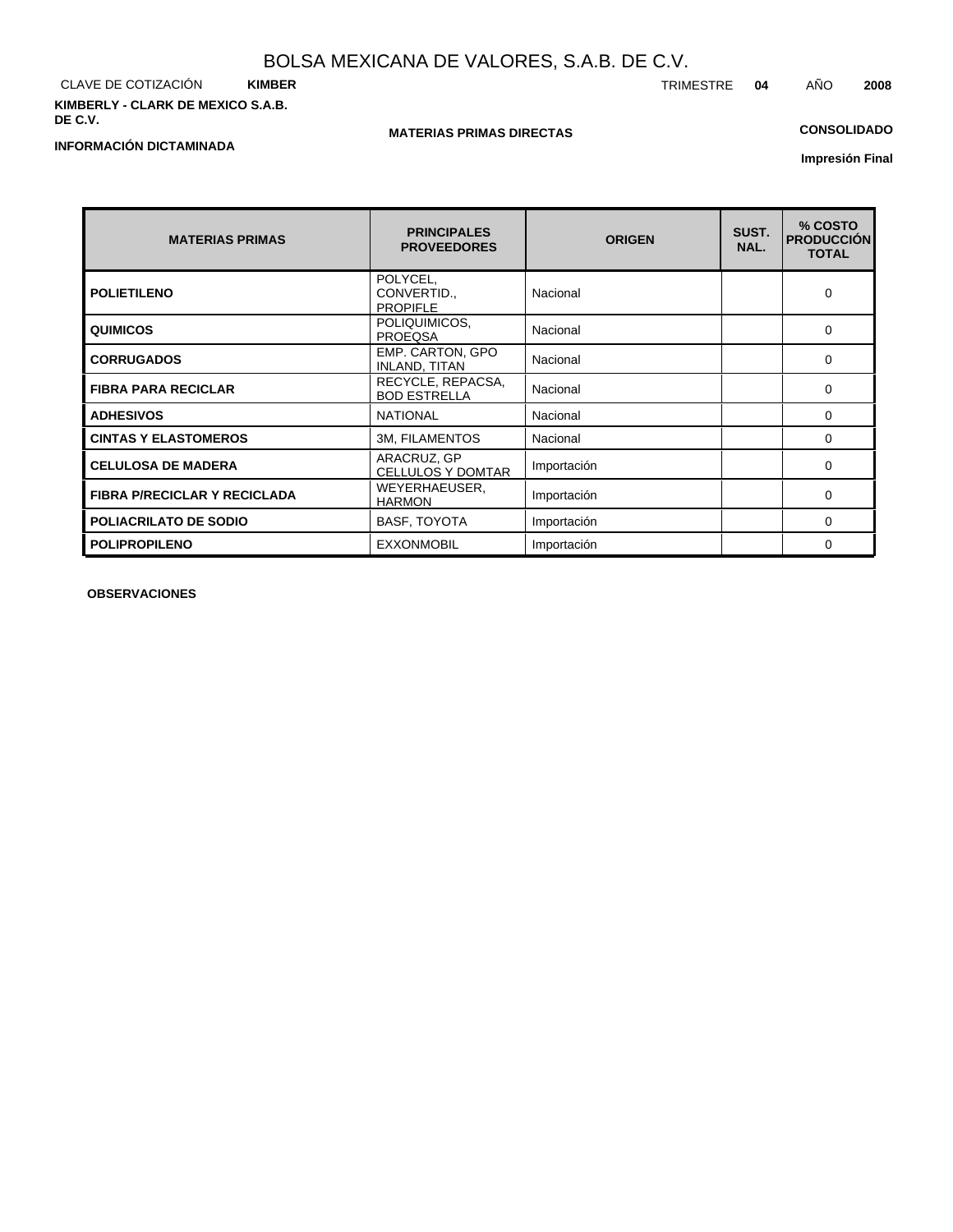CLAVE DE COTIZACIÓN TRIMESTRE **04** AÑO **2008 KIMBER**

**KIMBERLY - CLARK DE MEXICO S.A.B. DE C.V.**

**INFORMACIÓN DICTAMINADA**

## **DISTRIBUCIÓN DE VENTAS POR PRODUCTO**

**Impresión Final**

| <b>PRINCIPALES</b>       | <b>VENTAS</b>  |                | % DE PART. | <b>PRINCIPALES</b> |                 |  |  |  |  |
|--------------------------|----------------|----------------|------------|--------------------|-----------------|--|--|--|--|
|                          | <b>VOLUMEN</b> | <b>IMPORTE</b> | MDO.       | <b>MARCAS</b>      | <b>CLIENTES</b> |  |  |  |  |
| <b>NACIONALES</b>        |                |                |            |                    |                 |  |  |  |  |
| PROD. AL CONSUMIDOR      | 0              | 21,548,511     |            |                    |                 |  |  |  |  |
| <b>EXTRANJERAS</b>       |                |                |            |                    |                 |  |  |  |  |
| <b>INFORMACION TOTAL</b> | $\mathbf 0$    | 1,503,011      | O          |                    |                 |  |  |  |  |
| <b>TOTAL</b>             |                | 23,051,522     |            |                    |                 |  |  |  |  |

# VENTAS TOTALES

**CONSOLIDADO**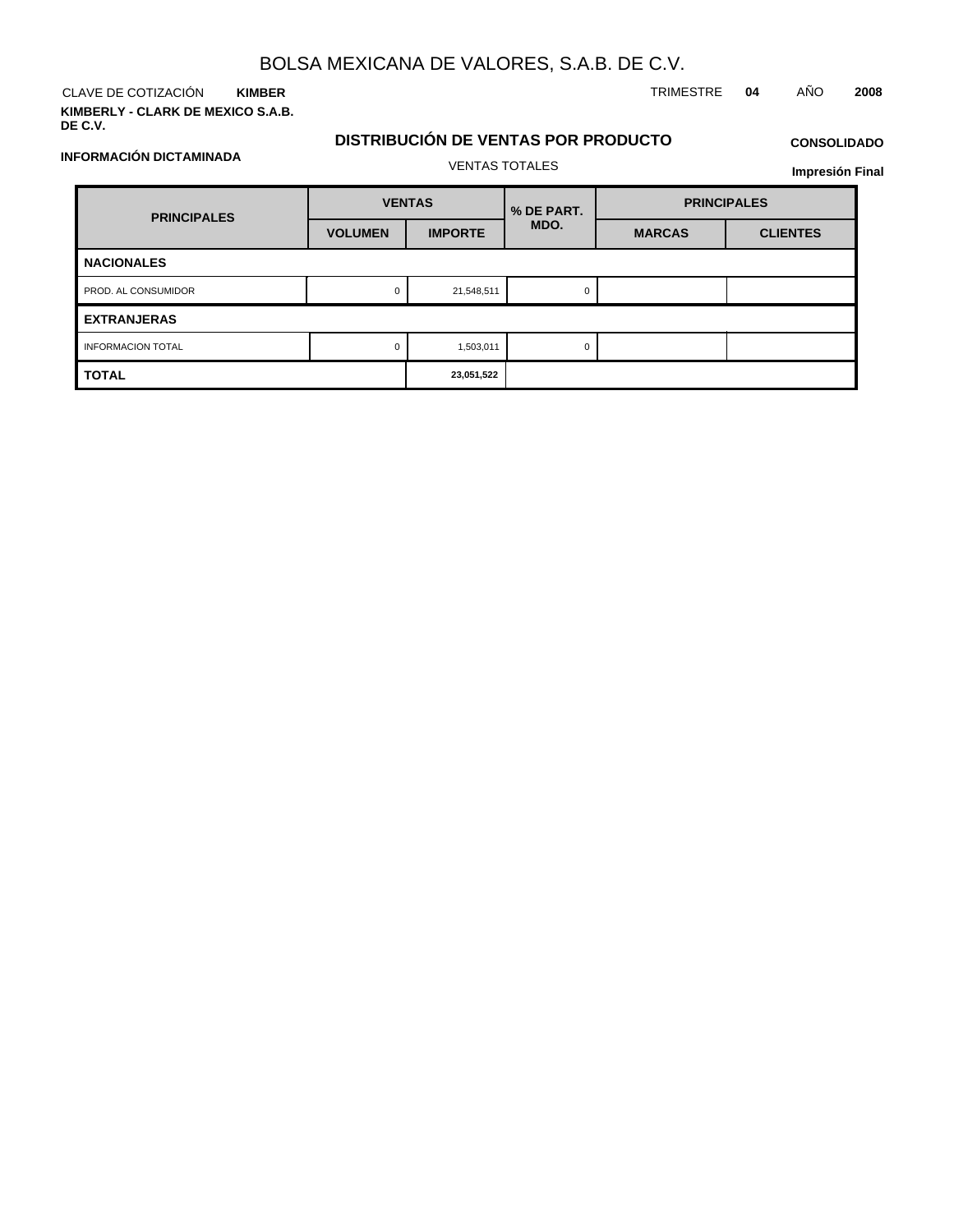**KIMBER**

**KIMBERLY - CLARK DE MEXICO S.A.B. DE C.V.**

CLAVE DE COTIZACIÓN TRIMESTRE **04** AÑO **2008**

## **DISTRIBUCIÓN DE VENTAS POR PRODUCTO**

# **CONSOLIDADO**

| <b>INFORMACIÓN DICTAMINADA</b>       |                |                           |                |                        |                    |  |
|--------------------------------------|----------------|---------------------------|----------------|------------------------|--------------------|--|
|                                      |                | <b>VENTAS EXTRANJERAS</b> |                | <b>Impresión Final</b> |                    |  |
| <b>PRINCIPALES</b>                   |                | <b>VENTAS</b>             |                |                        | <b>PRINCIPALES</b> |  |
|                                      | <b>VOLUMEN</b> | <b>IMPORTE</b>            | <b>DESTINO</b> | <b>MARCAS</b>          | <b>CLIENTES</b>    |  |
| <b>EXPORTACIÓN</b>                   |                |                           |                |                        |                    |  |
| <b>INFORMACION TOTAL</b>             | 0              | 1,503,011                 |                |                        |                    |  |
| <b>SUBSIDIARIAS EN EL EXTRANJERO</b> |                |                           |                |                        |                    |  |

| <b>TOTAL</b> | 1,503,011 |  |  |
|--------------|-----------|--|--|

**OBSERVACIONES**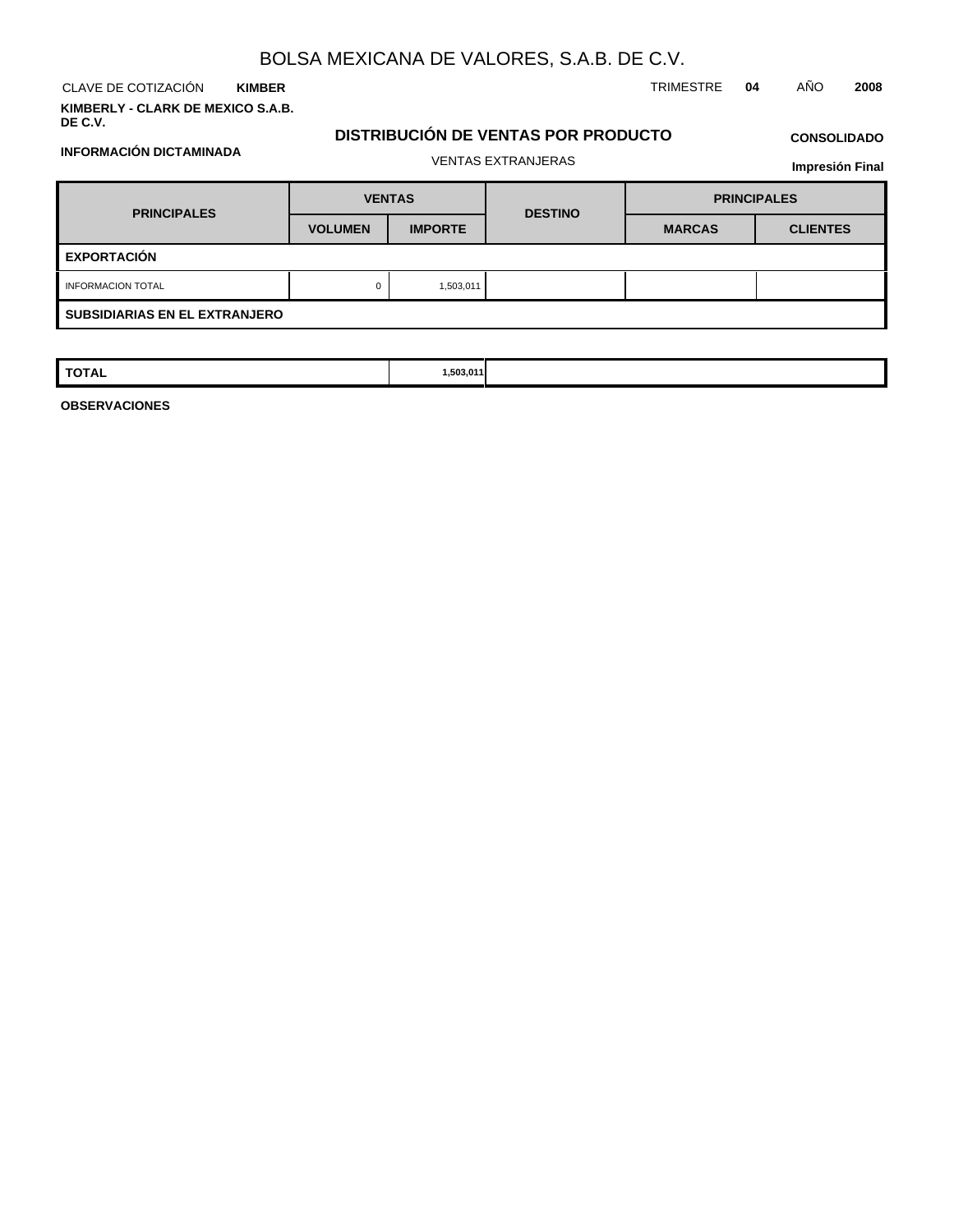|                                              |               | BOLSA MEXICANA DE VALORES, S.A.B. DE C.V.                                            |            |    |               |                    |
|----------------------------------------------|---------------|--------------------------------------------------------------------------------------|------------|----|---------------|--------------------|
| CLAVE DE COTIZACIÓN:                         | <b>KIMBER</b> |                                                                                      | TRIMESTRE: | 04 | AÑO:          | 2008               |
| KIMBERLY - CLARK DE MEXICO S.A.B.<br>DE C.V. |               | <b>INFORMACIÓN DE PROYECTOS (Proyecto, Monto</b><br>Ejercido y Porcentaje de Avance) |            |    | <b>PAGINA</b> | 1/1                |
| <b>INFORMACIÓN DICTAMINADA</b>               |               |                                                                                      |            |    |               | <b>CONSOLIDADO</b> |
|                                              |               |                                                                                      |            |    |               | Impresión Final    |
|                                              |               |                                                                                      |            |    |               |                    |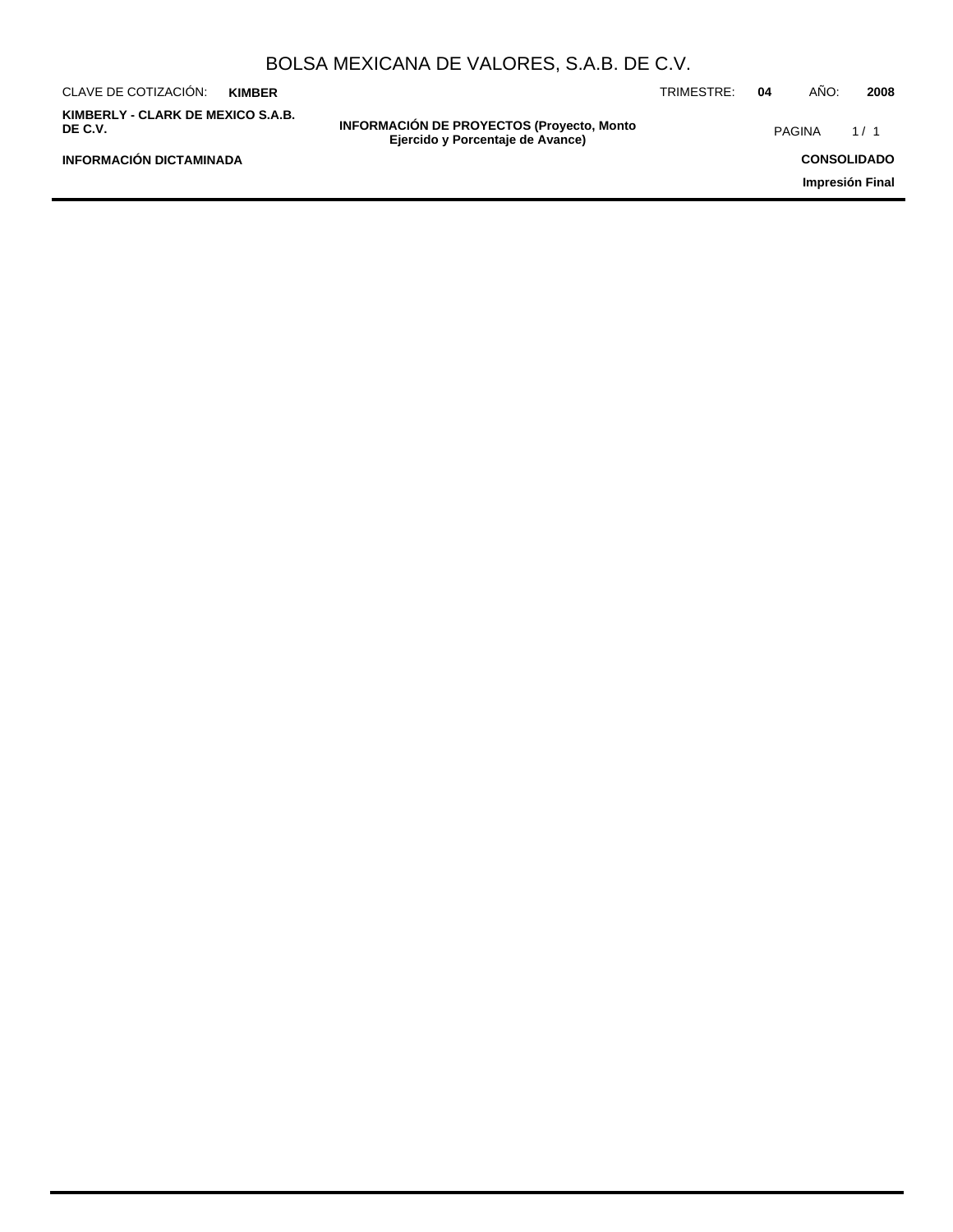CLAVE DE COTIZACIÓN: TRIMESTRE: **04** AÑO: **2008 KIMBER**

**KIMBERLY - CLARK DE MEXICO S.A.B. DE C.V.**

**TRANSACCIONES EN MONEDA EXTRANJERA Y CONVERSIÓN DE ESTADOS FINANCIEROS DE OPERACIONES EXTRANJERAS (Información relacionada al Boletín B-15)**

PAGINA 1/1

**CONSOLIDADO**

**Impresión Final**

KIMBERLY-CLARK DE MÉXICO, S.A.B. DE C.V. TIENE UNA EMPRESA COMERCIALIZADORA EN EL EXTERIOR PARA PROMOVER SUS PRODUCTOS Y SE DENOMINA PAPER PRODUCTS TRADE CORPORATION, LOS EFECTOS DE ESTA SUBSIDIARIA SON RECONOCIDOS EN LOS ESTADOS FINANCIEROS CONSOLIDADOS Y NO SON IMPORTANTES.

**INFORMACIÓN DICTAMINADA**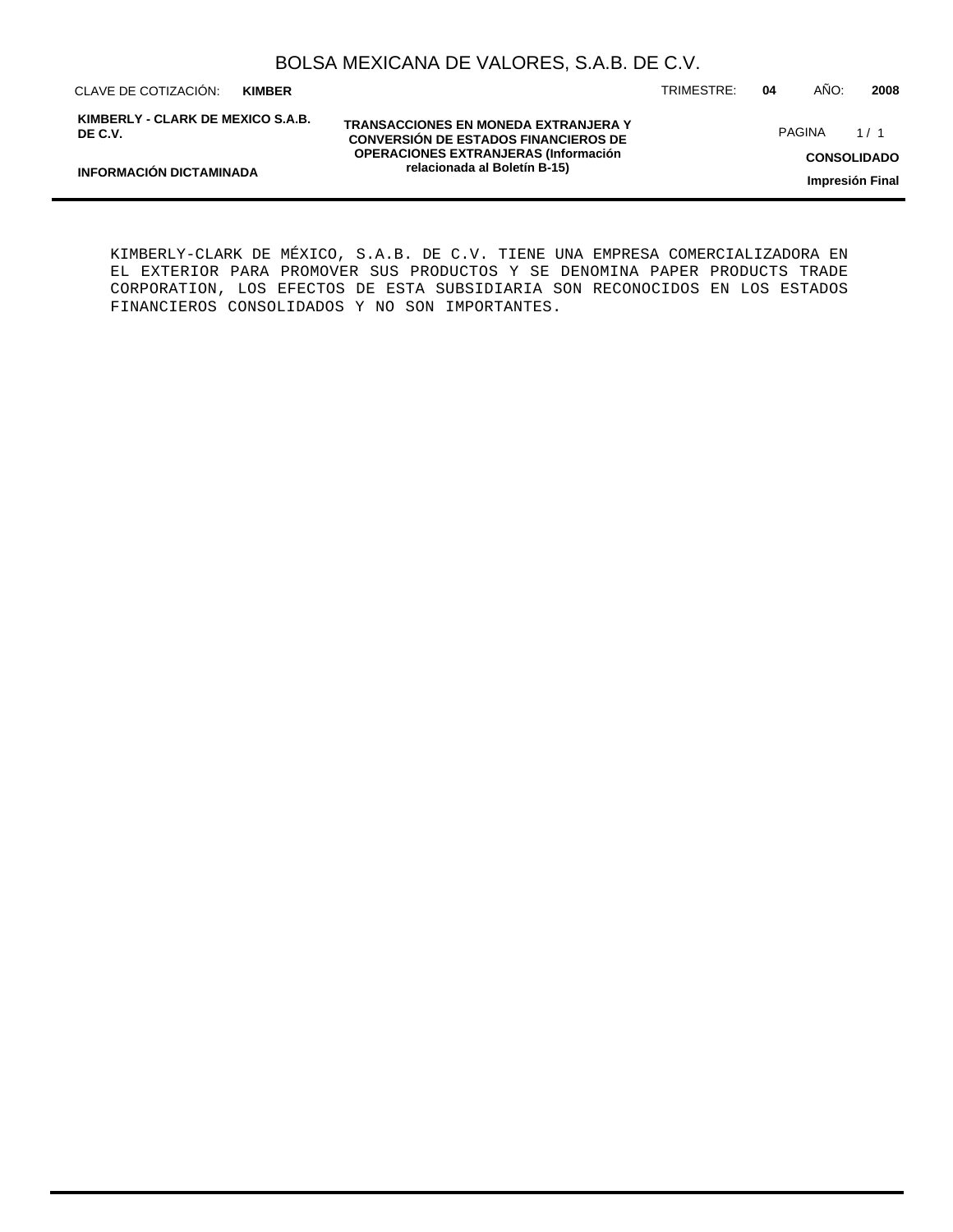**KIMBERLY - CLARK DE MEXICO S.A.B. DE C.V.** CLAVE DE COTIZACIÓN **KIMBER**

## **INTEGRACIÓN DEL CAPITAL SOCIAL PAGADO**

**CONSOLIDADO Impresión Final**

**INFORMACIÓN DICTAMINADA**

| <b>SERIES</b>             |  | <b>CUPÓN</b>        |                         | <b>NUMERO DE ACCIONES</b> | <b>CAPITAL SOCIAL</b>    |             |                 |          |
|---------------------------|--|---------------------|-------------------------|---------------------------|--------------------------|-------------|-----------------|----------|
| VALOR NOMINAL(\$) VIGENTE |  | <b>PORCIÓN FIJA</b> | <b>PORCIÓN VARIABLE</b> | <b>MEXICANOS</b>          | <b>LIBRE SUSCRIPCIÓN</b> | <b>FIJO</b> | <b>VARIABLE</b> |          |
| I٨                        |  | 21                  | 571,774,975             | 0                         | 571,774,975              | 0           | 4,688           | 0        |
| Iв                        |  | 21                  | 527,071,640             |                           |                          | 527,071,640 | 4,321           | $\Omega$ |
| <b>I</b> TOTAL            |  |                     | 1,098,846,615           |                           | 571,774,975              | 527,071,640 | 9,009           | 0        |

**TOTAL DE ACCIONES QUE REPRESENTAN EL CAPITAL SOCIAL PAGADO A LA FECHA DE ENVIO DE LA INFORMACIÓN:** 1,098,846,615

**OBSERVACIONES**

## TRIMESTRE **04** AÑO **2008**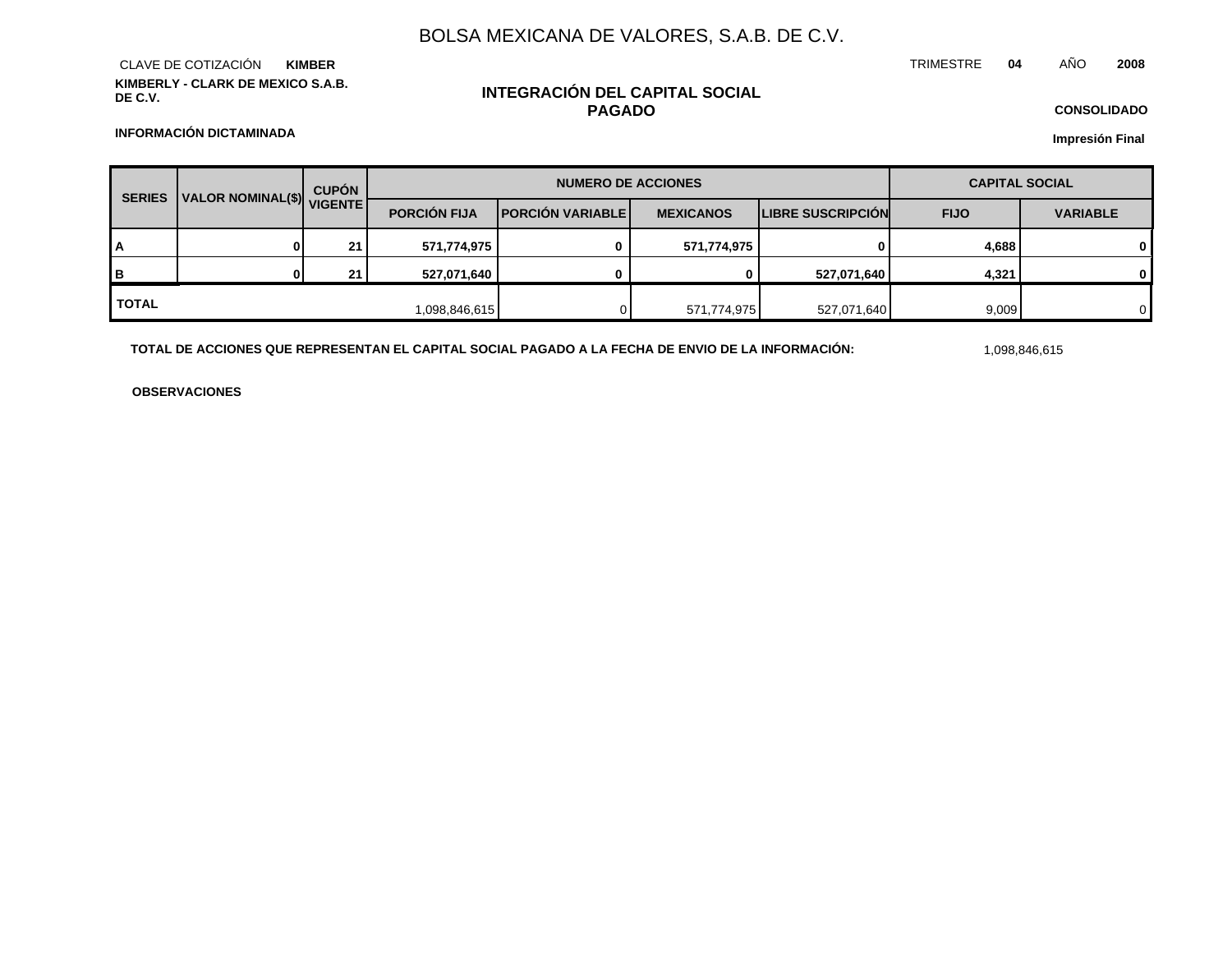| BOLSA MEXICANA DE VALORES, S.A.B. DE C.V. |  |  |  |  |  |
|-------------------------------------------|--|--|--|--|--|
|-------------------------------------------|--|--|--|--|--|

CLAVE DE COTIZACIÓN: **KIMBER**

**KIMBERLY - CLARK DE MEXICO S.A.B. DE C.V.**

**INSTRUMENTOS FINANCIEROS DERIVADOS**

TRIMESTRE: **04** AÑO: **2008**

 $1/2$ PAGINA

**CONSOLIDADO**

**Impresión Final**

## **INFORMACIÓN DICTAMINADA**

I.- TAL Y COMO ES REVELADO EN LOS ESTADOS FINANCIEROS DE LA COMPAÑÍA A LAS AUTORIDADES Y AL GRAN PÚBLICO INVERSIONISTA, AL 31 DE DICIEMBRE DE 2008, LA COMPAÑÍA CUENTA CON INSTRUMENTOS FINANCIEROS DERIVADOS DE COBERTURA. UNO ESTÁ RELACIONADO CON EL CONSUMO DE GAS NATURAL Y EL OTRO RELACIONADO CON LA TASA DE INTERÉS.

EN LA ESTRUCTURA DE COSTO DE LA COMPAÑÍA EL GAS NATURAL REPRESENTA MENOS DEL 2 POR CIENTO. LA COBERTURA CONTRATADA CONSISTE EN FIJAR UN PRECIO SOBRE EL ÍNDICE TETCO SOUTH TEXAS A 8.05 DÓLARES POR MMBTU´S (SWAP) PARA EL 25 POR CIENTO DE LOS REQUERIMIENTOS DE LA COMPAÑIA HASTA EL MES DE MARZO DE 2009, Y OTRO SWAP SOBRE EL MISMO ÍNDICE A UN PRECIO DE 8.96 DÓLARES POR MMBTU´S PARA EL 50 POR CIENTO DE LOS REQUERIMIENTOS, EL CUAL TIENE UN VENCIMIENTO A DICIEMBRE DE 2009. AMBAS ESTRUCTURAS TIENEN UN TECHO (CALL) EN 12 DÓLARES POR MMBTU´S, DICHO CALL NO SE HA EJERCIDO HASTA EL MOMENTO. EN SU CONJUNTO LAS COBERTURAS SON POR 12,500 MMBTU´S DIARIOS (EL VALOR RAZONABLE AL 31 DE DICIEMBRE DE 2008 ES UN PASIVO DE \$150.9 MILLONES DE PESOS).

POR OTRA PARTE, AL 31 DE DICIEMBRE DE 2008, LA COMPAÑÍA TIENE UNA DEUDA BANCARIA Y EN CEBURES TOTAL DE \$8,176 MILLONES DE PESOS, A ESA FECHA LA COMPAÑÍA MANTIENE UN SWAP DE TASA FLOTANTE A TASA FIJA AL 8.01% SOBRE \$1,500 MILLONES DE PESOS, ESTE MONTO CUBIERTO REPRESENTA EL 18% DEL TOTAL DE LA DEUDA (EL VALOR RAZONABLE AL 31 DE DICIEMBRE DE 2008 ES UN ACTIVO DE \$14.4 MILLONES DE PESOS).

DERIVADO DE LO ANTERIOR, LA POSICIÓN NETA DEL VALOR RAZONABLE DE DICHOS INSTRUMENTOS AL 31 DE DICIEMBRE ES UN PASIVO DE \$136.6 MILLONES DE PESOS.

II.- LOS INSTRUMENTOS FINANCIEROS DERIVADOS CONTRATADOS POR LA COMPAÑÍA CUMPLEN CON LA DEFINICIÓN PREVISTA EN EL BOLETÍN C-10 INSTRUMENTOS FINANCIEROS DERIVADOS Y OPERACIONES DE COBERTURA Y SE CONSIDERAN INSTRUMENTOS FINANCIEROS DERIVADOS DE ACUERDO A LO ESTABLECIDO EN LA LEY DEL MERCADO DE VALORES.

III.- INFORMACIÓN CUALITATIVA Y CUANTITATIVA

I.- LA POLÍTICA EN EL USO DE DERIVADOS DENTRO DE KIMBERLY-CLARK DE MÉXICO S.A.B DE C.V. SE LIMITA EXCLUSIVAMENTE A SU CONTRATACIÓN CON FINES DE COBERTURA.

DENTRO DE ESTE MARCO DE ACCIÓN, LA ESTRATEGIA EN COBERTURAS SE HA BASADO EN PROVEER CERTIDUMBRE A LA ADMINISTRACIÓN RESPECTO A VARIACIONES EN EL PRECIO DE COMMODITIES O VARIACIONES EN EL TIPO DE CAMBIO O TASAS DE INTERÉS; DENTRO DE ESTE PRECEPTO SE BASA EL GRADO DE EFECTIVIDAD DE LAS COBERTURAS QUE ADQUIERE LA EMPRESA. LA SELECCIÓN DE CONTRAPARTES SE HA FUNDAMENTADO EN RELACIONES QUE LA COMPAÑÍA MANTIENE DE LARGO PLAZO CON BANCOS COMERCIALES Y BASADO EN ESA EXPERIENCIA ES COMO SE DESIGNA A LA CONTRAPARTE Y LOS LÍMITES DE CRÉDITO PREVIAMENTE ACEPTADOS POR DICHAS INSTITUCIONES FINANCIERAS.

LOS CONTRATOS QUE MANTIENE LA COMPAÑÍA SON ISDA´S TRADICIONALES QUE PERMITEN COBERTURAS TANTO EN COMMODITIES COMO EN TIPO DE CAMBIO O TASA DE INTERÉS.

DADA LA IMPORTANCIA RELATIVA DE LAS COBERTURAS QUE CONTRATA LA COMPAÑÍA, EL PROCESO DE AUTORIZACIÓN NO PASA PREVIAMENTE POR EL COMITÉ DE AUDITORÍA Y PRÁCTICAS SOCIETARIAS, SIENDO EL PROCESO DE EJECUCIÓN Y AUTORIZACIÓN, EL SIGUIENTE: TESORERO, DIRECTOR DE FINANZAS, DIRECTOR GENERAL Y PRESIDENTE DEL CONSEJO. ES IMPORTANTE MENCIONAR QUE TANTO EL CONSEJO DE ADMINISTRACIÓN COMO EL COMITÉ DE